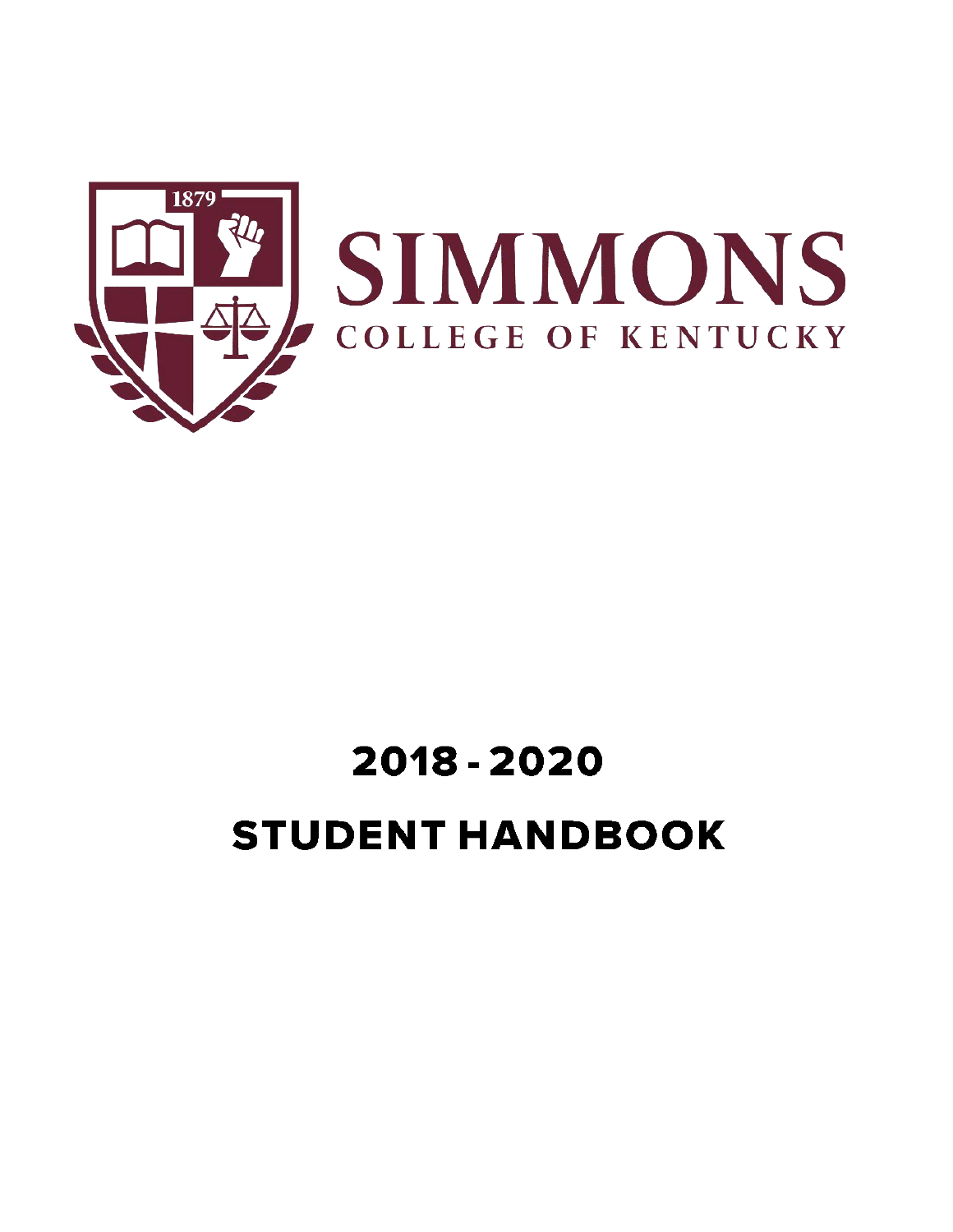# TABLE OF CONTENTS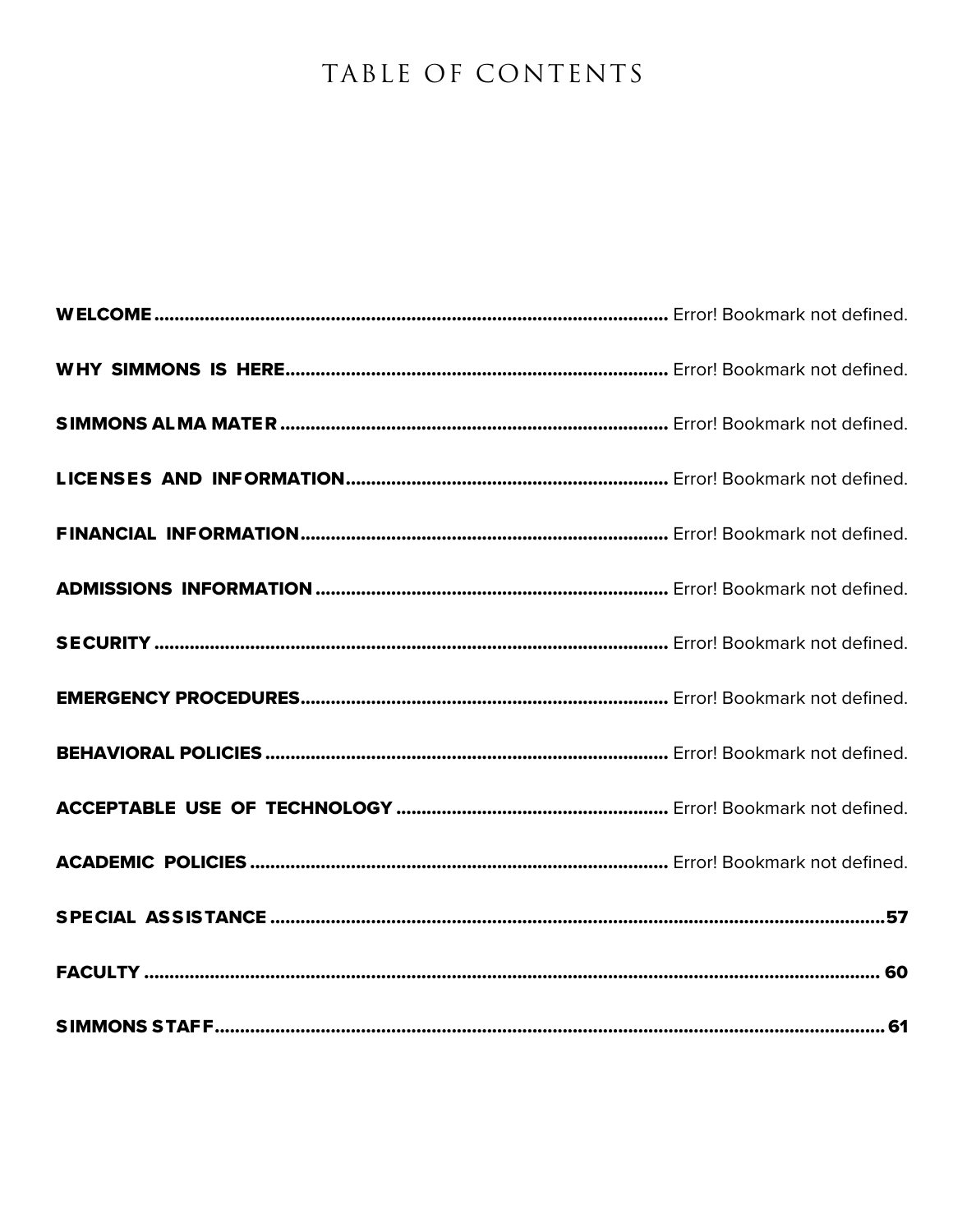# WELCOME

Welcome to the historic Simmons College of Kentucky. We are proud of Simmons and we are happy that you will be a part of this historic academic community. The contents of this handbook will increase your understanding of the College, provide policies and procedures that you will need to know and make it easier for you to be an effective student. If you need information not covered in this handbook, please contact the appropriate College department via phone at (502) 776-1443 or via fax at (502) 614-1905.

> **Simmons College of Kentucky 1018 S. 7th Street Louisville, KY 40203 (502) 776-1443 – Phone (502) 614-1905 – Fax**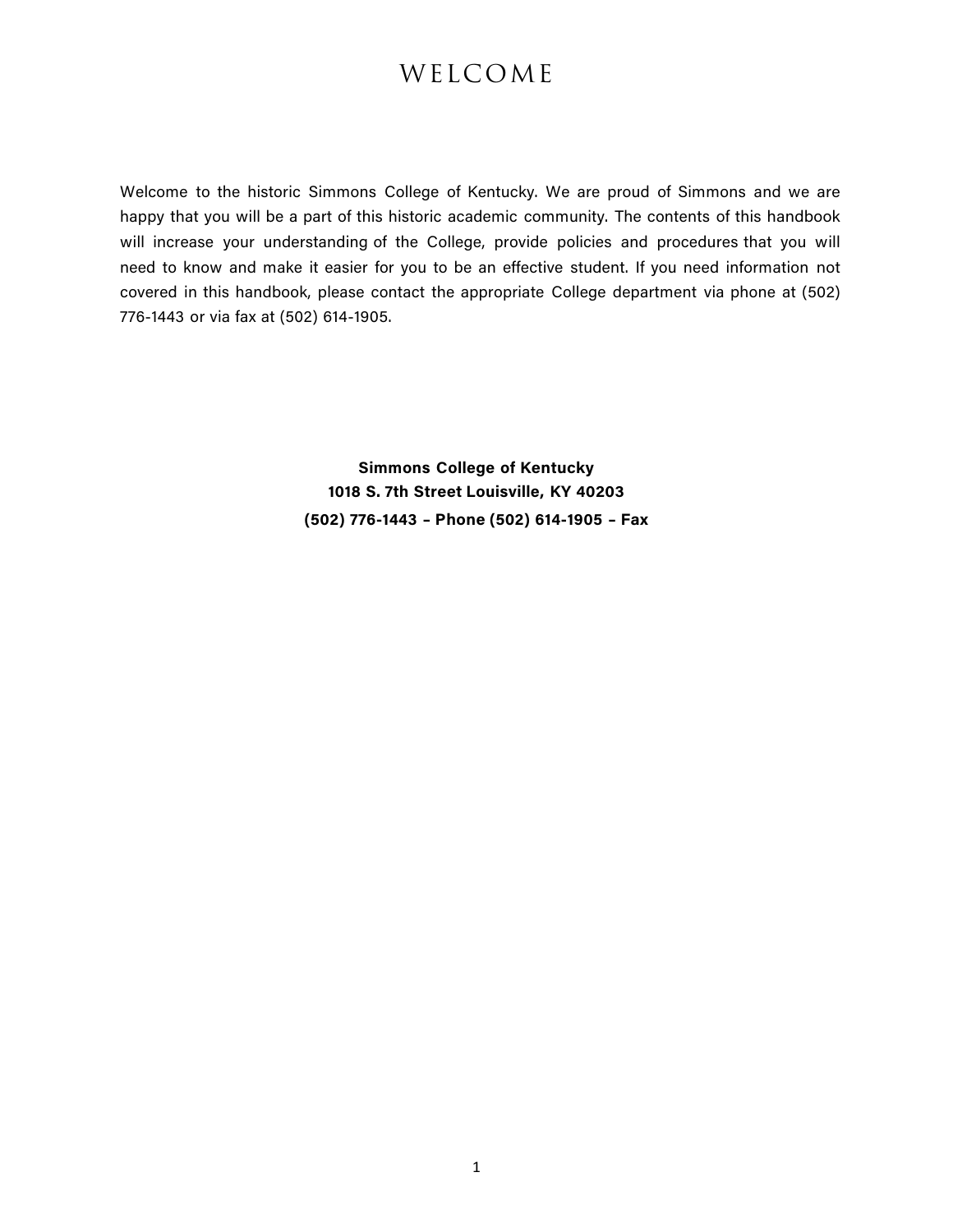# WHY SIMMONS IS HERE

# MISSION STATEMENT

Simmons College of Kentucky is an institution of biblical higher education dedicated to educating people in the urban context through strong academic and professional programs in order that they may become productive citizens and agents of change in society.

# VISION STATEMENT

To be the premier Christian liberal arts institution of higher education in the region, known for the integration of faith and learning, whose graduates lead purposeful lives as productive citizens.

### CORE VALUES

#### **ACCESS AND QUALITY**

Simmons will provide equal education opportunity to increasing numbers of students from underserved and un-served populations residing primarily among the economically and socially bypassed in the Metro Louisville community.

#### **LEADERSHIP**

Simmons will stimulate, initiate, and implement programs and services to inspire and guide its students, faculty, and staff in developing their self-confidence, self-discipline, and self- empowerment to become productive leaders.

#### **RELEVANCE**

Simmons will respond to the evolving needs of the economic and political culture—highly literate, wellspoken, technologically competent graduates educated to excel in the 21st century workforce.

#### **DIVERSITY**

Simmons will sustain and strengthen its commitment to recruit, enroll, educate, and graduate students and to employ faculty and staff that represent a diverse cross-section of the community.

 $\mathfrak{p}$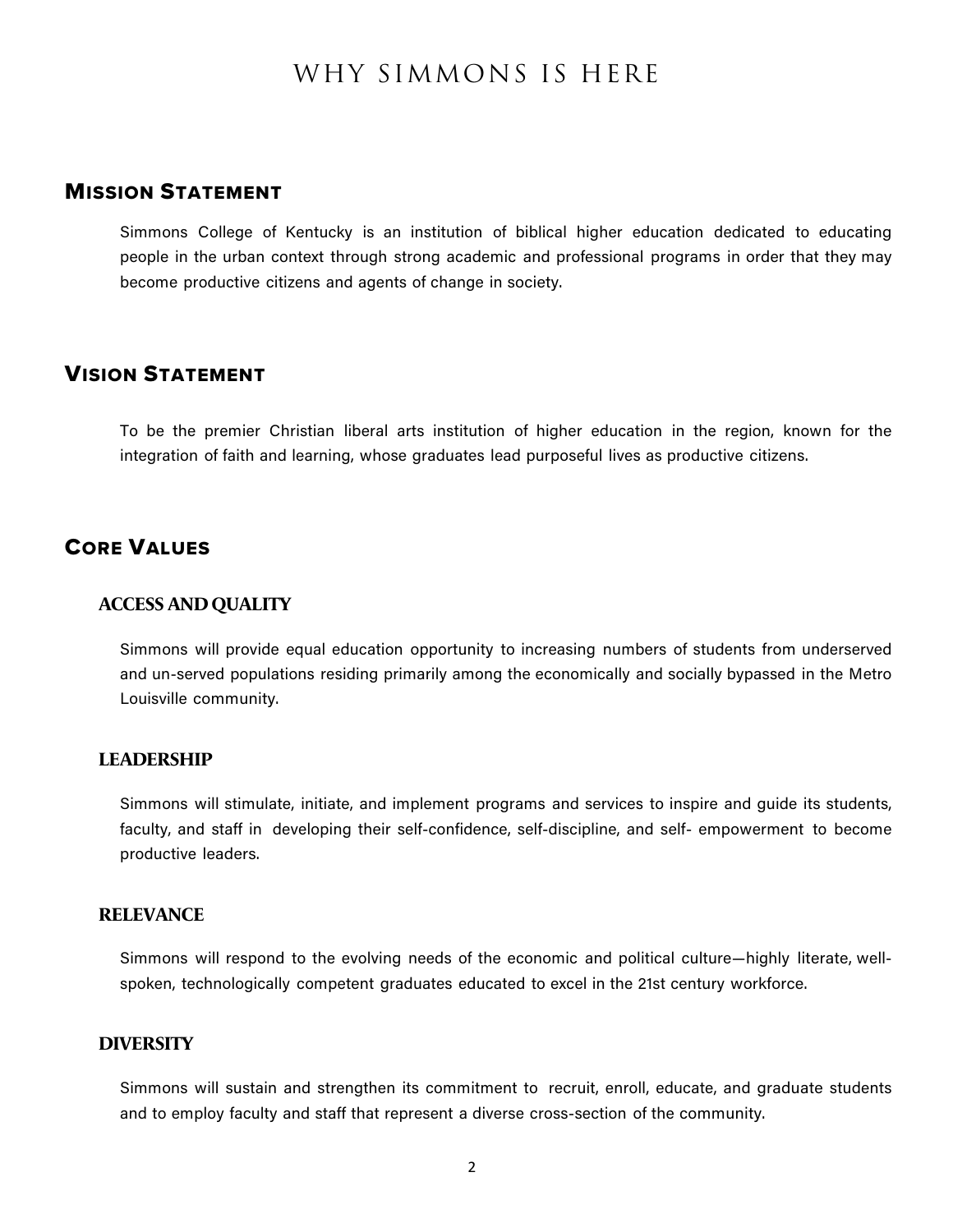### **SOCIAL RESPONSIBILITY**

Simmons will promote active participation in constructive social exchange through volunteerism, leadership, and civic action on the part of its students, faculty, and staff.

# **HERITAGE**

Simmons will honor its heritage as a historically black college and university ("HBCU") and will provide all students with a safe space in which to explore and express their history and culture, as they respect themselves and others.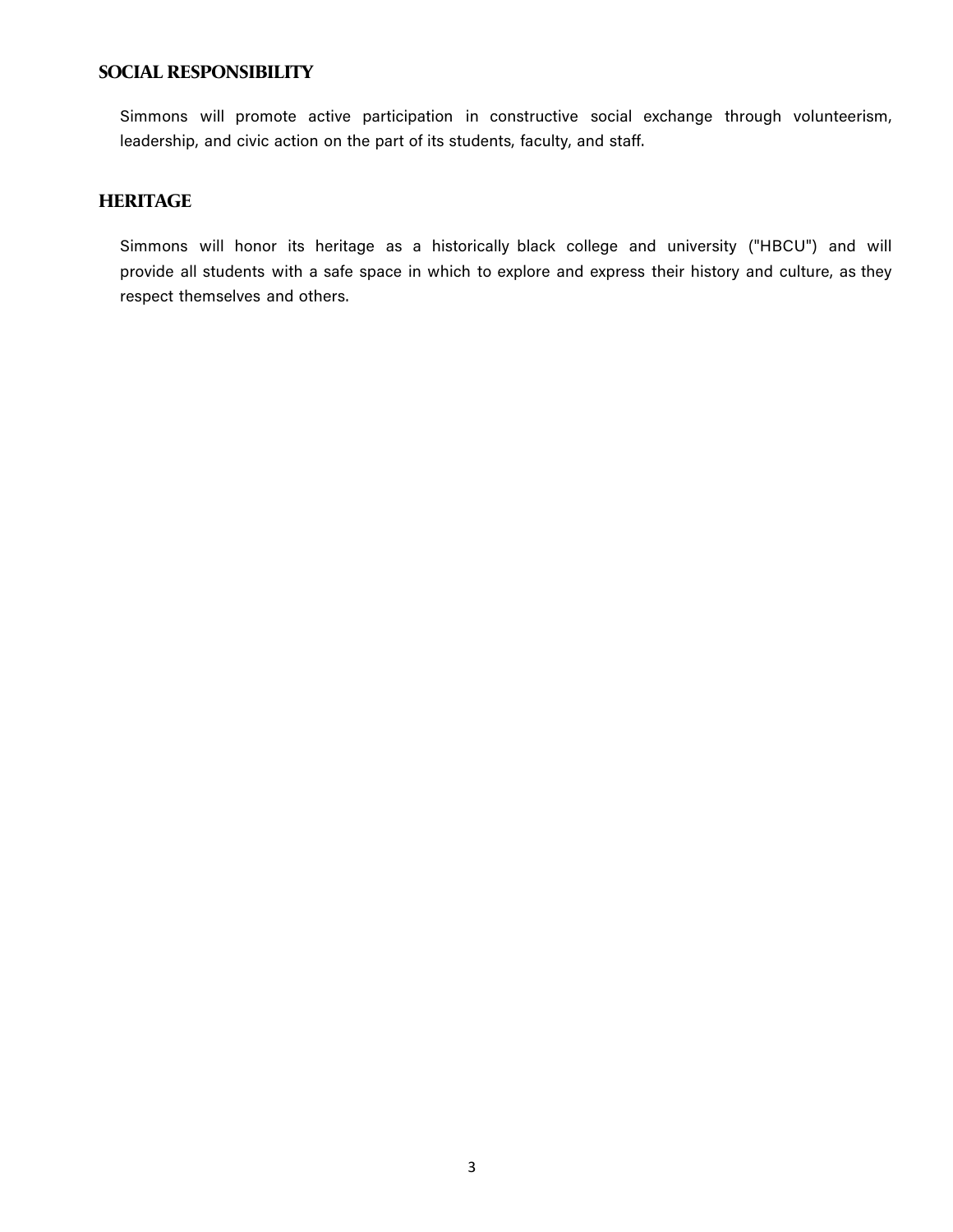# SIMMONS ALMA MATER

Fair Simmons, Our Alma Ma-ter, thy his-t'ry bids us hope That the fu- ture that's before may of-fer wid-er scope. For deeds be-yond at-tain-ment Than an-y in the past, God will-ing we-ll ac-comp-lish a-chieve-ments that will Last. Our lives thou hast in-fluenced Our char-acter thou doth Mold; We'll fling' a-loft our banner, high, The Crimson and the Gold. Long' may thou lie and pros-per In the work thou has be-gun, Thy Sons and Daug-h-ters wish thee well, May low descending sun. Be-stow its radiance on thy shield, with naught to the con-trar, Our slogan, shall ev-er be "Non Pal-ma Sine Pul-vere"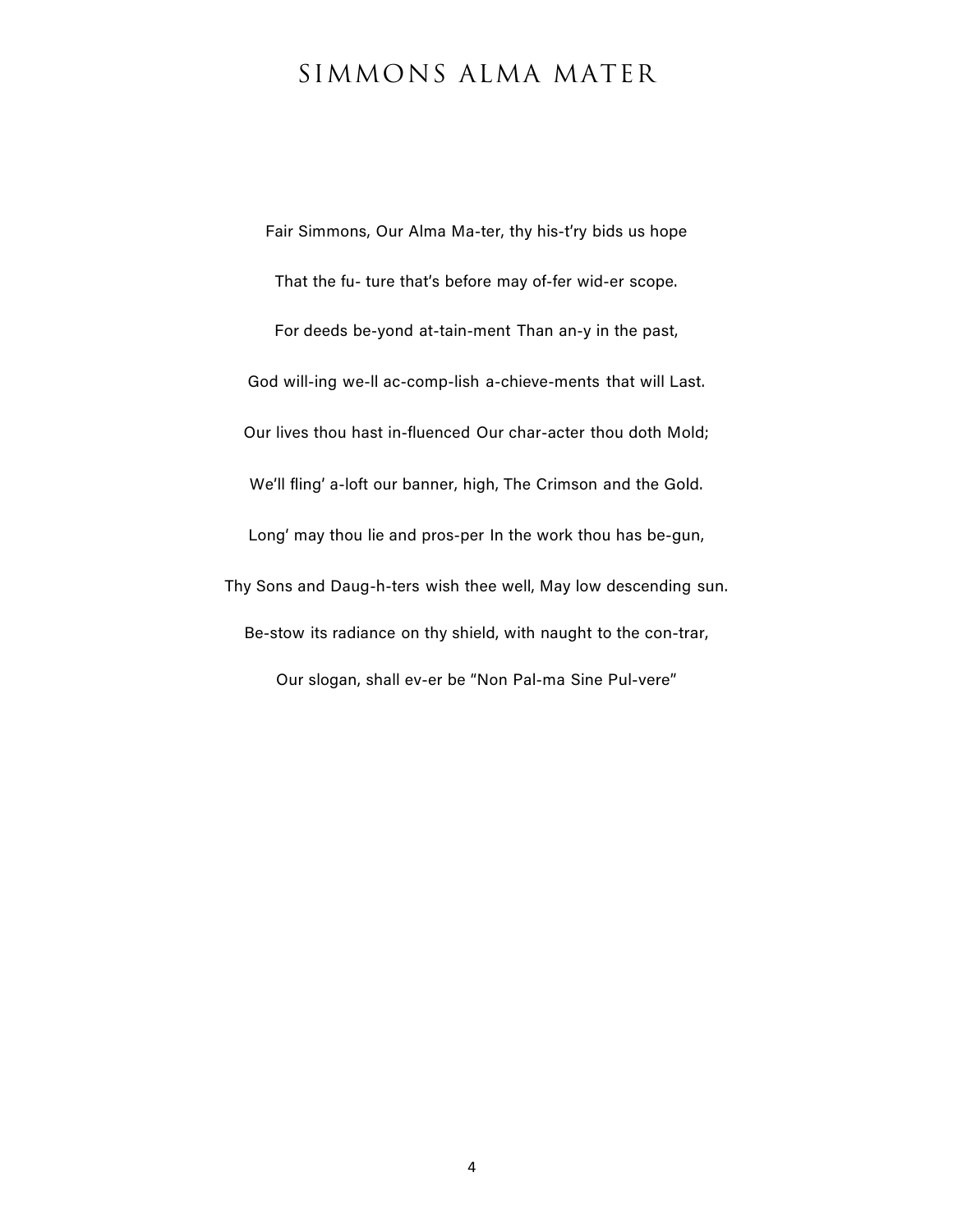# LICENSES AND INFORMATION

# **GOVERNANCE**

Simmons College of Kentucky is independently owned and operated and is under the control of a board of trustees in accordance with the college's Articles of Incorporation.

#### **ACCREDITATION**

Simmons College of Kentucky holds member status with the Commission on Accreditation of the

Association of Biblical Higher Education (ABHE), 5850 T.G. Lee Blvd, Ste. 130, Orlando, Florida, 32822, (407) 207-0808.

# **LICENSE**

Simmons College of Kentucky is licensed by the Council on Post-Secondary Education, Commonwealth of Kentucky.

# COLLEGE AND UNIVERSITY PARTNERSHIPS

Simmons College of Kentucky has developed collaborative partnerships with other community agencies and institutions of higher education in the city of Louisville, as we all work together to increase the number of citizens with college degrees and promote the economic growth and stability of Louisville.

# FOREIGN STUDENTS

Simmons College of Kentucky is approved by the United States Department of Justice or the training of Non-Immigrant status (foreign) students under the INS File number MEM 214 F 0739. However, at this time, Simmons is not able to process visas for foreign students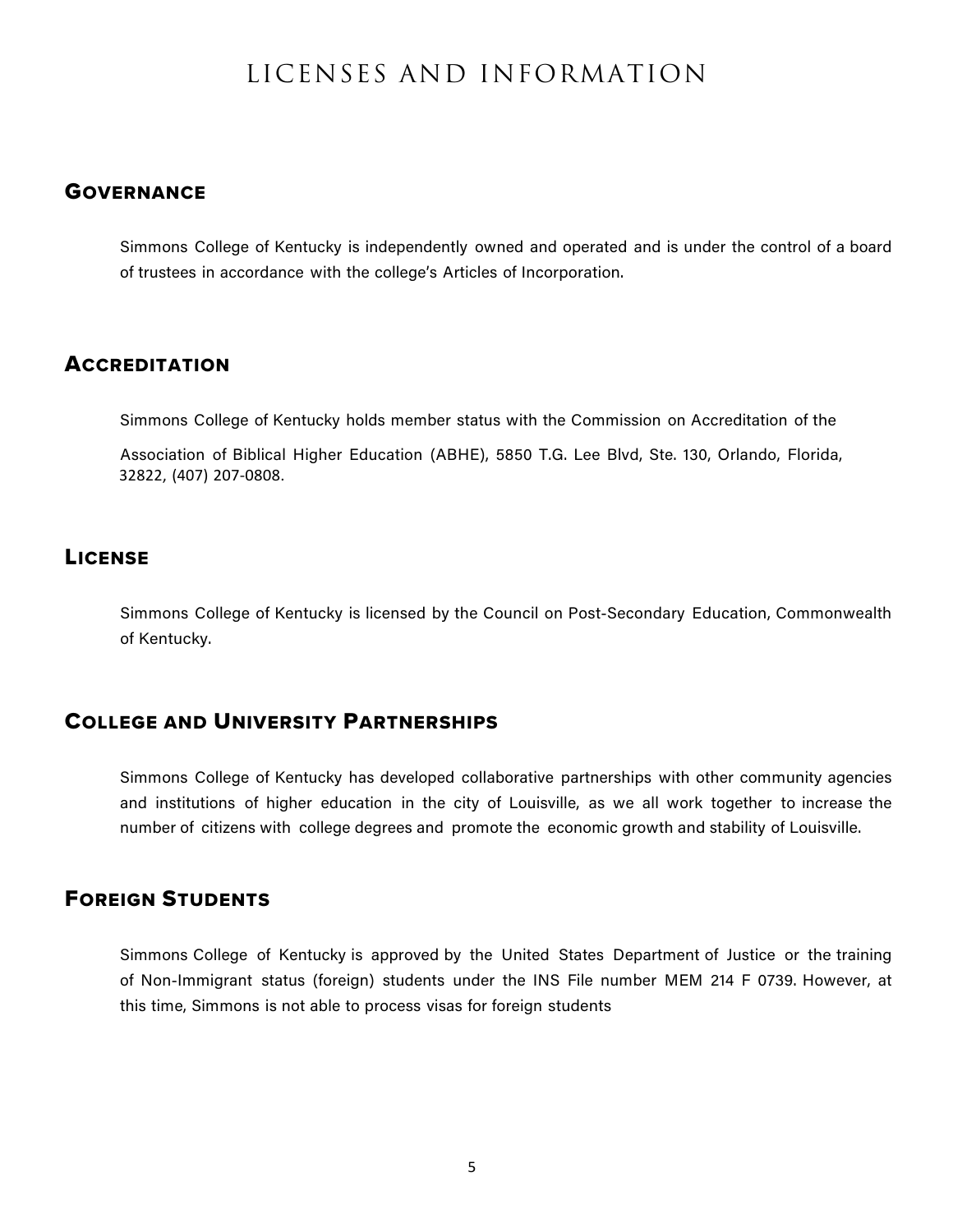# STUDENT BODY LEADERSHIP

The student body of Simmons College of Kentucky is organized as a Student Government Association [SGA] and led by elected officers. The students are in charge of their meetings and the operation of their organization. Faculty or administrative staff members are appointed as student organization liaisons and attend the student body meetings regularly. The SGA oversees and coordinates all student associations and clubs. .

#### **CONVOCATION**

Attendance at monthly convocations is required for all full-time Simmons students. Convocations are planned jointly by a student committee and faculty-staff leaders to address topics that promote exploration of spiritual, ethical, and moral values and facilitate awareness of our institutional goals.

# **TEXTBOOKS**

Textbooks for the classes offered at Simmons can usually be ordered online. Required and recommended textbooks are provided to students in their course syllabi.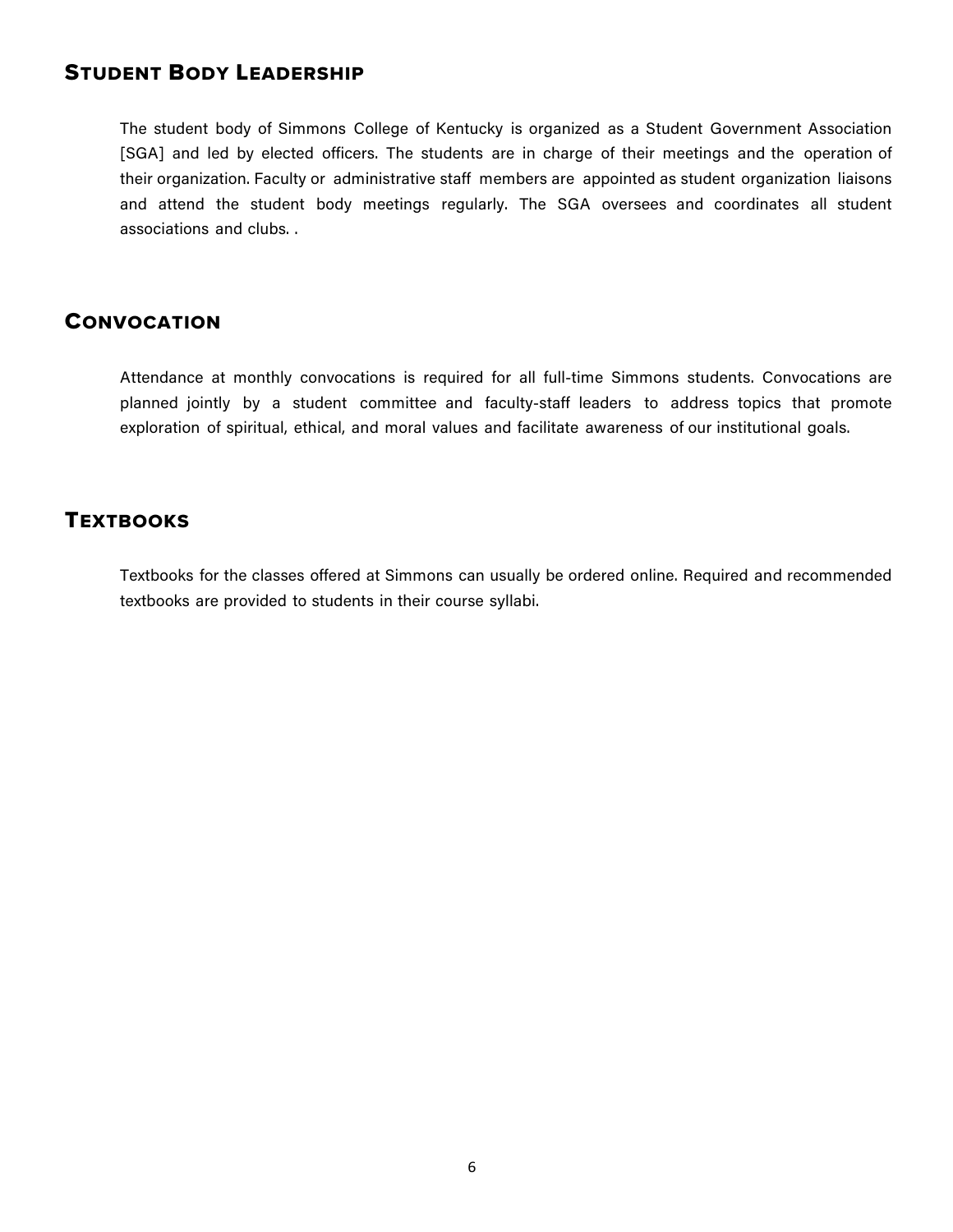# FINANCIAL INFORMATION

# **SCHEDULE OF CHARGES<sup>1</sup>**

| \$25.00  | Application Fee (one-time, non-refundable) |
|----------|--------------------------------------------|
| \$250.00 | Tuition Per Credit Hour                    |
| \$175,00 | Matriculation Fee (non-refundable)         |
| \$20.00  | <b>Student Activity Fee</b>                |
| \$75.00  | Late Registration Fee (non-refundable)     |
| \$175.00 | Emergency Late Fee (non-refundable)        |
| \$180.00 | <b>Auditing Fee</b>                        |
| \$75.00  | Course Change Fee                          |
| \$15.00  | <b>Transcript Fee</b>                      |
| \$125,00 | <b>Graduation Fee</b>                      |

\$50.00 Promissory Note

NOTE: Registration fee, tuition and any additional fees and/or charges are due and payable at the time of registration. Individual payment plans are available for students. Rates for tuition and fees are subject to change from year to year.

### PAYMENT PLAN

For students who are unable to pay the total cost of registration and tuition at the time of registration, the following payment plan is available. A student may pay one-third of the total fees and divide the remaining charges in three equal payments with installments being due and payable on or before the fifth (5th) of each succeeding month. All student accounts must be kept current and in good standing before students will be allowed to register for next semester's classes, receive final grades, or receive an official transcript. In its discretion, the college may establish other deferred payment plans as are appropriate under individual circumstances.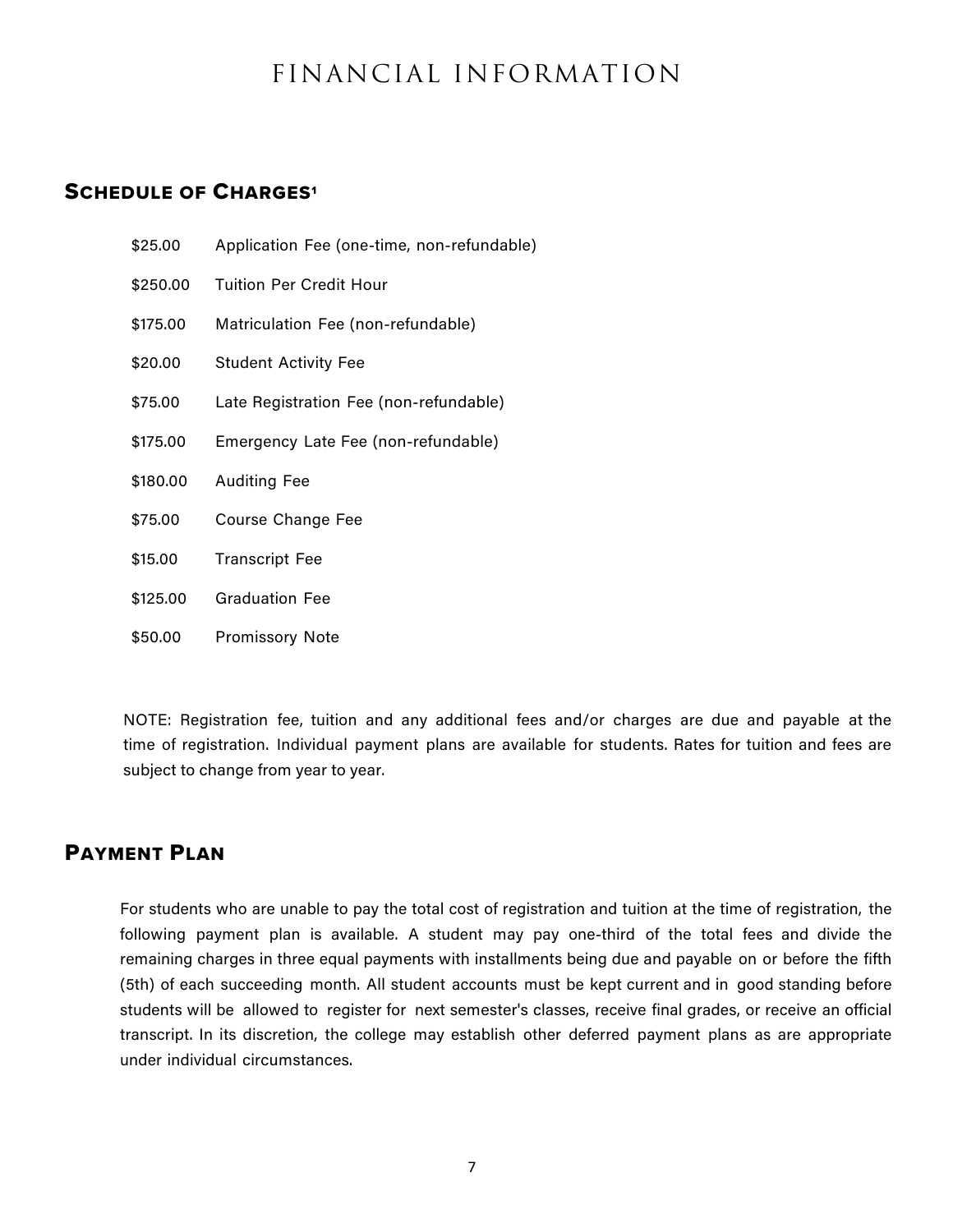# FEDERAL FINANCIAL AID

Applications for federal financial aid open on January first each year, and students are encouraged to apply before funds run out. The code to use when applying for federal aid to attend Simmons College of Kentucky is 041780.

#### **QUICK INFORMATION ON PELL GRANTS:**

- § A Federal Pell Grant, unlike a loan, does not have to be repaid.
- § The amount depends on your financial need, costs to attend school, status as a fulltime or part-time student, and plans to attend school for a full academic year or less.
- § This grant is awarded to eligible students who are working on their first bachelor's degree or associate's degree. The amount of this grant is determined by the payment chart published by the U. S. Department of Education according to your official expected family contribution (EFC) calculated from your FAFSA information.

Before awards are granted, students must complete their applications and provide all income verifications as required by the U.S. Department of Education.

#### **PROGRAM DESCRIPTION**

The Federal Pell Grant Program provides need-based grants to low-income undergraduate and certain post-baccalaureate students to promote access to postsecondary education. Students may use their grants at any one of approximately 5,400 participating postsecondary institutions. Grant amounts are dependent on: the student's expected family contribution (EFC) (see below); the cost of attendance (as determined by the institution); the student's enrollment status (full- time or part-time); and whether the students attends for a full academic year or less. Students may not receive Federal Pell Grant funds from more than one school at a time. Financial need is determined by the U.S. Department of Education using a standard formula, established by Congress, to evaluate the financial information reported on the Free Application for Federal Student Aid (FAFSA) and to determine the family EFC. The fundamental elements in this standard formula are the student's income (and assets if the student is independent), the parents' income and assets (if the student is dependent), the family's household size, and the number of family members (excluding parents) attending postsecondary institutions. The EFC is the sum of: (1) a percentage of net income (remaining income after subtracting allowances for basic living expenses and taxes) and (2) a percentage of net assets (assets remaining after subtracting an asset protection allowance) . Different assessment rates and allowances are used for dependent students, independent students without dependents, and independent students with dependents. After filing a FAFSA, the student receives a Student Aid Report (SAR), or the institution receives an Institutional Student Information Record (ISIR), which notifies the student if he or she is eligible for a Federal Pell Grant and provides the student's EFC. Federal Pell Grants are directed grants awarded through participating institutions to students with financial need who have not received their first bachelor's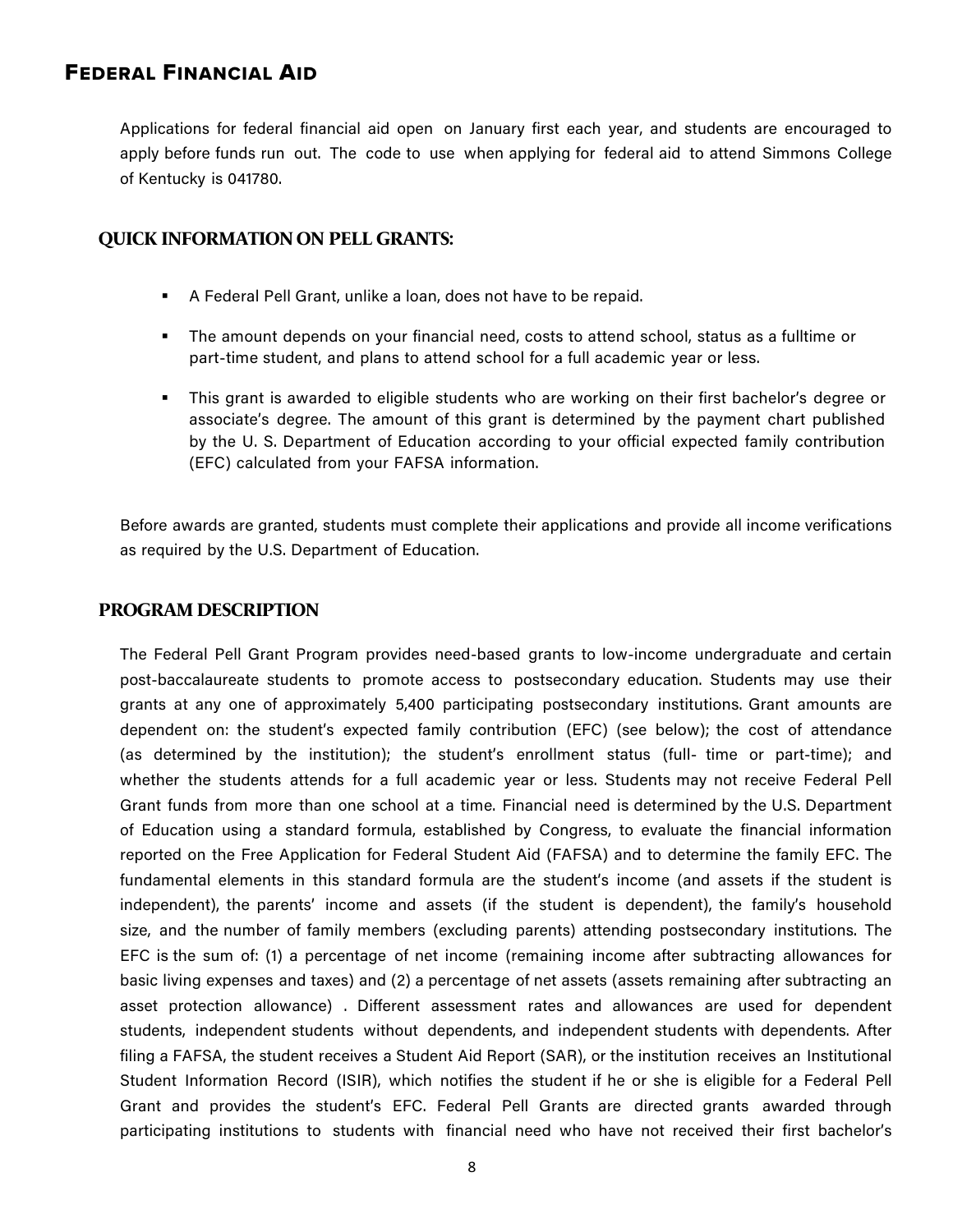degree or who are enrolled in certain post-baccalaureate programs that lead to teacher certification or licensure. Participating institutions either credit the Federal Pell Grant funds to the student's school account, pay the student directly (usually by check) or combine these methods. Students must be paid at least once per term (semester, trimester, or quarter); schools that do not use formally defined terms must pay the student at least twice per academic year. All students receiving federal financial aid must satisfy SAP requirements to continue to remain eligible for aid.

#### **FINANCIAL PENALTIES**

Students whose accounts are not paid by the established semester deadlines may be subject to financial penalties. Students with unpaid account balances will be placed on Financial Hold by the Registrar's Office. Students placed on Financial Hold become ineligible for further registration and transcripts will not be released until the student account is paid in full. A late payment fee of \$50.00 may be assessed when student accounts are not paid by the last day to drop/add for the semester. A return payment of \$25.00 may be assessed when payment is not honored by the bank on which it was drawn. If restitution is not made within 10 days of notification, the student may be subject to financial penalties and/or legal action. Debtors who do don make satisfactory payment arrangements on their past due accounts may have their accounts placed with a billing service. If not paid through the billing service, the unpaid account may be forwarded to a collection agency. It is the policy of the College that unpaid accounts will be assessed the costs and expenses of collection, including attorney fees.

# **CANCELLATION REFUND POLICY**

| <b>Rejection:</b>           | An applicant rejected by the college is entitled to a refund of all monies paid,<br>excluding the initial application fee.                                                                                                                                                                                                                                                                 |
|-----------------------------|--------------------------------------------------------------------------------------------------------------------------------------------------------------------------------------------------------------------------------------------------------------------------------------------------------------------------------------------------------------------------------------------|
|                             | <b>Three-Day Cancellation:</b> An applicant who provides written notice of cancellation within three (3)<br>business day, excluding weekends and holidays, of executing the enrollment<br>agreement is entitled to a refund of all monies paid, excluding non-refundable<br>fees.                                                                                                          |
| <b>Other Cancellations:</b> | An application requesting cancellation more than three (3) days after<br>executing the enrollment agreement and making an initial payment, but<br>prior to the first day of class is entitled to a refund of all monies paid, less<br>a maximum tuition fee of 15% of the stated cost of the course or \$75,<br>whichever is less. Admission application fees are non-refundable, however. |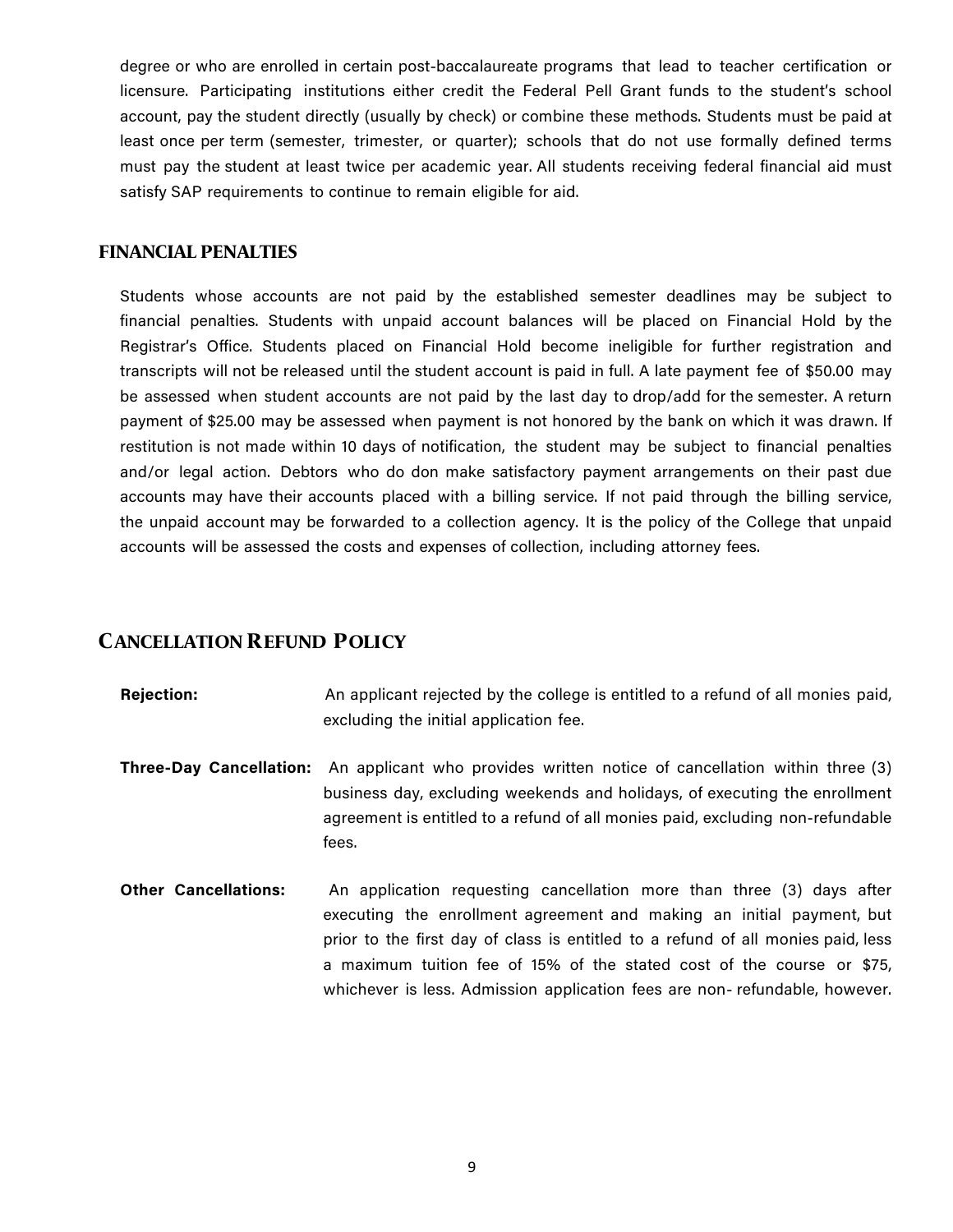# WITHDRAWAL PROCEDURE

- 1. A student choosing to withdraw from the college after the commencement of classes is to provide a written notice to the Registrar. The notice must include the expected last date of attendance and be signed and dated by the student. The student bears responsibility for officially withdrawing in writing. Failure to do so forfeits any student refunds that may otherwise be due.
- 2. Students who withdraw during the drop/add period are entitled to a percentage refund of their tuition, but students who withdraw after the period are still responsible for paying the entire semester's tuition. Students should nevertheless officially withdraw when they stop attending in order to prevent their transcripts from showing failing grades.
- 3. If special circumstances arise, a student may request, in writing, a leave of absence, which should include the date the student anticipates the leave beginning and ending. The withdrawal date will be the date the student is scheduled to return to Simmons College of Kentucky from the leave of absence but fails to do so.
- 4. A student may be determined to be withdrawn from the institution if the student misses seven consecutive instructional days and all of the days are unexcused.
- 5. All refund requests must be submitted within forty-five (45) days of the determination of the withdrawal date.

# RETURN OF FINANCIAL AID (TITLE IV) POLICY

If a student withdraws from Simmons College of Kentucky, the school, the student, or both, may be required to return some or all of the federal funds awarded to the student for that semester. A student who withdraws from all classes prior to completing 60% of the enrollment term is subject to having his/her eligibility adjusted based on the percentage of the term completed. (For example, a student withdraws from all classes after completing only 20% of the term. Therefore, the student only earned 20% of aid disbursed or received on his/her account. This results in the school or student having to return 80% of the disbursed/received aid that was not earned

The Student Financial Aid Office encourages all students to read this policy carefully. This policy applies to all Title IV federal aid recipients with disbursable aid from any of the following Federal programs: Federal Pell Grant, Federal Supplemental Educational Opportunity Grant (SEOG), and other Title IV Grants.

The Financial Aid Office is required by federal statute to recalculate federal financial aid eligibility for students who withdraw, drop out, are dismissed, or take a leave of absence prior to completing 60% of a payment period or term. The federal Title IV financial aid programs must be recalculated in these situations. The calculation must be performed even if the student has completed 60% of the payment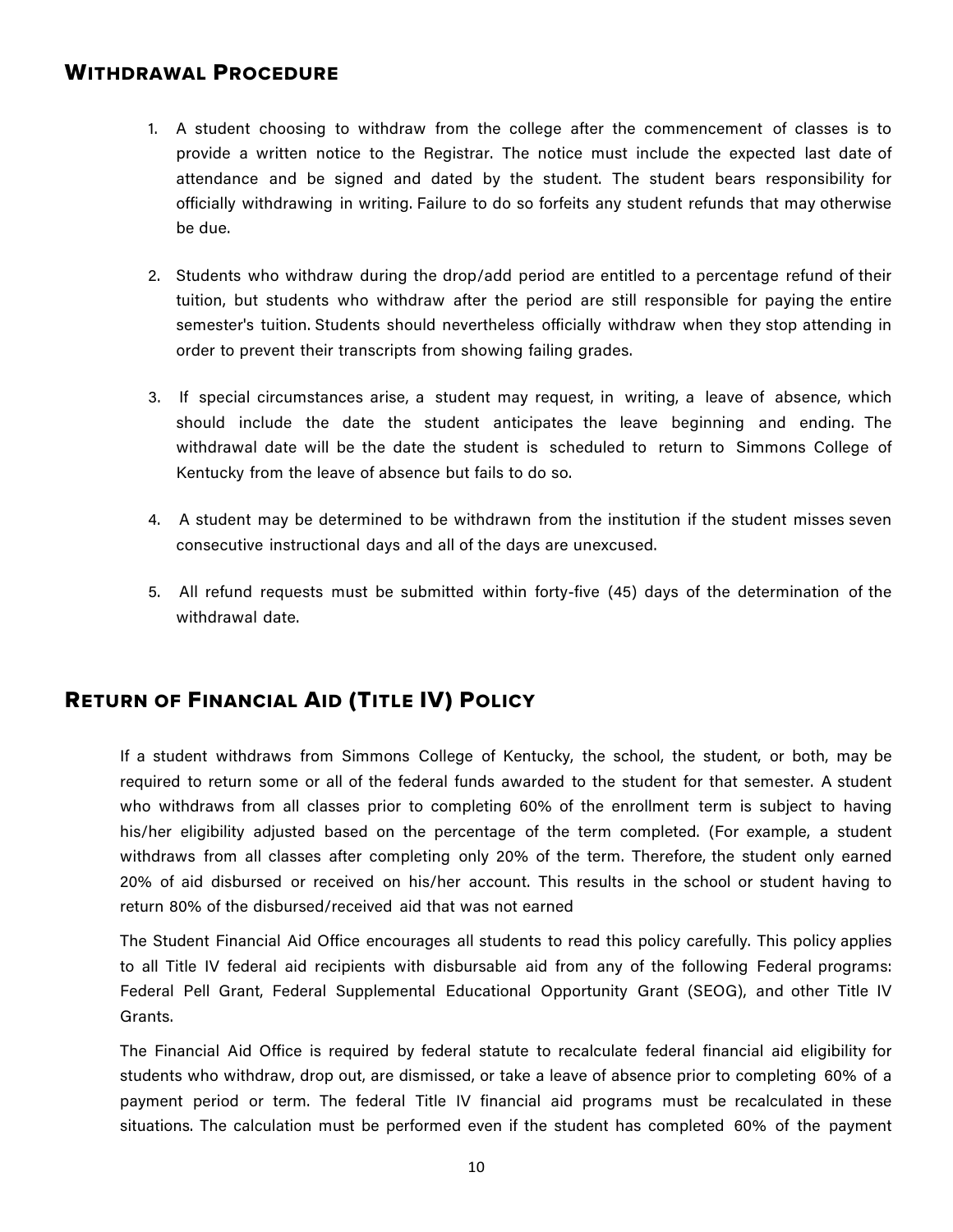period to show that the school has determined that the student withdrew. If a student leaves the institution prior to completing 60% of a payment period or term, the financial aid office recalculates eligibility for Title IV funds.

The formula used in the Federal Return to Title IV (R2T4) calculation divides the aid disbursed to student accounts into "earned aid" and "unearned aid". The Student Financial Aid Office must complete the "R2T4" withdrawal calculation and return required funds to the Department of Education within 45 days from the date the college determines the student withdrew. Students contemplating withdrawal from all classes PRIOR to completing 60% of the term should please contact the Student Financial Aid Office to discuss how this will affect their financial aid.

For recalculating earned aid, clock hour institutions must use clock hours scheduled to be completed as of the withdrawal date divided by the total hours in the payment period. Funds are returned to the appropriate federal program based on the percentage of unearned aid using the following formula: Aid to be returned = (100% of the aid that could be disbursed minus the percentage of earned aid) multiplied by the total amount of aid that could have been disbursed during the payment period or term. If a student earned less aid than was disbursed, the institution would be required to return a portion of the funds and the student would be required to return a portion of the funds. Keep in mind that when Title IV funds are returned, the student borrower may owe a debit balance to the institution. If a student earned more aid than was disbursed to him/her, the institution would owe the student a postwithdrawal disbursement, which must be paid within 120 days or the date the institution determined that the student withdrew.

Refunds are allocated in the following order:

- Unsubsidized Federal Stafford Loan
- § Subsidized Federal Stafford Loan
- § Federal Perkins Loan
- Federal Parent (PLUS) Loan
- § Federal Pell Grant
- **Federal Supplemental Opportunity Grant**
- Other Title IV assistance
- Other State
- § Private and Institutional Aid

The Student Aid will be returned to aid programs in the following priority: Federal Pell Grant, and Federal

SEOG program, other Title IV or Title VII aid, other federal, state, private, or institutional student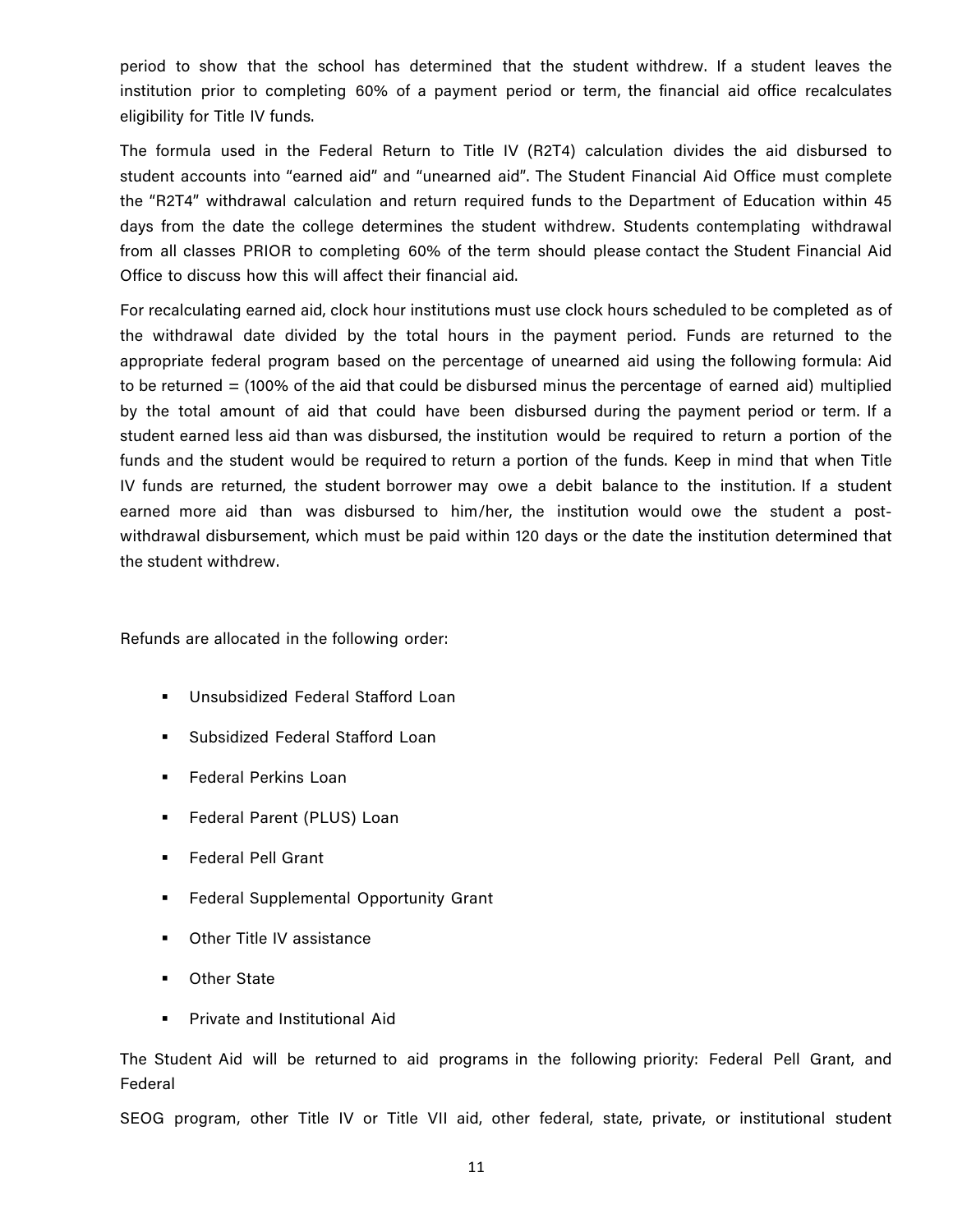financial aid. If any funds are left on your account after all adjustments to the other aid sources, the credit will be returned to you.

If the Finance Office determines a student owes as a result of returned funds, the student will be sent a new statement of account by the Finance Office. This is the student's financial obligation to the College

**The Return of Title IV funds calculation is separate from the College's Tuition/Fee Reduction schedule.** Please refer to the Registrar's Office published refund/withdrawal calendar (aka: tuition/fee reduction period). Remember, once the drop/add period has ended, students owe the college for their full tuition for that semester, regardless of whether they must return a portion of their Pell grant to the government. Dropping out of school has severe consequences.

The Financial Aid Office will evaluate tuition/fee reductions to non-title IV aid programs on a case-bycase basis.

The Student Financial Aid Office is required by federal regulation to evaluate students receiving all Failing or Incomplete grades for the semester. It is always in the student's best interest to talk with the Student Financial Aid Office regarding their options to see if it is best for them to go ahead and withdraw from classes early in the semester and for them to know the implications they may face if they did not and earned all 'F' grades. At the end of each semester, the Student Financial Aid Office is required to review all students' grades, but especially those that receive an

'F' grade(s) to determine if the student was an 'Unofficial Withdrawal'. Please refer to the section regarding the All F Grade Recipients and learn what effect earning all 'F' grades has on a student's financial aid account.

Please remember all financial aid recipients will be held accountable under the school's Satisfactory Academic Progress (SAP) policy.

# VETERANS REFUND POLICY

Any person receiving educational assistance from the Veterans Administration (VA) shall be entitled to a pro- rated refund of any charges and/or fees in accordance with statutory requirements that exist at the time being reported. The refund shall equal the prorated cost of the incomplete course. (Students receiving VA entitlements should contact their VA representative for further financial assistance.)

# STUDENTS IN ARREARS

Students in financial arrears, either to the college, bookstore or to the Library, will not be permitted to register for the subsequent term or receive transcripts, grades, or diplomas until satisfactory arrangements have been made to pay the outstanding financial obligation.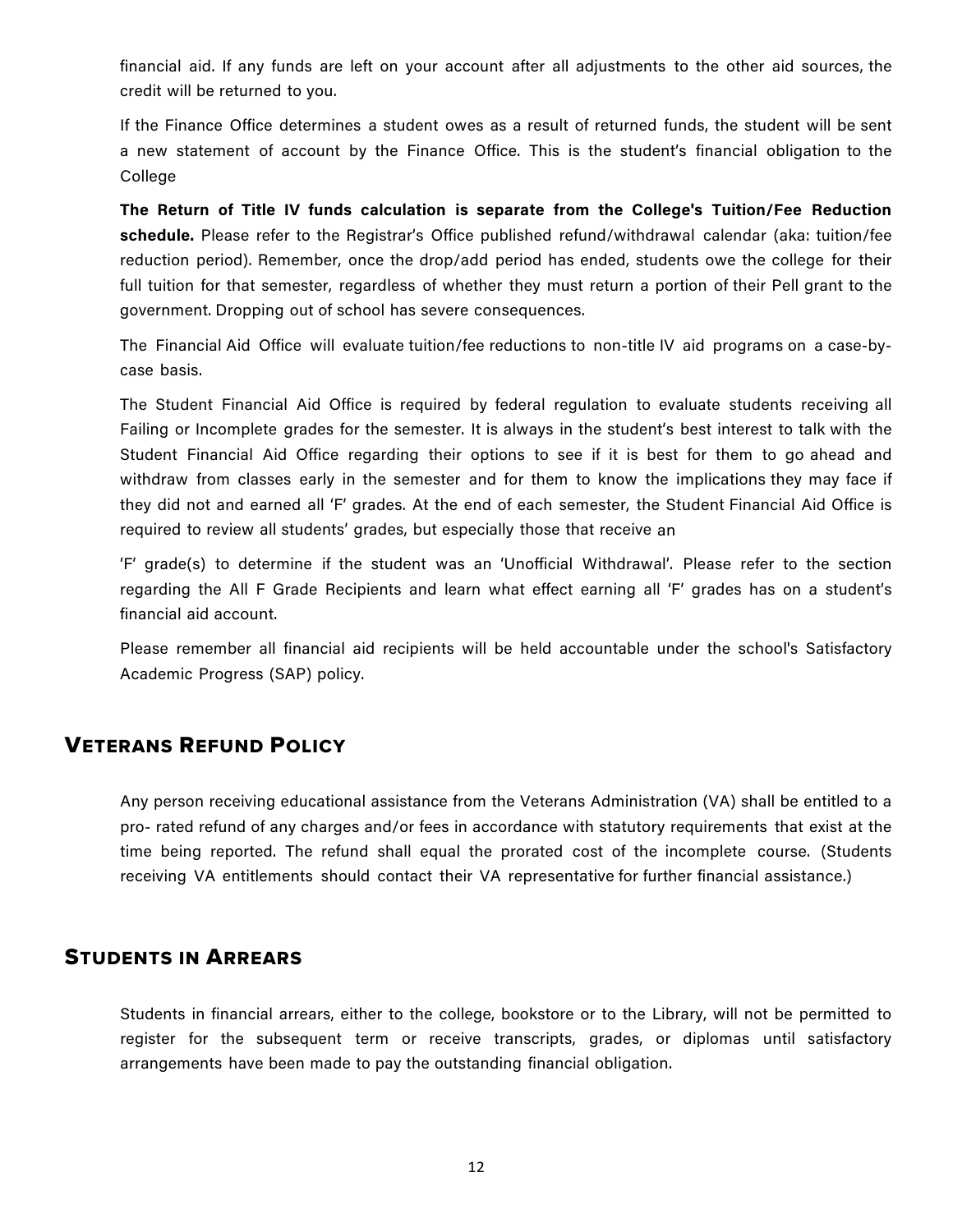# ADMISSIONS INFORMATION

# ADMISSIONS POLICY

Simmons College of Kentucky accepts applications from anyone who meets the academic and character requirements necessary for success as a student. Any student admitted to the College is entitled to all the rights, privileges, programs, and activities generally accorded to or made available to students at the College. Simmons College of Kentucky accepts applications from anyone who meets the academic and character requirements necessary for success as a student. Any student admitted to the College is entitled to all the rights, privileges, programs, and activities generally accorded to or made available to students at the College. Simmons College of Kentucky does not discriminate on the basis of race, color, national or ethnic origin, age, sexual orientation, gender identity, or disability, in the administration of its educational policies or other school-administered programs.

# GENERAL ADMISSION REQUIREMENTS

Students applying for admission to Simmons College of Kentucky with the intent of pursuing a certificate or degree must meet the following qualifications:

- An official high school or GED transcript, plus prior college transcripts, if you previously attended other schools—even if you withdrew.
- An autobiographical essay explaining how your unique qualities and faith journey will contribute to a Christian HBCU.
- **•** At least one letter of recommendation from someone who is able to attest to your character, academic maturity, and preparation for the Simmons College of Kentucky. The person cannot be a family member or friend.
- § Your official ACT test score results

Note: All students who are admitted without an official ACT score of 18 or higher will automatically be placed in ENG 099 and MAT 099 (Developmental English and Developmental Math) and be required to attend tutoring sessions in the student learning center as is appropriate.

Students are expected to comply with their placement as designated by Simmons College of Kentucky. Students applying for special status without the intention of completing a diploma or degree must be willing to conform to the school's code of conduct and participate in its Christian ministry service program while enrolled the same as are degree students.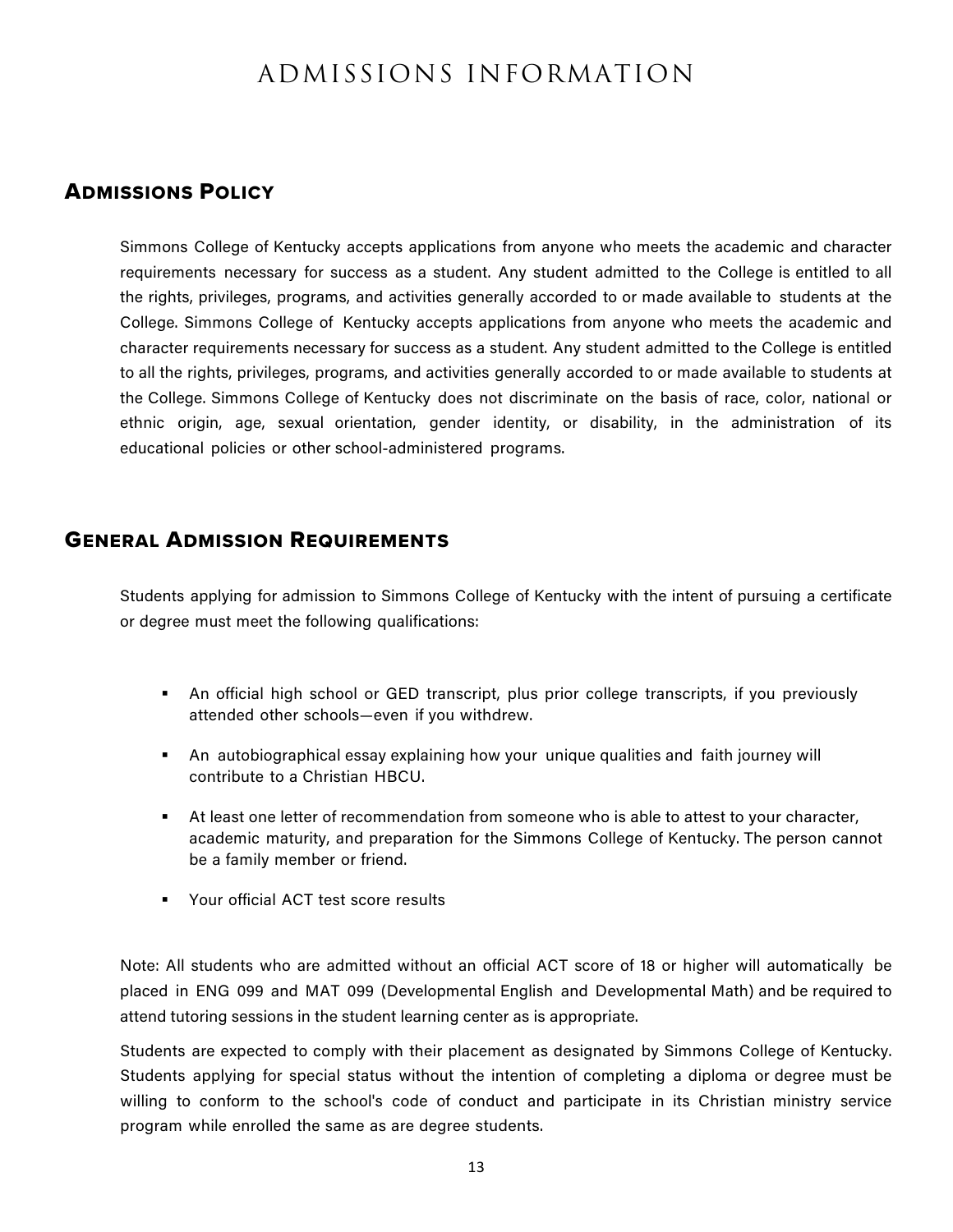For Associate of Arts (A.A.) students/graduates, a minimum GPA of 2.5 is required for progress into a Bachelor of Arts (B.A.) program in one of the five areas: religion, business, sociology, music, and communication. All students seeking to progress into the Bachelor of Arts programs will also be required to successfully complete an interview with the department chair and/or vice president for academic affairs. For A.A. students/graduates with less than a 2.5 GPA, a successful interview with the department chair of the area being pursued and/or vice president for academic affairs will be required before progressing into the program of choice.

# PLAN SPECIFIC ADMISSIONS REQUIREMENTS

#### **CERTIFICATE PROGRAMS:**

From time to time, the college may develop and offer certificate programs where a specialized course of study is desired. Requirements for these programs will be established at the time of their offering, and admissions packets made available. Persons enrolled in a Certificate program may transfer to a degree program so long as they otherwise meet the qualifications. Any course taken by a student enrolled in the Certificate program is transferable if the student achieved a grade of "C" or better in the course.

#### **ASSOCIATE OF ARTS DEGREE AND BACHELOR OF ARTS DEGREE:**

The following is a list of requirements for admission to the Associate of Arts and Bachelor of Arts degree programs.

Any person desiring to enter the Associate of Arts (AA) or Bachelor of Arts (BA) program must submit the following documents:

- § A completed and signed Application for Admission (online applications are signed electronically)
- § A signed verification and agreement to abide by the policies and codes of conduct of Simmons College of Kentucky.
- § An official transcript of ACT scores (if you have not taken the ACT before you apply, you must register to do so and scores must be sent to Simmons College of Kentucky).
- An essay as provided on the application.
- \$25.00 (non-refundable) application fee
- § A copy of the applicant's High School diploma or equivalent (GED)
- An official High School transcript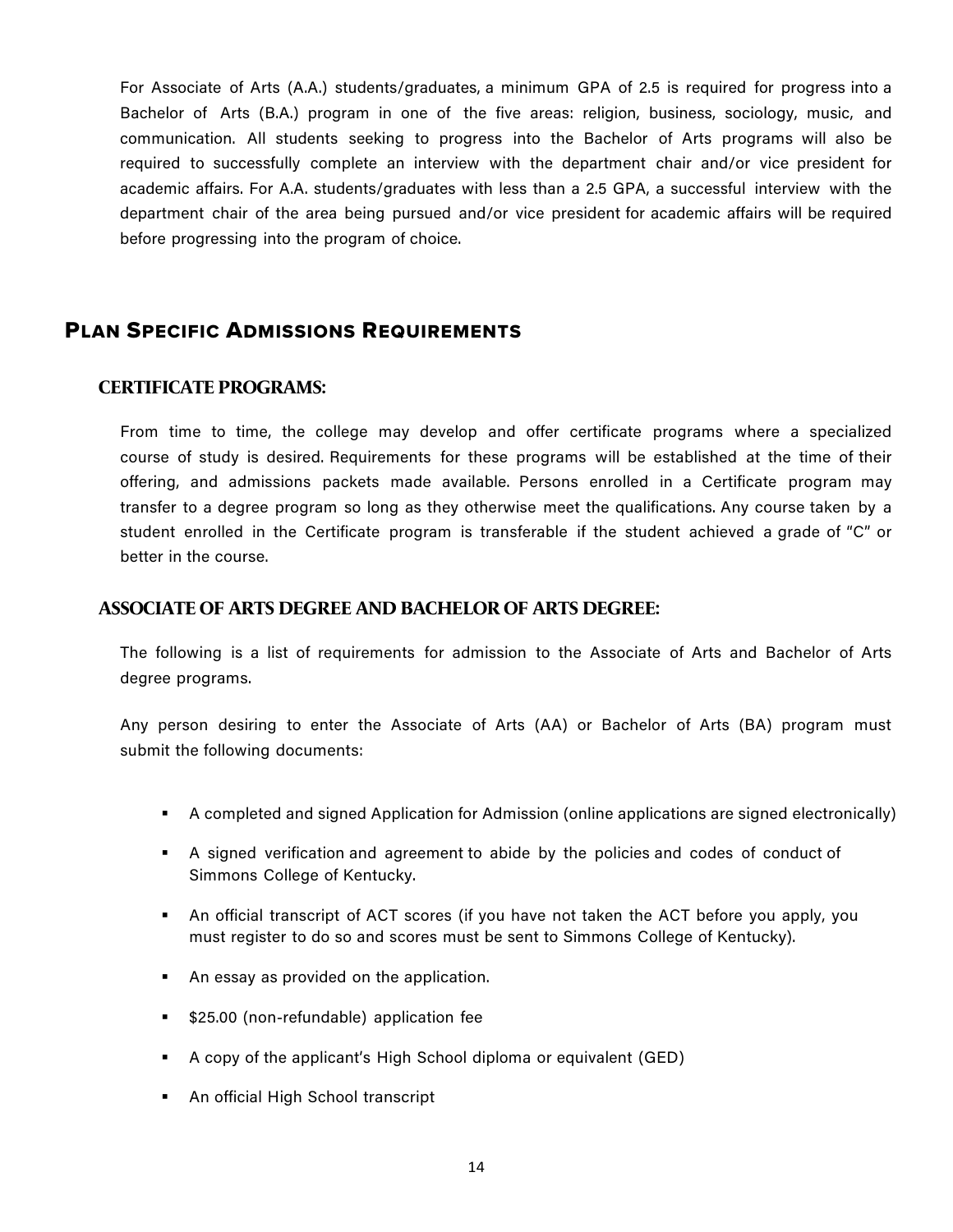- **•** Documentation of any earned post-secondary degrees
- § An official transcript from all colleges or universities previously attended
- One Simmons College of Kentucky character reference form

Further steps required for admission:

- Make and attend an appointment with an admission counselor
- **EXECTE:** Attend an orientation session
- Declare a program of study
- § Apply for a student ID and library card
- Sign-up for Christian Community Service
- Register for classes. Registration is a separate process from admission

#### **BACHELOR OF THEOLOGY DEGREE:**

- Completion of all standard admissions requirements as listed above.
- **•** A detailed essay discussing why you want to pursue a theology or religious studies degree at Simmons College of Kentucky and your vision of Christian ministry.
- Two (2) Simmons College of Kentucky character reference forms.

NOTE: Any exception to the above stated admission policies must be approved by a majority vote of the Faculty Senate. A formal request for an exception must be made in writing and presented to the Admissions Office

### READMISSION POLICY

Up to 24 months after withdrawing from school, a person may return to classes without applying for readmission through the Admissions Office. After 24 months of not being enrolled at Simmons College of Kentucky, a person must apply for readmission through the Admissions Office. An exception may be made through the Vice President for Student Affairs only in case of a documented medical leave of absence. Application forms may be obtained from the Admissions Office or online.

### TRANSFER STUDENTS

Any student admitted having transferred credit from some other institutions of higher education must complete at least forty-five (45) hours of course work at Simmons College of Kentucky in order to be eligible for a degree. In addition twenty-one (21) of the last thirty (30) hours of study must be done at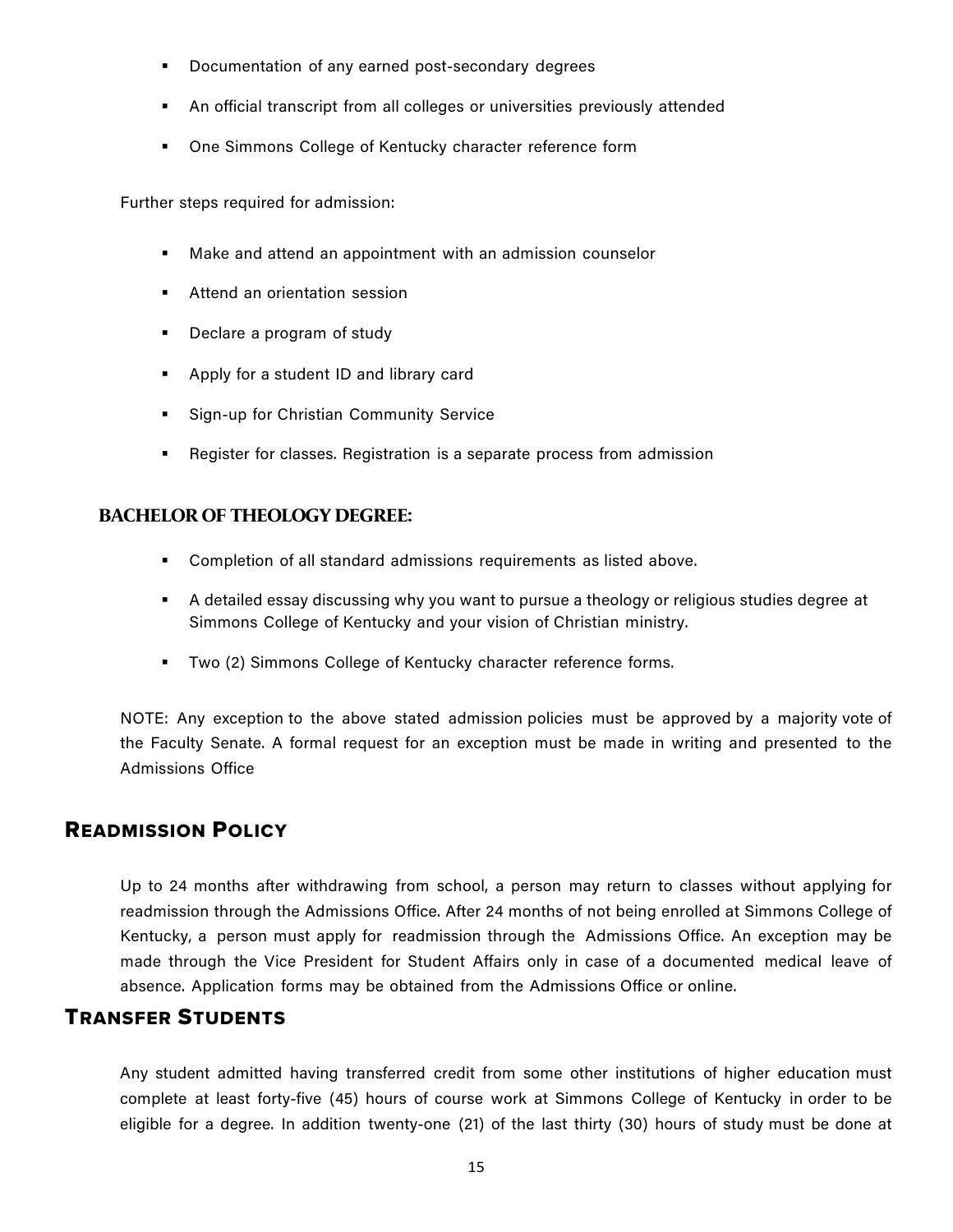Simmons College of Kentucky. Only course work comparable to courses offered at Simmons College of Kentucky in the Associate, Bachelor or Arts, or Bachelor of Theology programs will be considered for transfer.

Students are required to submit an official transcript for all work passed or failed at any other college or university prior to enrolling at Simmons. It is considered a form of academic dishonestly not to declare these enrollments. The student who applies for admission, readmission or reinstatement to Simmons is responsible for having each institution send an official transcript directly to the Office of Admission.

After entry to the college, transcripts are sent directly to the Office of the Registrar. All college-level coursework completed with a C- or better at an accredited institution of higher education and oriented toward a baccalaureate degree, including dual credit earned while in high school, will be accepted for credit at Simmons College of Kentucky provided that Simmons offers a comparable course in our catalog. Credit will be granted only once for equivalent courses. School staff or designated committee chairs, in their sole discretion, determine which transfer credit will count toward liberal arts requirements. The registrar or admissions officer will evaluate credit that may apply toward a major or minor upon submission of appropriate descriptive information. Courses accepted will be included in the cumulative hours earned but neither grades nor grade points earned at other institutions will be used in the computation of the Simmons College grade point average. All credit over 20 years old and credit earned at institutions that have nonregional accreditation will be considered for transfer, but only on a course-by-course basis, as approved by the registrar or admissions officer. Transfer credit course toward graduation and is incorporated into the academic record either as elective credit or to count toward specific degree requirements.

# TRANSFER CREDIT POLICY FOR COURSEWORK

1. All college level coursework completed with a "C-" grade or better at an accredited institution of higher education and oriented toward a baccalaureate degree will be accepted for credit at Simmons College provided that Simmons offers a comparable course in our catalog. However, not all courses transferred will fulfill specific requirements for a particular degree. Courses accepted will be included in the cumulative hours earned but neither grades nor grade points

earned at other institutions will be used in the computation of the Simmons College grade point average. When a transfer student has earned credit at a non-regionally accredited institution, the credit will be transferred only if approved by the Vice-President for Academic Affairs in consultation with appropriate instructors and other officers.

- 2. The Vice President for Academic Affairs will evaluate credit that may apply toward general degree requirements. When appropriate, Liberal Arts codes will be assigned to transfer credit.
- 3. Credit from a foreign institution of higher education will be evaluated on a case by case basis. It may be in the best interest of the student to have the transcript evaluated by an agency that specializes in foreign academic credentials. In some cases, it will be appropriate to transfer up to 30 semester hours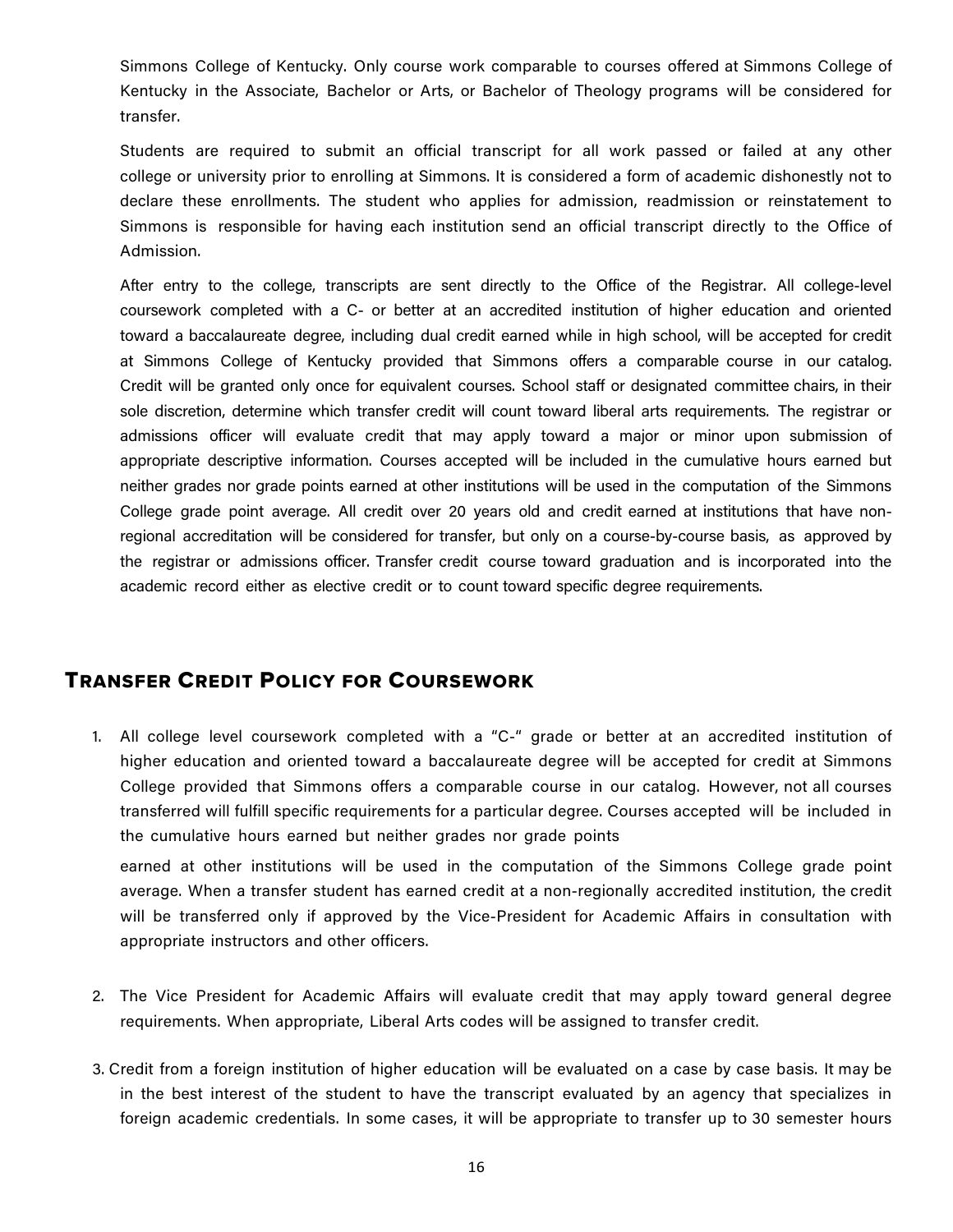of unspecified credit, without grade points. When Liberal Arts courses can be identified, they will be transferred as such.

4. Credit earned through military or non-traditional programs, that have been evaluated by the American Council on Education and declared to be the equivalent of lower or upper division credit, will be transferred according to the A.C.E. recommendations.

# CREDIT BY EXAMINATION OR EXPERIENCE

- 1. Advanced Placement Program College Board (APP). Students who participate in high school in the Advanced Placement Program (APP) may have score reports sent to the registrar for evaluation. Credit will be awarded for APP scores of 3, 4 and 5. Credit gained through APP will advance the degree program, and when appropriate, may meet liberal arts requirements or count toward a major or minor. APP credit will not affect the grade point average.
- 2. College Level Examination Program College Board (CLEP). Students who participate in the College Level Examination Program (CLEP), conducted by the College Board may have score reports sent to the registrar for evaluation. Credit will be awarded for scores at or above the 50th percentile. Credit gained through APP will advance the degree program, and when appropriate, may meet liberal arts requirements or count toward a major or minor. CLEP credit will not affect the grade point average.
- 3. American College Testing (ACT) Proficiency Examinations (PEP). Score reports are evaluated against guidelines published by ACT before the registrar awards credit. When appropriate, Liberal Arts codes will be assigned. PEP credit will not affect the grade point average.
- 4. International Baccalaureate Program. Students who participate in the International Baccalaureate (IB) program and score 4 or better on higher-level IB examinations will be granted credit that advances their degree program at Simmons College. IB credit will not affect the grade point average.
- 5. Prior Learning. Simmons College of Kentucky does not award credit for Life experience or similar nonacademic forms of learning.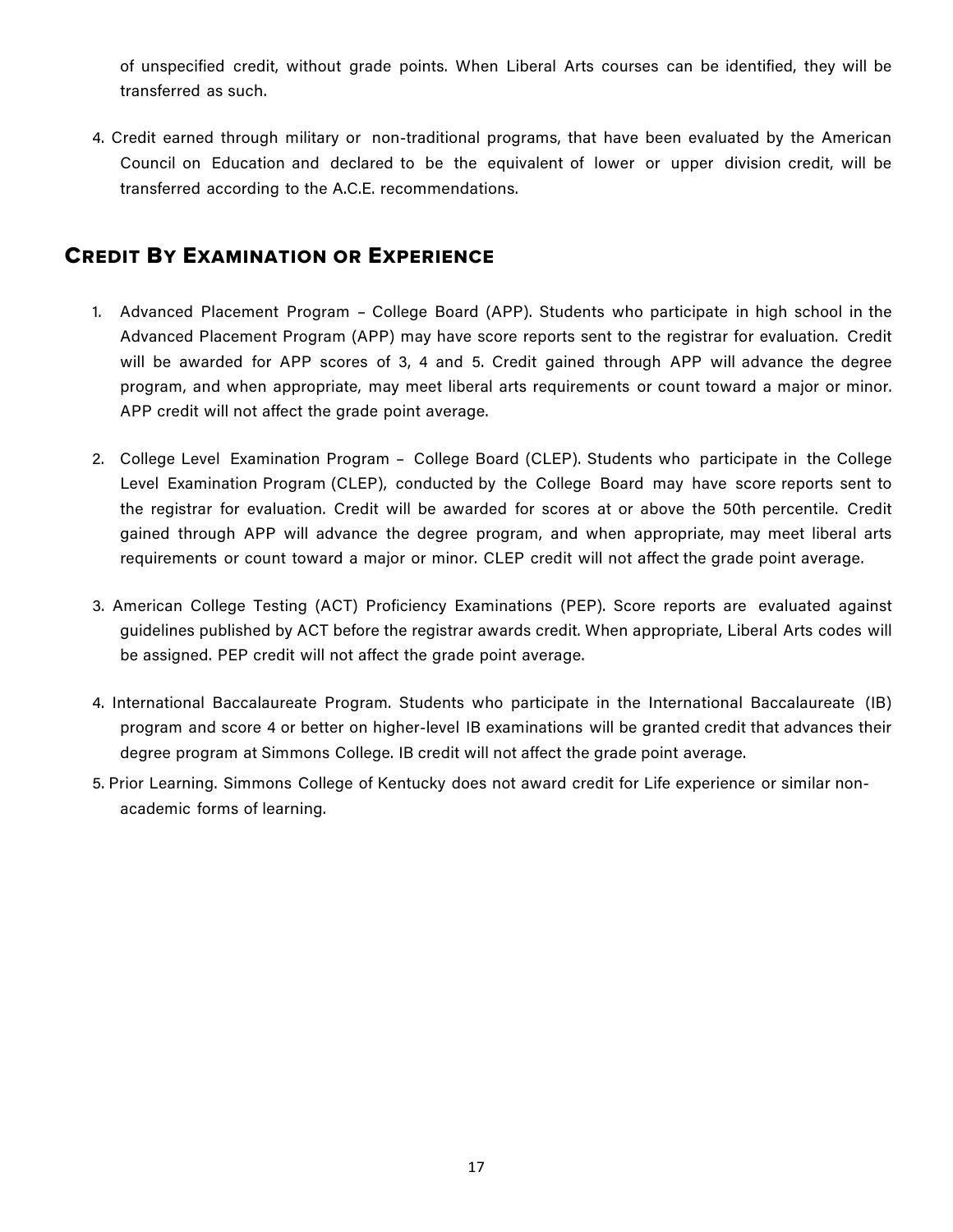# SECURITY

The Jeanne Clery Disclosure of Campus Security Policy and Campus Crime Statistics Act (Clery Act) is a federal mandate requiring all institutions of higher education that participate in the federal student financial aid program to disclose information about crime on their campuses and in the surrounding communities.

Simmons College of Kentucky does not maintain a security force but relies on Louisville Metro Police Department for law enforcement. Steward Hall is equipped with security cameras at all entries. These cameras are monitored throughout the business hours. Both Steward and Parrish Halls have security alarms and motion detectors monitored continually by a private company.

The report below provides a crime statistics for the Simmons College of Kentucky campus and the surrounding streets and sidewalks for the past three years.

# ANNUAL CAMPUS SECURITY REPORT SIMMONS COLLEGE OF KENTUCKY 2019

The report below provides crime statistics for the Simmons College of Kentucky campus and the surrounding streets and sidewalks for the past three years.

#### **CAMPUS SAFETY DIRECTOR**

Charles Nance 502-776-1443 ext. 128, cnance@simmonscollegeky.edu

Additional authority: Executive Vice-President Frank Smith 502-776-1443 ext. 116 of Kentucky

#### **CAMPUS POLICE**

Simmons College of Kentucky does not maintain a security force but relies on Louisville Metro Police Department for law enforcement.

#### **BUILDING SECURITY MEASURES**

Both Steward and Parrish Halls, as well as the Administration & Library Building, are equipped with security cameras at all entries. These cameras are monitored throughout normal business hours. All campus buildings have security alarms and motion detectors, which are monitored continually by a private company. See other sections of this hand book for EMERGENCY communication PROCEDURES

#### **STUDENT INITIATED NOTIFICATION**

The primary means of communicating with the entire school should be by using a campus phone to call the front desk. The number for the front desk is 113. All classroom telephones are connected to the rest of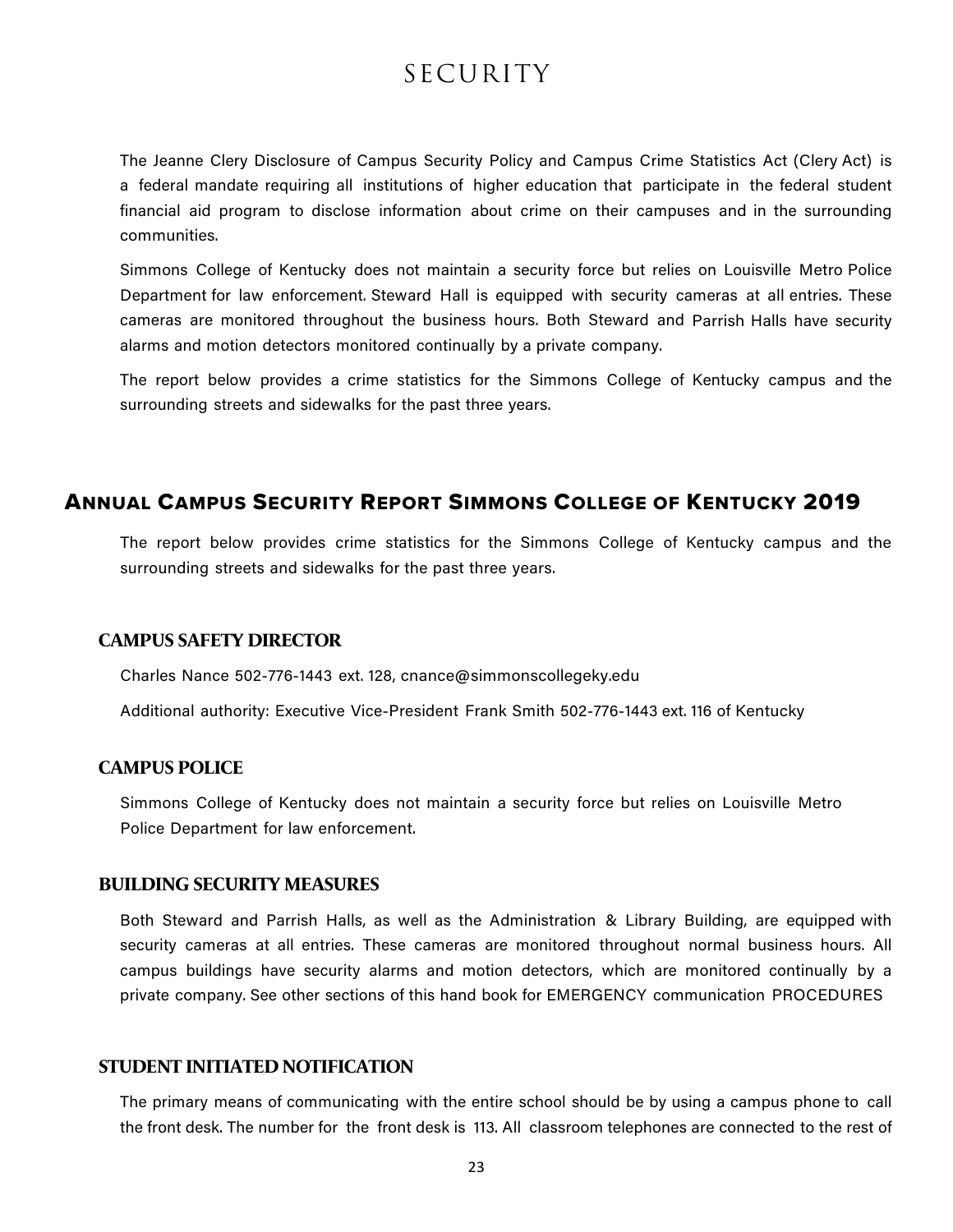the campus. The classroom phones can also be used to dial outside responders in case of emergency. NOTE: You must press "8" before pressing "911" in order to get an outside line. Thus, in emergency, press "8911" on any campus telephone.

In the event of that a student is the first to be aware of a potentially widespread emergency on campus, including a fire or a threat of violence, Simmons College of Kentucky authorizes the use of our fire alarm system. All students are encouraged to familiarize themselves with the location of fire alarms and emergency exits throughout the Simmons campus. This will insure prompt attention of medical, lawenforcement and fire-fighting personnel as well as alerting others on campus. Once a Simmons administrator has assessed the type of response required, a further announcement may cause classes and other business to resume.

#### **CONFIDENTIAL REPORTING**

If you are the victim of a crime and do not want to pursue action within the college or the criminal justice system, you may still want to consider making a confidential report. With your permission, a member of Student Affairs staff can file a report on the details of the incident without revealing your identity. The purpose of a confidential report is to comply with your wish to keep the matter confidential, while taking steps to ensure the future safety of yourself and others. With such information, Simmons College of Kentucky can keep an accurate record of the number of incidents involving students, determine where there is a pattern of crime with regard to a particular location, method, or assailant, and alert the campus community to potential danger. Reports filed in this manner are counted and disclosed in the annual crimes statistics for the institution.

#### **SECURITY AWARENESS AND CRIME PREVENTION PROGRAMS**

Simmons College of Kentucky does not currently conduct any security awareness programs or crime prevention programs

#### **ALCOHOLIC BEVERAGES AND CONTROLLED SUBSTANCES**

Simmons College of Kentucky campus has been designated "Drug free" and only under certain circumstances is the consumption of alcohol permitted. The possession, sale, manufacture or distribution of any controlled substance is illegal under both state and federal laws. Violators are subject to disciplinary action, criminal prosecution, fine and imprisonment. It is unlawful to sell, furnish or provide alcohol to a person under the age of 21. The possession of alcohol by anyone under 21 years of age in a public place or a place open to the public is illegal. It is also a violation of the Simmons College of Kentucky Alcohol Policy for anyone to consume or possess alcohol in any public or private area of campus without prior approval from the college.

#### **SUBSTANCE ABUSE EDUCATION**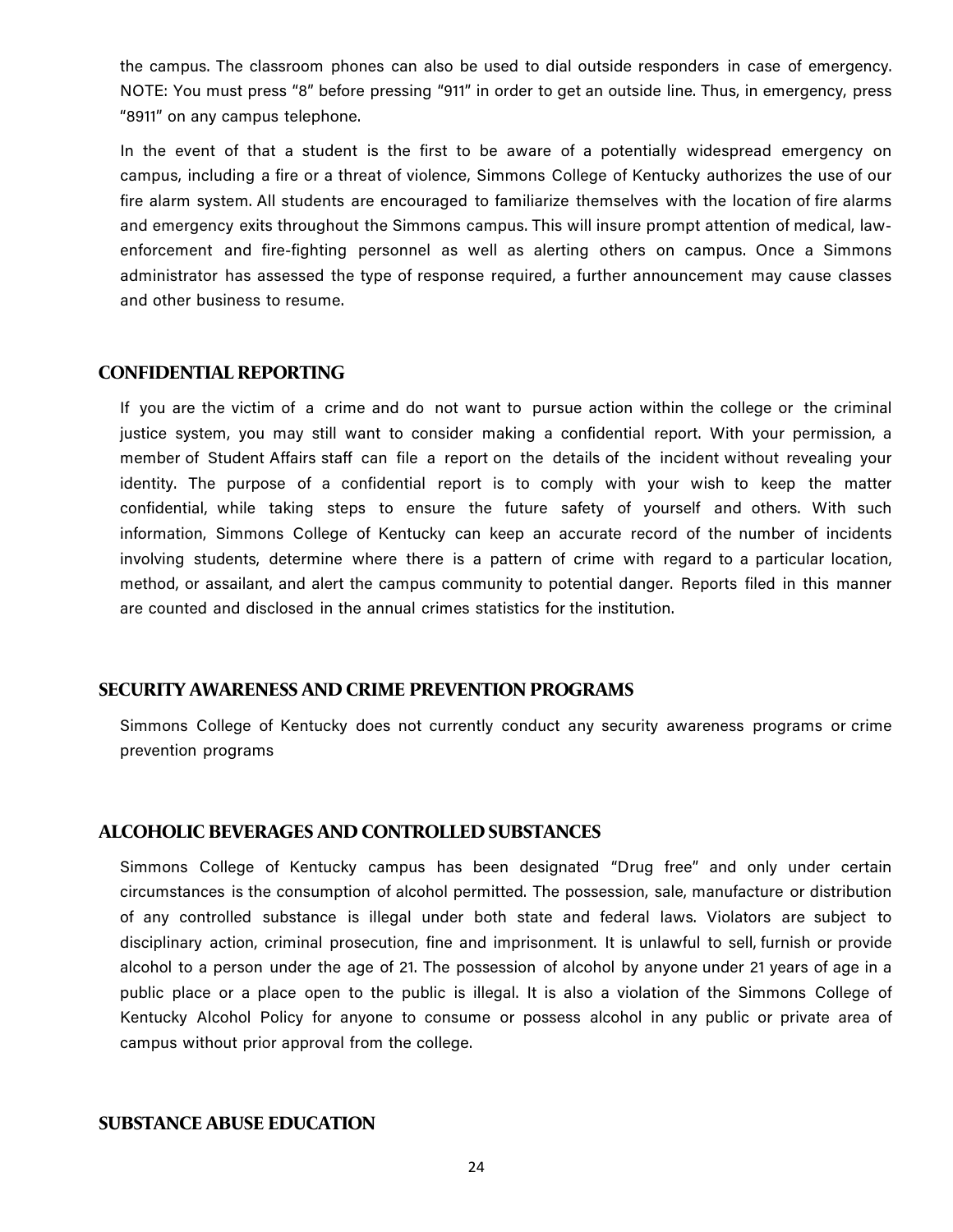Upon request, Simmons College of Kentucky provides written information on the diagnosis and treatment of and recovery from substance abuse. The institution also will provide contact information for various recovery groups.

# **DISCLOSURES TO ALLEGED VICTIMS OF CRIMES OF VIOLENCE OR NON-FORCIBLE SEX OFFENSES**

Simmons College of Kentucky will, upon written request, disclose to the alleged victim of a crime of violence, or a non-forcible sex offense, the results of any disciplinary hearing conducted by the college against the student who is the alleged perpetrator of the crime or offense. If the alleged victim is deceased as a result of the crime or offense, Simmons College of Kentucky will provide the results of the disciplinary hearing to the victim's next of kin, if so requested.

#### **PREVENTING AND RESPONDING TO SEX OFFENCES**

Simmons College of Kentucky provides literature to educate the student community about sexual assaults and date rape through literature, which is available in the foyer of Parrish Hall.

If you are a victim of a sexual assault at this institution, your first priority should be to get to a place of safety. You should then obtain necessary medical treatment. Simmons College of Kentucky strongly advocates that a victim of sexual assault report the incident in a timely manner. Time is a critical factor for evidence collection and preservation. An assault should be reported directly to Louisville Metro Police. A Student Affairs staff member will help you contact the police if you request such assistance.

Filing a report with a Student Affairs staff member will not obligate the victim to prosecute, nor will it subject the victim to scrutiny or judgmental opinions. Filing a Metro police report will:

- **Ensure that a victim of sexual assault receives the necessary medical treatment and tests, at I** no expense to the victim;
- Provide the opportunity for collection of evidence helpful in prosecution, which cannot be obtained later (ideally a victim of sexual assault should not wash, douche, use the toilet, or change clothing prior to a medical/legal exam);
- **•** Assure the victim has access to free confidential counseling from counselors specifically trained in the area of sexual assault crisis intervention.

When a sexual assault victim contacts the Police Department, the Metro Police Sex Crimes Unit will be notified as well. The victim of a sexual assault may choose for the investigation to be pursued through the criminal justice system and Simmons College of Kentucky, or only the latter.

Both the victim and accused will be informed of the outcome of a college hearing. A student found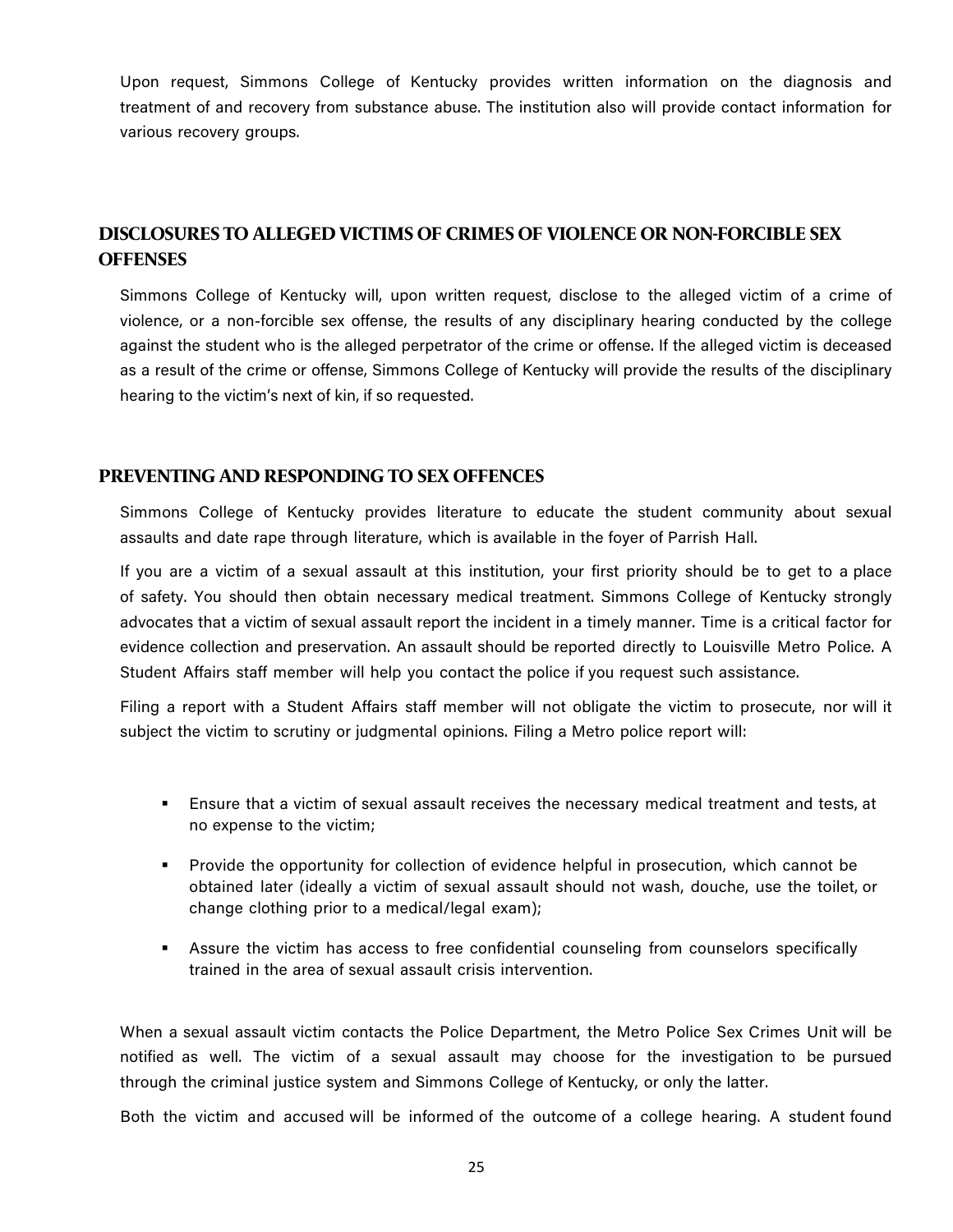guilty of violating Simmons College of Kentucky's sexual misconduct policy could be criminally prosecuted in the state courts and may be suspended or expelled from Simmons College of Kentucky for the first offense. Student victims have the option to change their academic schedules after an alleged sexual assault, if such changes are reasonably available.

#### **SEX/CRIMINAL OFFENDER REGISTRY**

In accordance to the "Campus Sex Crimes Prevention Act" of 2000, which amends the Jacob Wetterling Crimes Against Children and Sexually Violent Offender Registration Act, the Jeanne Clery Act and the Family Educational Rights and Privacy Act of 1974, Simmons College of Kentucky is providing a link to the Kentucky State Police Sex/Criminal Offender Registry Website. You may access this website at http://kspsor.state.ky.us/

This act requires institutions of higher education to issue a statement advising the campus community where law enforcement information provided by a State concerning registered sex offenders may be obtained. It also requires sex offenders already required to register in a State to provide notice of each institution of higher education in that State at which the person is employed, carries a vocation, or is a student.

Registry information provided under this section shall be used for the purposes of the administration of criminal justice, screening of current or prospective employees, volunteers or otherwise for the protection of the public in general and children in particular.

Unlawful use of the information for purposes of intimidating or harassing another is prohibited and willful violation shall be punishable as a Class 1 misdemeanor.

#### **STUDENT HOUSING SAFETY POLICIES**

Simmons College of Kentucky does not provide student housing. Our students are adults and free to choose to rent from city housing complexes or individual landlords. Simmons does not monitor the policies and procedures of these landlords. Students are responsible for obtaining information on safety measures, security features, and housing policies from their potential landlords and taking that into account when choosing to reside there. Many of our students find housing near the University of Louisville, particularly in apartment complexes known as the Arch and the Bellamy. Policies for that housing are governed by the University of Louisville and available at the respective websites of these complexes.

#### **HATE CRIMES**

There were no hate crimes for the years 2015, 2016, or 2017.

#### **STUDENT HOUSING ANNUAL FIRE REPORT:**

No fires were reported in any non-campus student housing facility during 2015, 2016, or 2017.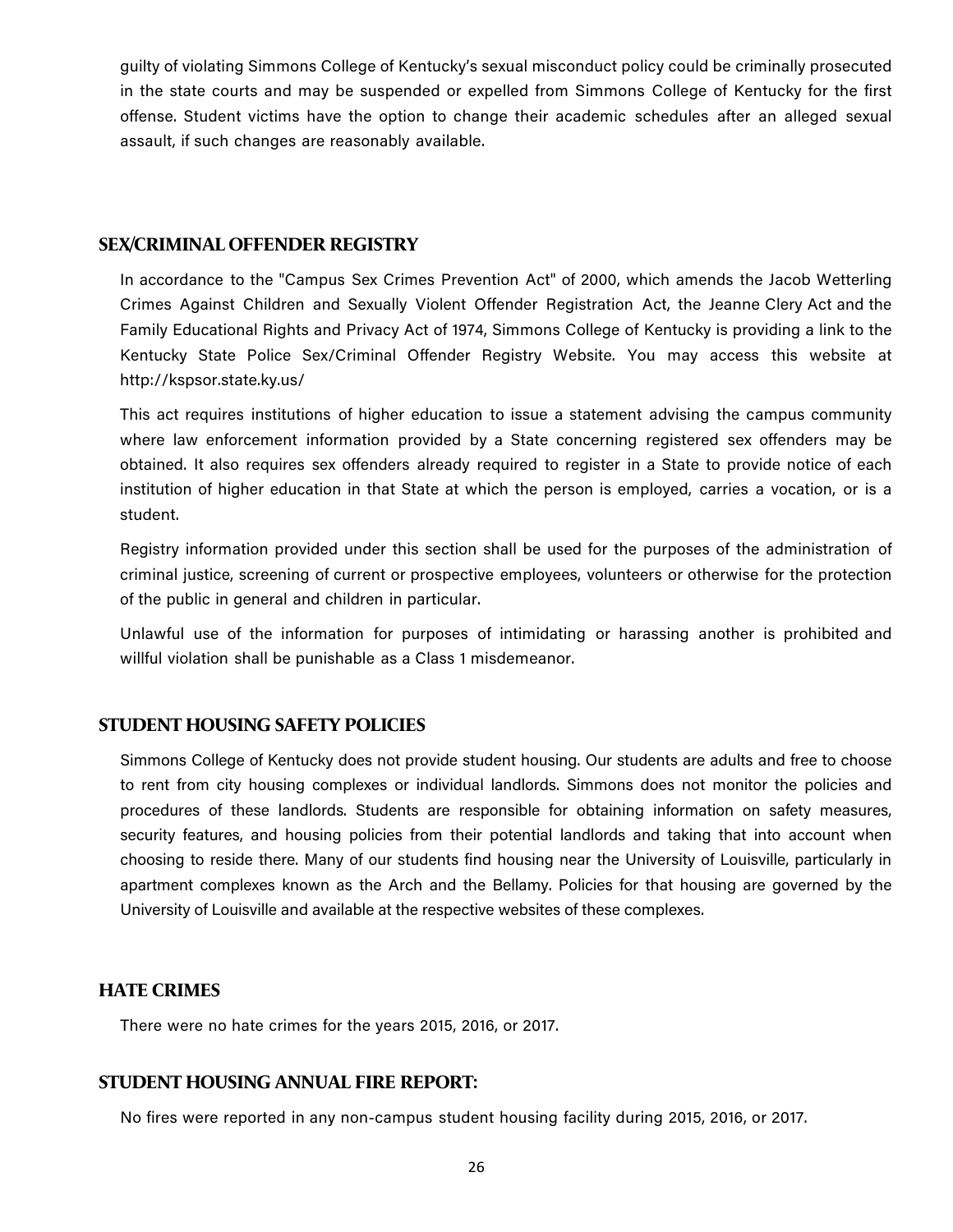# CLERY CRIME STATISTICS: 2015-2017

| <b>OFFENSE</b>                                          | <b>YEAR</b> | ON-<br><b>CAMPUS</b><br><b>PROPERTY</b> | <b>ON-CAMPUS</b><br><b>STUDENT</b><br><b>HOUSING</b><br><b>FACILITIES</b> | <b>NON-</b><br><b>CAMPUS</b><br><b>PROPERTY</b> | <b>PUBLIC</b><br><b>PROPERTY</b> |
|---------------------------------------------------------|-------------|-----------------------------------------|---------------------------------------------------------------------------|-------------------------------------------------|----------------------------------|
| <b>MURDER /NON-</b>                                     | 2015        | $\pmb{0}$                               | $\mathbf 0$                                                               | $\mathbf 0$                                     | $\mathbf 0$                      |
| <b>NEGLIGENT</b>                                        | 2016        | $\mathbf 0$                             | 0                                                                         | $\mathbf 0$                                     | $\mathbf 0$                      |
| <b>MANSLAUGHTER</b>                                     | 2017        | $\mathbf 0$                             | $\mathbf 0$                                                               | $\mathbf 0$                                     | $\mathbf 0$                      |
|                                                         | 2015        | $\pmb{0}$                               | $\mathbf 0$                                                               | $\mathbf 0$                                     | $\mathbf 0$                      |
| <b>NEGLIGENT</b><br><b>MANSLAUGHTER</b>                 | 2016        | $\mathbf 0$                             | $\mathbf 0$                                                               | $\mathbf 0$                                     | $\mathbf 0$                      |
|                                                         | 2017        | $\pmb{0}$                               | $\mathbf 0$                                                               | $\pmb{0}$                                       | $\mathbf 0$                      |
|                                                         | 2015        | $\pmb{0}$                               | $\mathbf 0$                                                               | $\mathbf 0$                                     | $\mathbf 0$                      |
| <b>SEX OFFENSES,</b><br><b>FORCIBLE</b>                 | 2016        | $\pmb{0}$                               | $\mathbf 0$                                                               | $\mathbf 0$                                     | $\mathbf 0$                      |
|                                                         | 2017        | $\mathbf 0$                             | $\mathbf 0$                                                               | $\mathbf 0$                                     | $\mathbf 0$                      |
|                                                         | 2015        | $\pmb{0}$                               | $\mathbf 0$                                                               | $\mathbf 0$                                     | $\mathbf 0$                      |
| <b>SEX OFFENSES,</b><br><b>NON-FORCIBLE</b>             | 2016        | $\mathbf 0$                             | $\mathbf 0$                                                               | $\mathbf 0$                                     | $\mathbf 0$                      |
|                                                         | 2017        | $\pmb{0}$                               | $\pmb{0}$                                                                 | $\pmb{0}$                                       | $\mathbf 0$                      |
|                                                         | 2015        | $\pmb{0}$                               | $\mathbf 0$                                                               | $\pmb{0}$                                       | $\mathbf 0$                      |
| <b>ROBBERY</b>                                          | 2016        | $\pmb{0}$                               | $\mathbf 0$                                                               | $\mathbf 0$                                     | $\mathbf 0$                      |
|                                                         | 2017        | $\mathbf 0$                             | $\mathbf 0$                                                               | $\mathbf 0$                                     | $\mathbf 0$                      |
|                                                         | 2015        | $\mathbf 0$                             | $\mathbf 0$                                                               | $\mathbf 0$                                     | $\mathbf 0$                      |
| <b>AGGRAVATED</b><br><b>ASSAULT</b>                     | 2016        | $\mathbf 0$                             | $\mathbf 0$                                                               | $\mathbf 0$                                     | $\mathbf 0$                      |
|                                                         | 2017        | $\mathbf 0$                             | $\mathbf 0$                                                               | $\mathbf 0$                                     | $\mathbf 0$                      |
|                                                         | 2015        | $\mathbf 0$                             | $\mathbf 0$                                                               | $\mathbf 0$                                     | $\mathbf 0$                      |
| <b>BURGLARY</b>                                         | 2016        | $\mathbf 0$                             | $\mathbf 0$                                                               | $\mathbf 0$                                     | $\mathbf 0$                      |
|                                                         | 2017        | $\pmb{0}$                               | $\mathbf 0$                                                               | $\mathbf 0$                                     | $\mathbf 0$                      |
|                                                         | 2015        | $\pmb{0}$                               | $\pmb{0}$                                                                 | $\pmb{0}$                                       | $\pmb{0}$                        |
| <b>MOTOR VEHICLE</b><br><b>THEFT</b>                    | 2016        | $\mathbf 0$                             | 1                                                                         | $\mathbf 0$                                     | $\mathbf 0$                      |
|                                                         | 2017        | $\pmb{0}$                               | $\mathbf 0$                                                               | $\mathbf 0$                                     | $\mathbf 0$                      |
| <b>ARSON</b>                                            | 2015        | $\mathbf 0$                             | $\mathbf 0$                                                               | $\mathbf 0$                                     | $\mathbf 0$                      |
|                                                         | 2016        | $\pmb{0}$                               | $\mathbf 0$                                                               | $\mathbf 0$                                     | $\mathbf 0$                      |
|                                                         | 2017        | $\pmb{0}$                               | $\mathbf 0$                                                               | $\mathbf 0$                                     | $\mathbf 0$                      |
| <b>ARRESTS:</b>                                         | 2015        | $\pmb{0}$                               | $\mathbf 0$                                                               | $\mathbf 0$                                     | $\mathbf 0$                      |
| <b>WEAPONS:</b><br><b>CARRYING,</b><br>POSSESSING, ETC. | 2016        | $\pmb{0}$                               | $\mathbf 0$                                                               | $\mathbf 0$                                     | $\mathbf 0$                      |
|                                                         | 2017        | $\pmb{0}$                               | $\mathbf 0$                                                               | $\mathbf 0$                                     | $\mathbf 0$                      |
| <b>DISCIPLINARY</b>                                     | 2015        | $\mathbf 0$                             | $\mathbf 0$                                                               | $\mathbf 0$                                     | $\mathbf 0$                      |
| <b>REFERRALS:</b>                                       | 2016        | $\pmb{0}$                               | $\mathbf 0$                                                               | $\mathbf 0$                                     | $\mathbf 0$                      |
| <b>WEAPONS</b>                                          | 2017        | $\mathbf 0$                             | $\mathbf 0$                                                               | $\mathbf 0$                                     | $\mathbf 0$                      |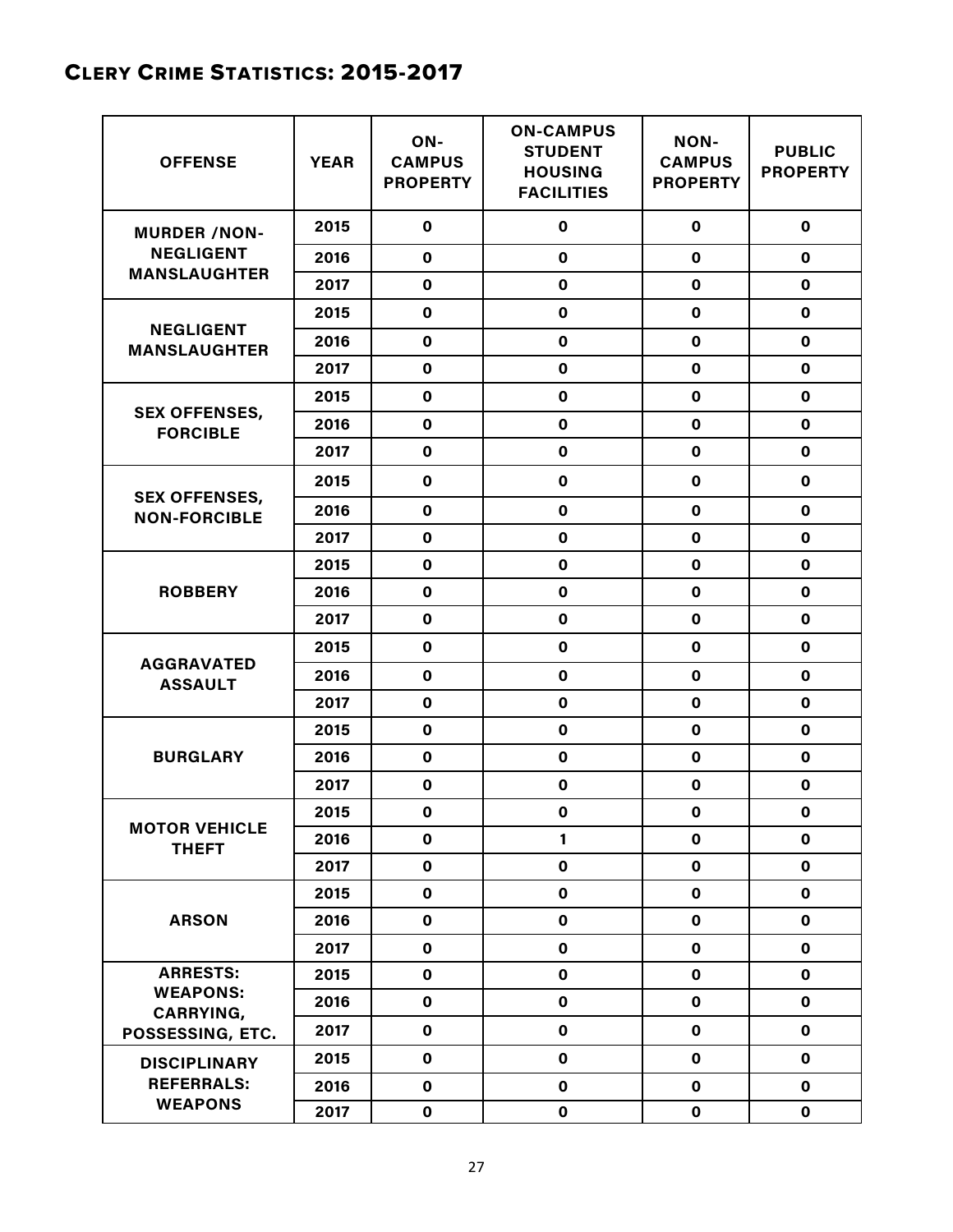| <b>OFFENSE</b>                                                                     | <b>YEAR</b> | ON-<br><b>CAMPUS</b><br><b>PROPERTY</b> | <b>ON-CAMPUS</b><br><b>STUDENT</b><br><b>HOUSING</b><br><b>FACILITIES</b> | <b>NON-</b><br><b>CAMPUS</b><br><b>PROPERTY</b> | <b>PUBLIC</b><br><b>PROPERTY</b> |
|------------------------------------------------------------------------------------|-------------|-----------------------------------------|---------------------------------------------------------------------------|-------------------------------------------------|----------------------------------|
| <b>ARRESTS: DRUG</b><br><b>ABUSE VIOLATIONS</b>                                    | 2015        | 0                                       | $\mathbf 0$                                                               | $\mathbf 0$                                     | $\overline{\mathbf{3}}$          |
|                                                                                    | 2016        | $\mathbf 0$                             | $\mathbf 0$                                                               | $\mathbf 0$                                     | $\mathbf{0}$                     |
|                                                                                    | 2017        | $\mathbf 0$                             | $\mathbf 0$                                                               | $\mathbf 0$                                     | $\mathbf 0$                      |
| <b>DISCIPLINARY</b><br><b>REFERRALS: DRUG</b><br><b>ABUSE VIOLATIONS</b>           | 2015        | $\mathbf 0$                             | $\mathbf 0$                                                               | $\bf{0}$                                        | 0                                |
|                                                                                    | 2016        | $\mathbf 0$                             | $\mathbf 0$                                                               | $\mathbf 0$                                     | $\mathbf 0$                      |
|                                                                                    | 2017        | $\mathbf 0$                             | $\mathbf 0$                                                               | $\mathbf 0$                                     | $\mathbf 0$                      |
| <b>ARRESTS: LIQUOR</b><br><b>LAW VIOLATIONS</b>                                    | 2015        | $\mathbf 0$                             | $\mathbf 0$                                                               | $\mathbf 0$                                     | $\mathbf 0$                      |
|                                                                                    | 2016        | $\mathbf 0$                             | $\mathbf 0$                                                               | $\mathbf 0$                                     | $\mathbf 0$                      |
|                                                                                    | 2017        | $\mathbf 0$                             | $\mathbf 0$                                                               | $\mathbf 0$                                     | $\mathbf 0$                      |
| <b>DISCIPLINARY</b><br><b>REFERRALS:</b><br><b>LIQUOR LAW</b><br><b>VIOLATIONS</b> | 2015        | $\mathbf 0$                             | $\mathbf 0$                                                               | $\mathbf 0$                                     | $\mathbf 0$                      |
|                                                                                    | 2016        | $\mathbf 0$                             | $\mathbf 0$                                                               | $\mathbf 0$                                     | $\mathbf 0$                      |
|                                                                                    | 2017        | $\mathbf 0$                             | $\mathbf 0$                                                               | $\mathbf 0$                                     | $\mathbf 0$                      |

# OFF CAMPUS HOUSING SAFETY TIPS

#### **SELF PRESERVATION**

**Get Out** -Take all fire alarms seriously and get out.

**Don't Stop** - If you become aware of a fire or hear a fire alarm, leave the building immediately. Do Not Stop.

**Feel It** -Feel door handles. If they are warm, do not open them. Find another way out of your room. If you can't get out, signal for help. Phone for help. Go to a window and wave a white piece of cloth to attract the attention.

**Take Your Key** -While making your exit, take your room key in case you are forced to re-enter the room due to impassible heat, smoke, or fire.

**Close It** -Close your room door behind you to prevent unnecessary smoke damage to your room.

**Stay Low and Go** -Stay low in smoke where the cleaner and cooler air is found near the floor. **Find**

**the Door** -Always use closest exit or stairway as an exit route; never use elevators.

**Pull It** -Activate the alarm pull station if you should pass it on your way out of the building.

**Don't Go Back** -Once Outside, don't go back inside! Call 911. **Stop-Drop-Roll** -If your clothes are on fire,

stop, drop and roll. **Cool It** -Cool burns with cool water and seek medical attention.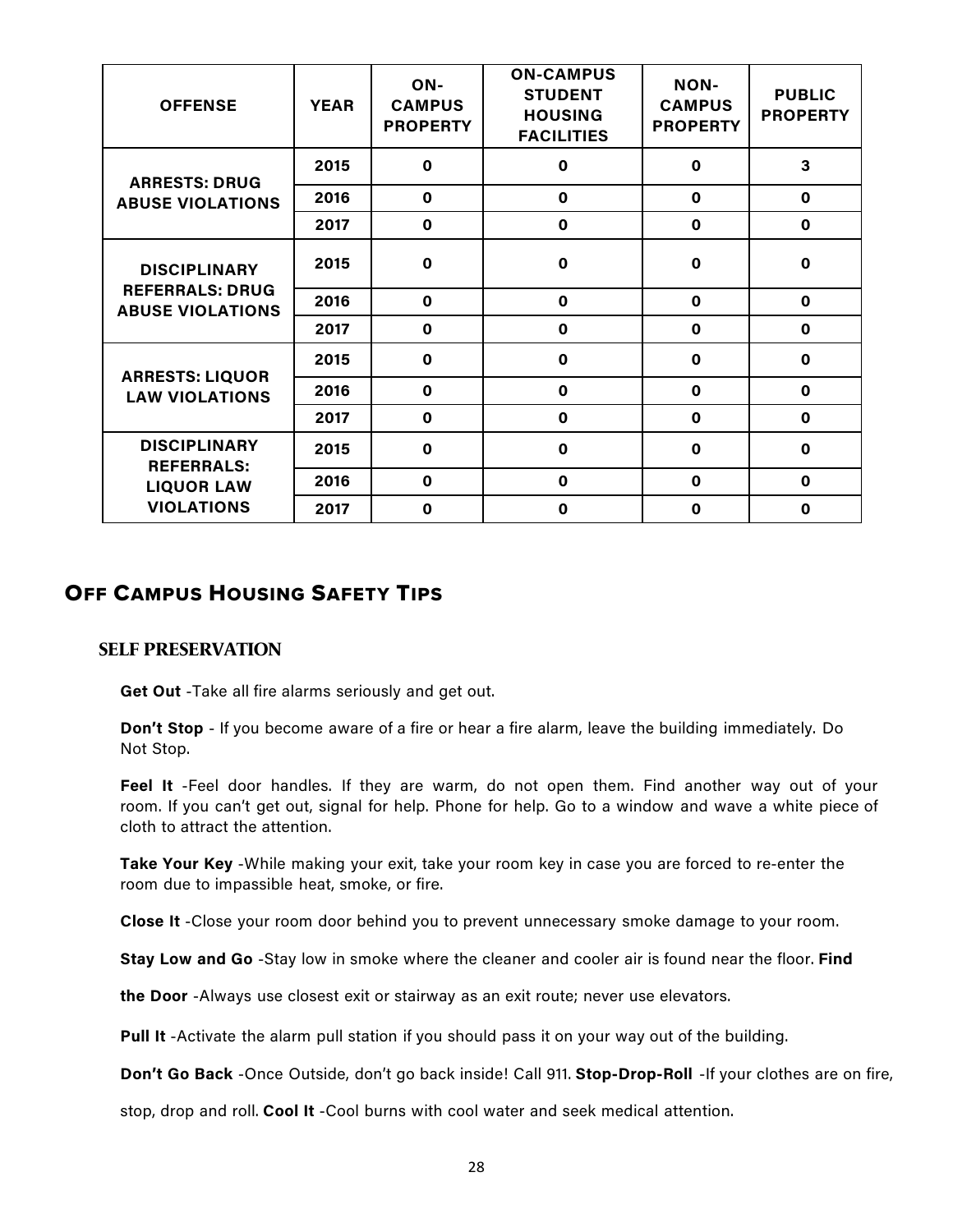#### **SMOKE DETECTORS REQUIRED**

**Detectors Required** -Smoke detectors are required in all housing units and especially in sleep quarters. A smoke detector is recommended for all bedrooms.

**Install It** -Smoke detectors should be installed on the ceiling or sidewall of the room at a common area, such as a sitting room, that is jointly accessible by a group of bedrooms. For questions about installation, call Louisville Fire Dept. (502) 574-3701

**Can You Hear It** -When activated, the smoke detector should sound an alarm that can be clearly herd while in the sleeping areas.

**Test It** -Most smoke detectors have a test button, that when depressed, will sound the alarm. However, the detector may be a single station type and wired to sound only in your room and others may not be made aware of the problem.

**That Chirping Sound** -A chirping sound being emitted from a detector usually indicates a lowbattery signal. If you hear the detector sounding off intermittingly, advise your landlord to check and/or replace the batteries.

**Replace Batteries** -Alkaline batteries should be replaced at least annually, lithium batteries can last up to 10 years and may only be used in certain models of detectors. Remember to test the alarm by depressing the test button monthly.

#### **EXITS**

**Know Another Way Out** -It is important to be able to identify more than one exit route from the building. Locate and mentally map out your emergency paths of egress options. Do not assume that your usual path of egress will be passable. Locate all doors that lead to outside of the building and attempt to open them. Make note of any special locking or security hardware on the door.

**Keep It Clear** -All hallways and stairways should be clear of any materials that may create trip hazards or obstructions during an evacuation. In case of a fire, bikes, flower planters, and other items stored in halls and on stairs may create trip hazards, move them or have them removed now! Hallways and stairways are not the place for storage according state fire code (4-1.9.1, 4-4.1,

4-9.1, 2000 NFPA-1) "All exits shall be kept available for immediate use at all times during occupancy hours".

**Can You Open It** -In many cases windows may be the only way out of a building the event of an emergency evacuation. This is especially true in sleeping quarters. Be sure to check that all windows open fully and easily and have not been painted shut.

**Release It** -If your windows are equipped with theft deterrent bars, they should have a release mechanism reachable while standing on the surface of the floor, usually there is a foot or hand release device that may be pulled or pushed to release the locking device. Test this device and be sure that the window can be fully opened.

#### **FIRE AND LIFE SAFETY EQUIPMENT**

**Locate the Fire Extinguisher** -If the building is equipped with fire extinguishers; make sure you are familiar with where they are located. Check the gauge to see if it indicates a normal charge level. Only use fire extinguishers if you have been trained and the fire is a small one. Never allow the fire to get between you and your way out of the building.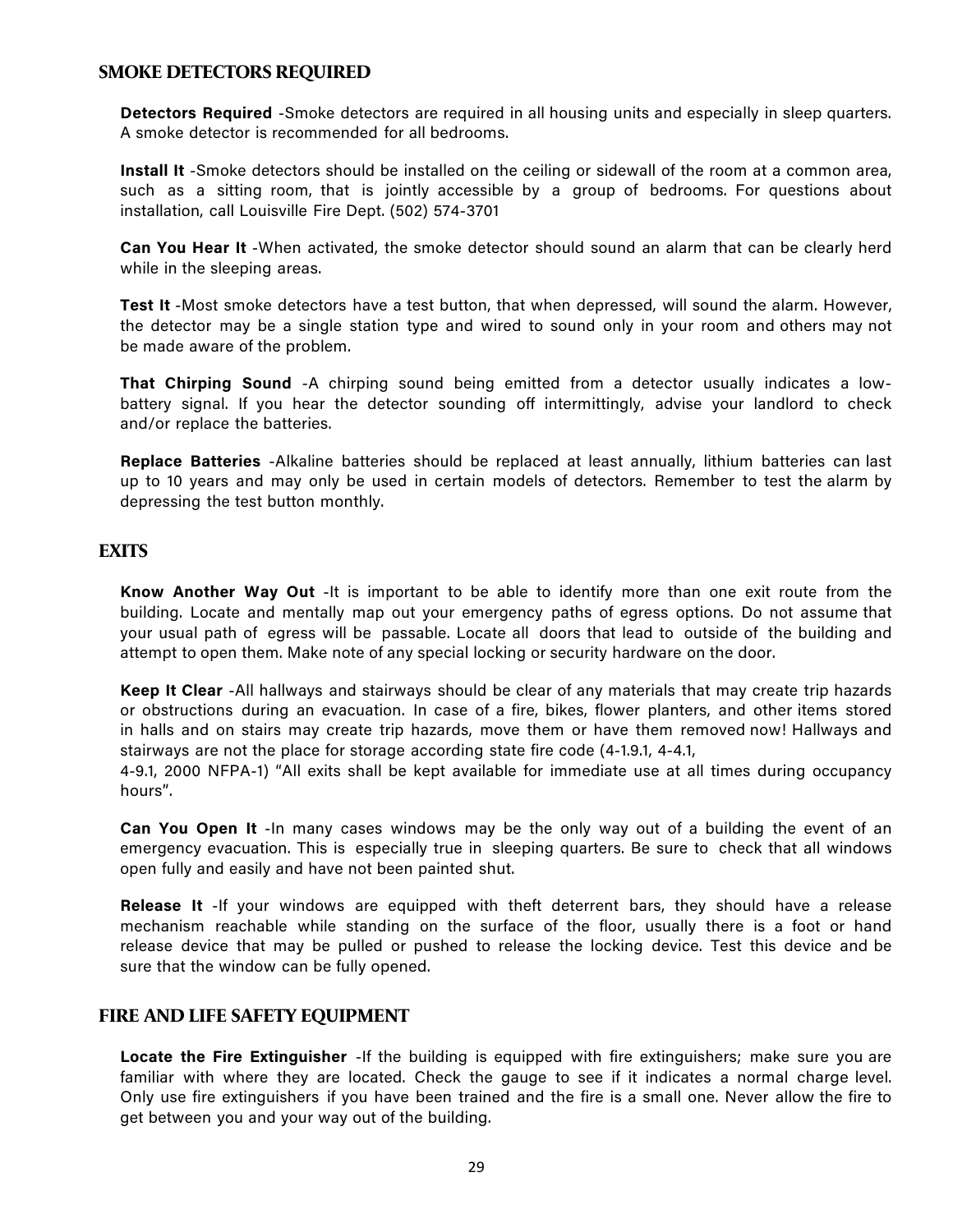**Locate the Pull Station** -If you are in a multi-unit building; locate the fire alarm pull stations between your room and along your exit path out of the building.

#### **COMMON FIRE HAZARDS**

Excessive and incorrect use of extension cords may cause a fire.

Overloaded electrical outlets are hazardous when too many items are plugged into one wall outlet.

Improper housekeeping habits that create blocked egress paths and excessive combustibles create life safety hazards.

Floor/space heaters should be equipped with an automatic tip-over shut-off function and should not be positioned closer than 3 feet to things that will burn.

Heaters should be plugged directly into the wall outlet without the use of an extension cord. Extension cords used in conjunction with space heaters tend to get very hot and may cause a fire.

Torchier lamps with quartz halogen bulbs are not recommended for use due their excessively high operating bulb temperatures and unprotected bulb design.

#### **HOUSE PARTIES AND SOCIAL EVENTS**

**Overcrowding -**Limit the number of invited guest to avoid overcrowding.

**Remember** -Many fires start after the party has ended so please remember to do the following:

**Safety Monitors -**Ask a few friends to help with monitoring the house for safety, before, during and after the event.

**Inspect After A Gathering** - Sofa cushions and other living areas should be inspected for fire safety after the gathering has concluded.

**Empty the Trash** -Place accumulated garbage and trash outside of the building after the event.

#### **CONTRIBUTING FACTORS AND CAUSES OF FIRE**

**Don't Drink in Excess** -Excessive consumption of alcohol is often a key factor causing over 50% of unintentional fires.

**Don't Burn it** -Unattended cooking, smoking, and candle burning are amongst the leading causes of fire related injuries.

Barbecue coals and fireplace ashes can stay hot up three days. After cooking with charcoal completely cover the hot coals in water for ten minutes and do not discard the coals in dumpsters, on the ground, or near buildings.

**Fireworks** -Pyrotechnics are dangerous and should be used only in accordance with local ordinances and fire codes.

**Candles** - Caution should be exercised and candles monitored when in use. Smoke Detectors - The Louisville Fire Prevention Bureau may be contacted at (502)574-3731 should you have questions or comments regarding any aspects of fire and life safety in off-campus dwellings.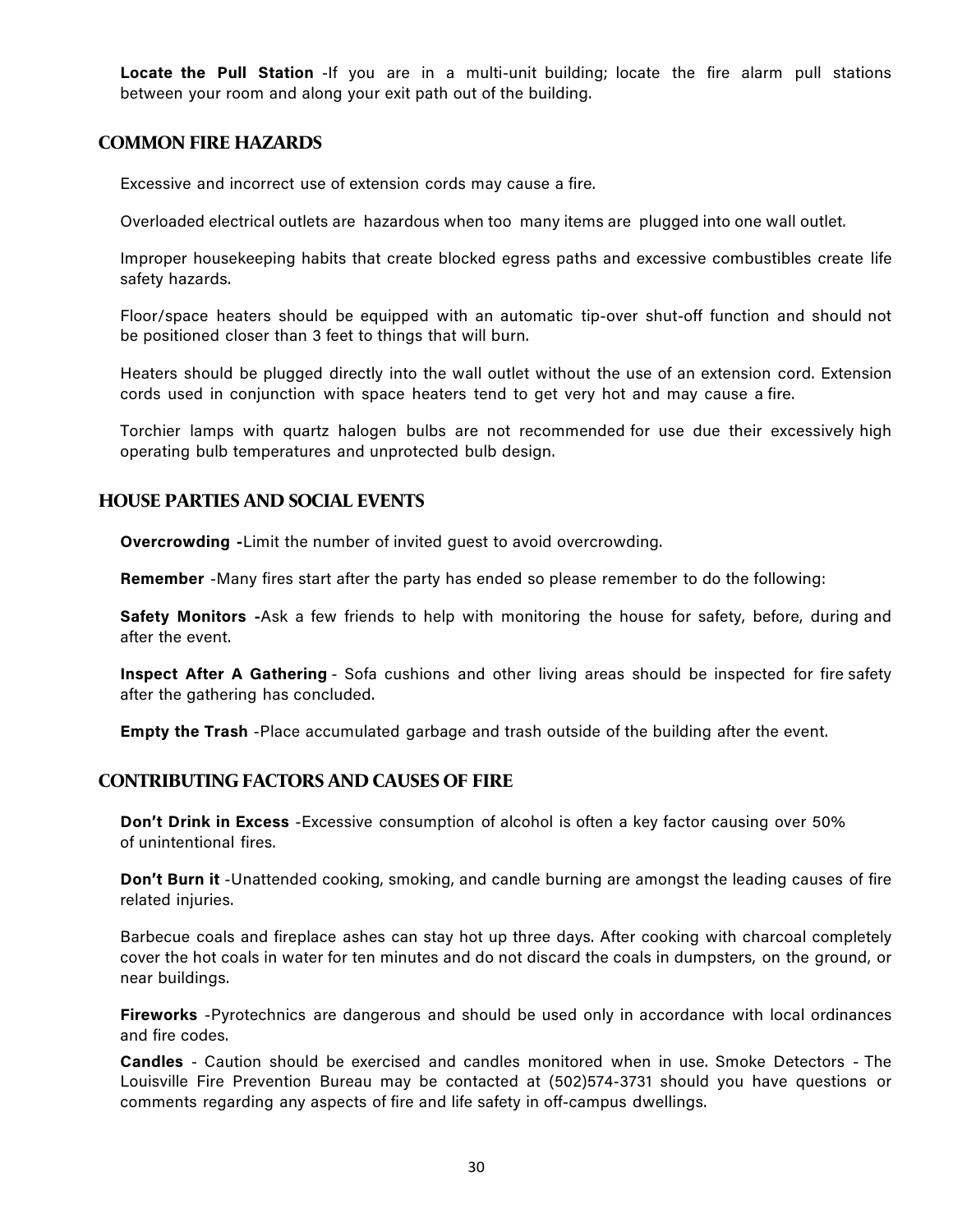#### **ADA EVACUATION POLICY**

Issued: January 27, 2005 - ADA Evacuation Assistance List For Mobility Impaired Building Occupants

#### **EMERGENCY EVACUATION PROCESS**

The process of safely negotiating an emergency evacuation route can often present difficulties to building occupants who are physically challenged. Whether the impairment is temporary or permanent, a specific evacuation plan of action tailored to the occupant's special needs should be developed and practiced. The names of transient students and visitors should not be included on the list except upon their request.

#### **BUILDING EMERGENCY COORDINATORS (BEC)**

Building Emergency Coordinators (BEC) will be designated to assist disabled occupants to predetermined safe locations during an emergency evacuation. This procedure was devised to enhance the personal safety of those who may be physically challenged and may require the assistance of others in the event of an emergency evacuation.

#### **PURPOSE**

The purpose for developing the ADA list is to provide another opportunity for persons experiencing temporary or permanent disabilities to receive assistance during emergency situations. Upon receiving a name, the BEC shall record and forward the names within 24 hours to the University Fire Marshal/DPS where the name(s) will be placed on the master "ADA Evacuation Assistance List" and retained at the DPS telecommunications center. The BEC will provide leadership for planning and practicing evacuation drills for these persons. Remember... Each individual is ultimately responsible for their own safety, so Plan Ahead

#### **VOLUNTARYPARTICIPATION**

Occupant participation is voluntary and under no circumstances shall an individual be required to have their name placed on the ADA Evacuation Assistance List.

#### **CONFIDENTIALITY**

Confidential information appearing on the ADA list will include the individual's name, building/room location, and physical condition/special needs (see sample below). This information should be forwarded to the Department of Public Safety to be used those purposes described herein.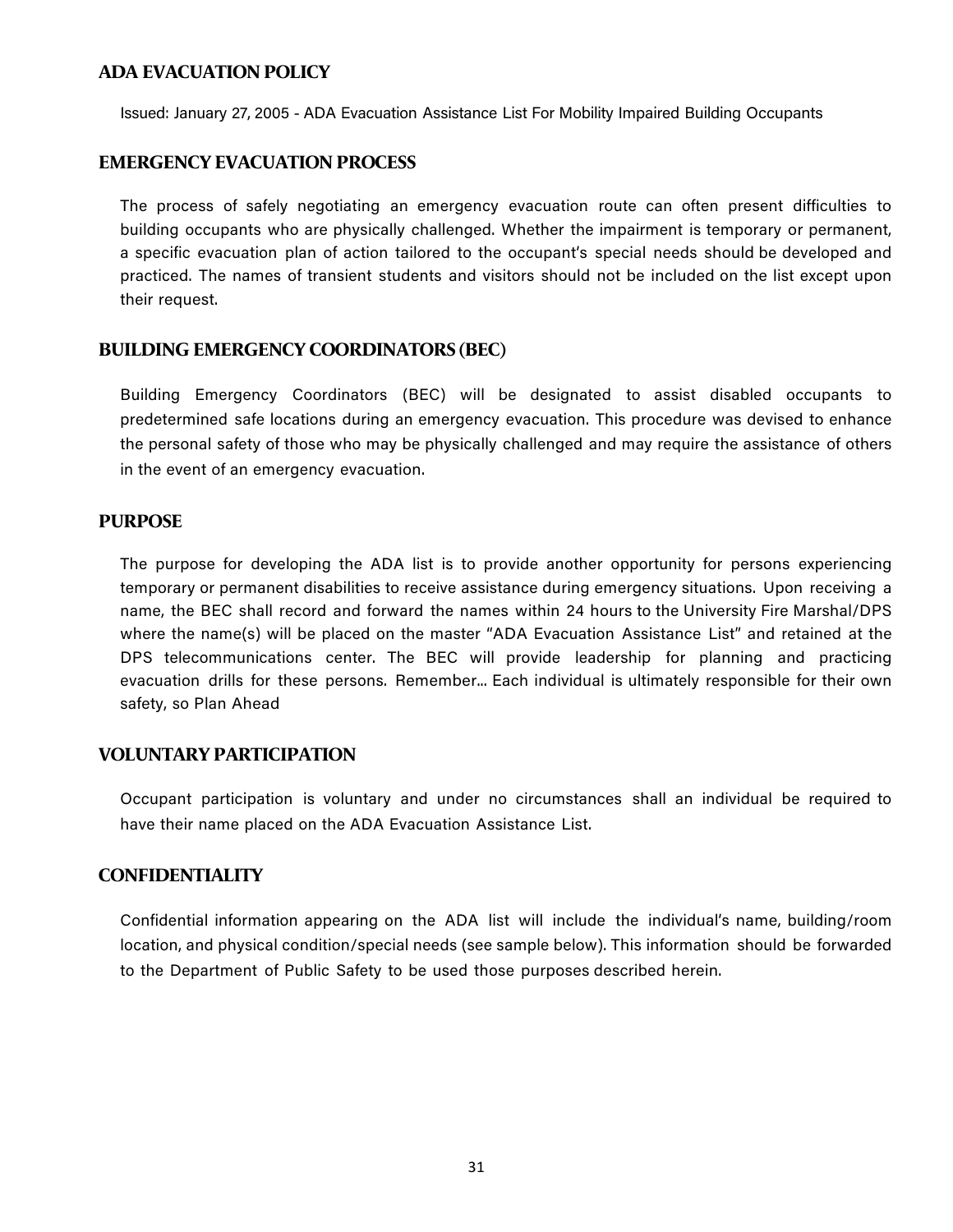# EMERGENCY PROCEDURES

#### EMERGENCY COMMUNICATION

Simmons College of Kentucky will rely upon eight communication systems during a major emergency. All of these methods of mass communications combined make up the Simmons' Fast Alert. The individual systems are listed below. It is imperative that, upon activation, these systems be used redundantly to maximize the number of people notified in the shortest time possible.

#### TEXT MESSAGING SYSTEM

As part of our effort to make the Simmons campus as safe as possible, we are setting up an emergency communication system using the cell phones of students and staff. In the event of an emergency, a text message will be sent to the cell phones of all participants in the program. During emergencies, Simmons College of Kentucky will make every reasonable effort to provide necessary information on the current status of the college: the use of text messaging is just one means of conveying information. We may also make use of other tools such as our public address system, college website and paper publishing capabilities to reach everyone we need to. While no student is required to comply, students, faculty, and staff are strongly encouraged to sign up with their name and cell phone number in the registrar's office to add their names and mobile phones to the program. Writing your name and cell phone number on an Emergency communications sign up sheet constitutes an agreement to receive emergency text messages from Simmons College of Kentucky. Be sure to read the TERMS OF SERVICE prior to registration. If your cell phone service charges fees for text messages, you are responsible for those charges.

The Text Messaging System is designed to provide rapid notification via text messages to alert students, faculty and staff of an emergency at or adjacent to the College. A database is kept on file as a simple and reliable means to quickly send messages to many people with text-message capable cellular phones (or other digital devices).

### PHONE INTERCOM – VOICEOVER VIA PHONE INTERCOM SYSTEM

Phone Intercom is a system that allows alert administrators to simultaneously send an audio stream to all Simmons' phones. Activation of the system for emergencies will pass an audible

message through campus phones. Simmons has a campus–wide phone system that can be activated in seconds during an emergency, provided that internet connections are working.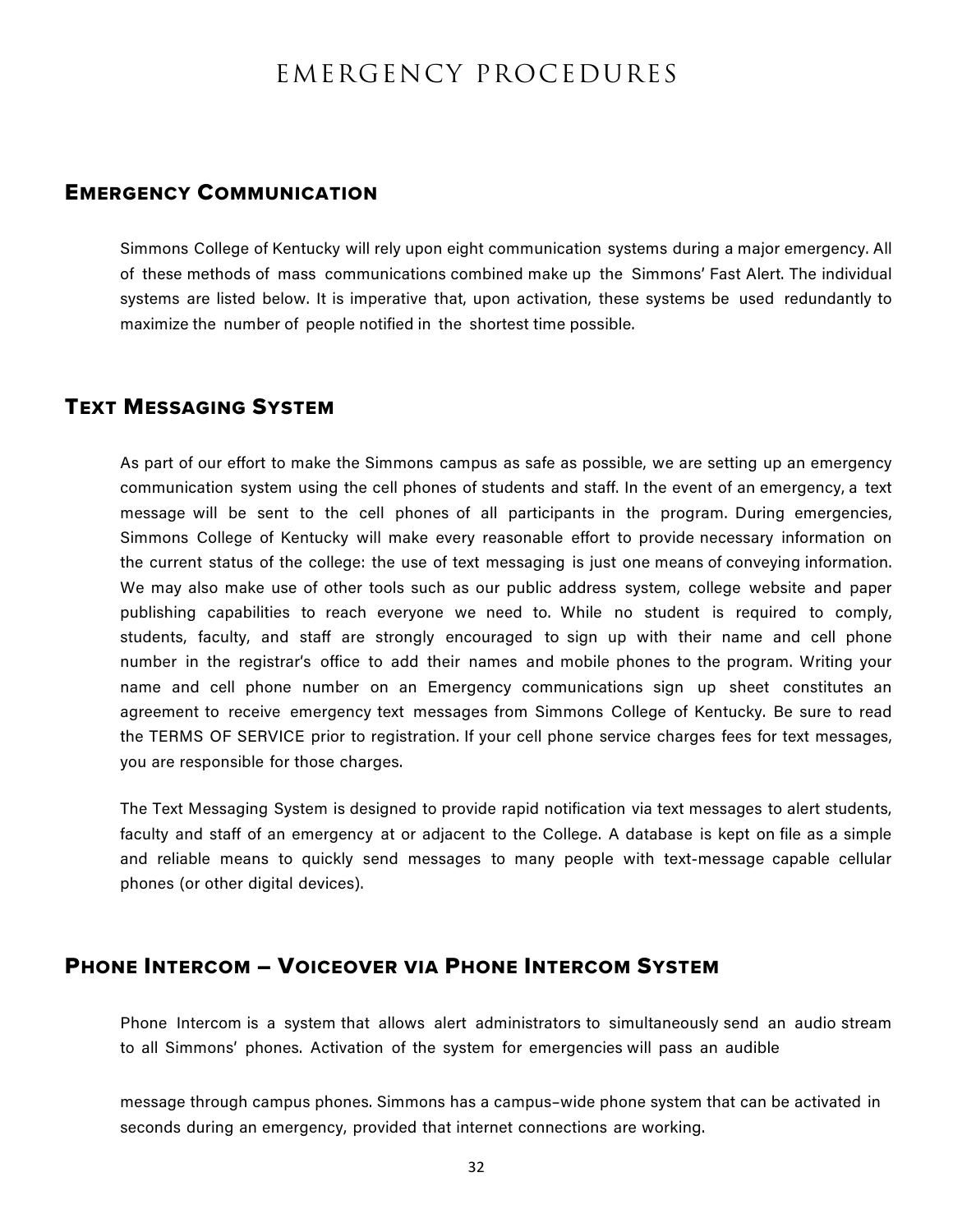# INCLEMENT WEATHER PROCEDURES

Decisions to cancel classes will be announced by the Executive Vice President, the Vice President for Academic Affairs, the Provost or the President. Cancellation decisions for classes will be made and posted as soon as decisions are warranted. Cancellation decisions will be announced over local media (WLKY- Channel 32, 1610 AM, & NOAA Weather Radio Channel will be the first notified). No notification will be made unless classes are canceled.

# WEATHER RADIO - NOAA

NOAA Weather Radio is an "All Hazards" radio network making it a single source for comprehensive weather and emergency information. In conjunction with Local Emergency Management and the Louisville Office of the National Weather Service, NWR broadcast warnings and post-event information for all types of emergencies – including natural disasters, environmental emergencies and public safety situations.

### BULK EMAIL

A mass E-Mail can be sent to everyone who has an E-Mail account on the Simmons College of Kentucky network. This E-Mail is initiated in the Information Technology Office. College emails are accessible to any account holder whether they are accessing it from campus or remotely.

# TRIMARC SIGNS – MESSAGE SIGNS ON INTERSTATE HIGHWAYS

Signs are strategically placed on I-64, I-65 and I-71 that can be used to provide a short digital message. These signs are owned and operated exclusively by Trimarc under a contract with the Kentucky Department of Transportation. These signs are digitally controlled and have the ability to display 128 characters of text. Simmons has an arrangement to access these signs during an emergency to stop drivers from coming to campus.

# 1610 AM RADIO – LOCAL GOVERNMENT RADIO FOR EMERGENCY **ANNOUNCEMENTS**

1610 AM radio is a Louisville Metro owned radio station that can be used during an emergency. This radio station is operated by the staff of MetroSafe.

Staff personnel would request MetroSafe place an announcement on the radio system and Trimarc would direct drivers to tune to the station.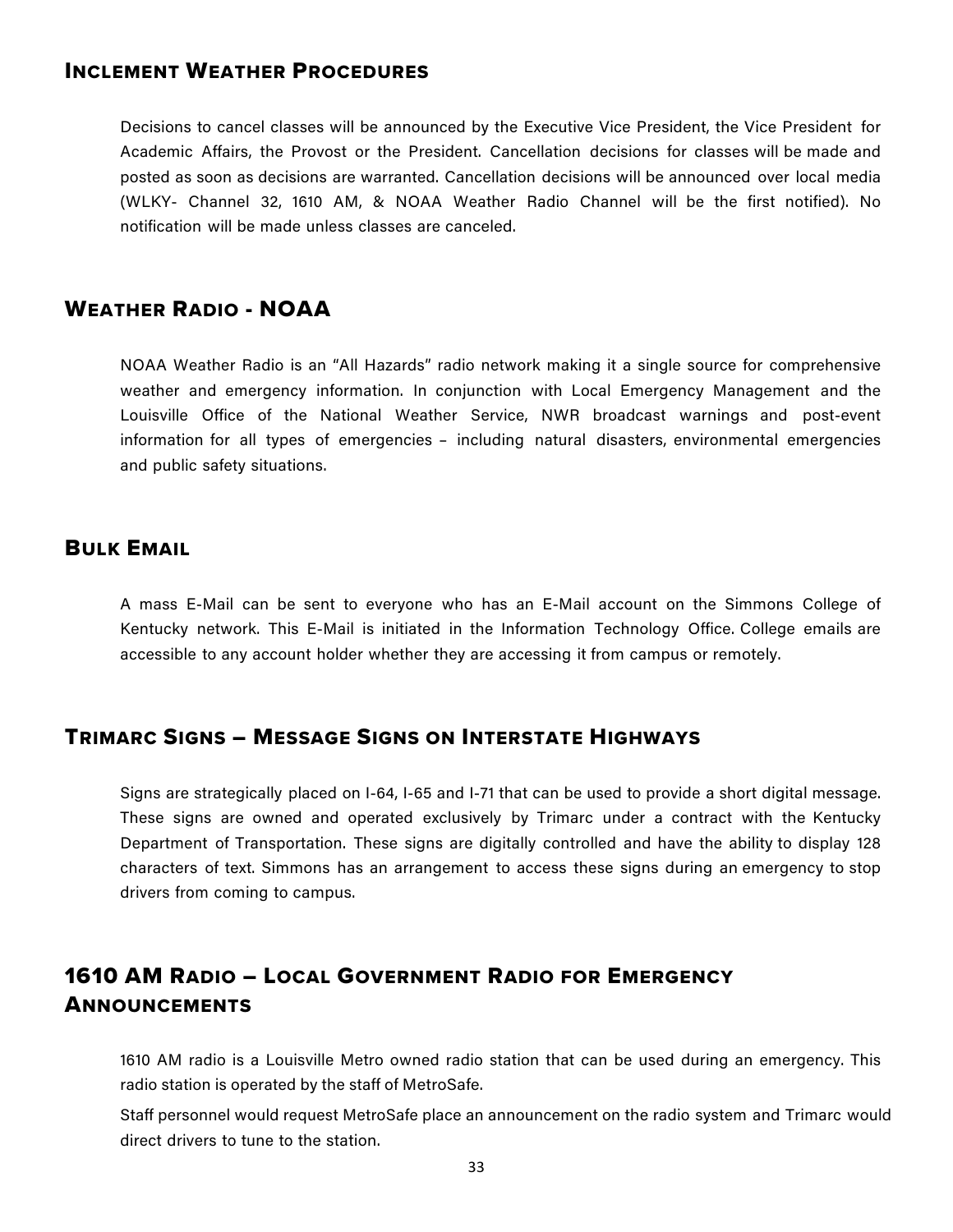# **WEBSITE**

The Office of IT has prepared an optimized website with minimal graphics to provide information to the college during emergencies.

# MEDIA – PRESS CONFERENCE

Senior Leadership will provide advisories to the media via a formal media advisory, or news release, or in response to media inquiries. Once the activation of mass communication systems is initiated and the public becomes aware of a situation occurring at the College, the media will begin to inquire about the nature of the emergency. As time allows, a press conference may be scheduled for college leadership to address the media.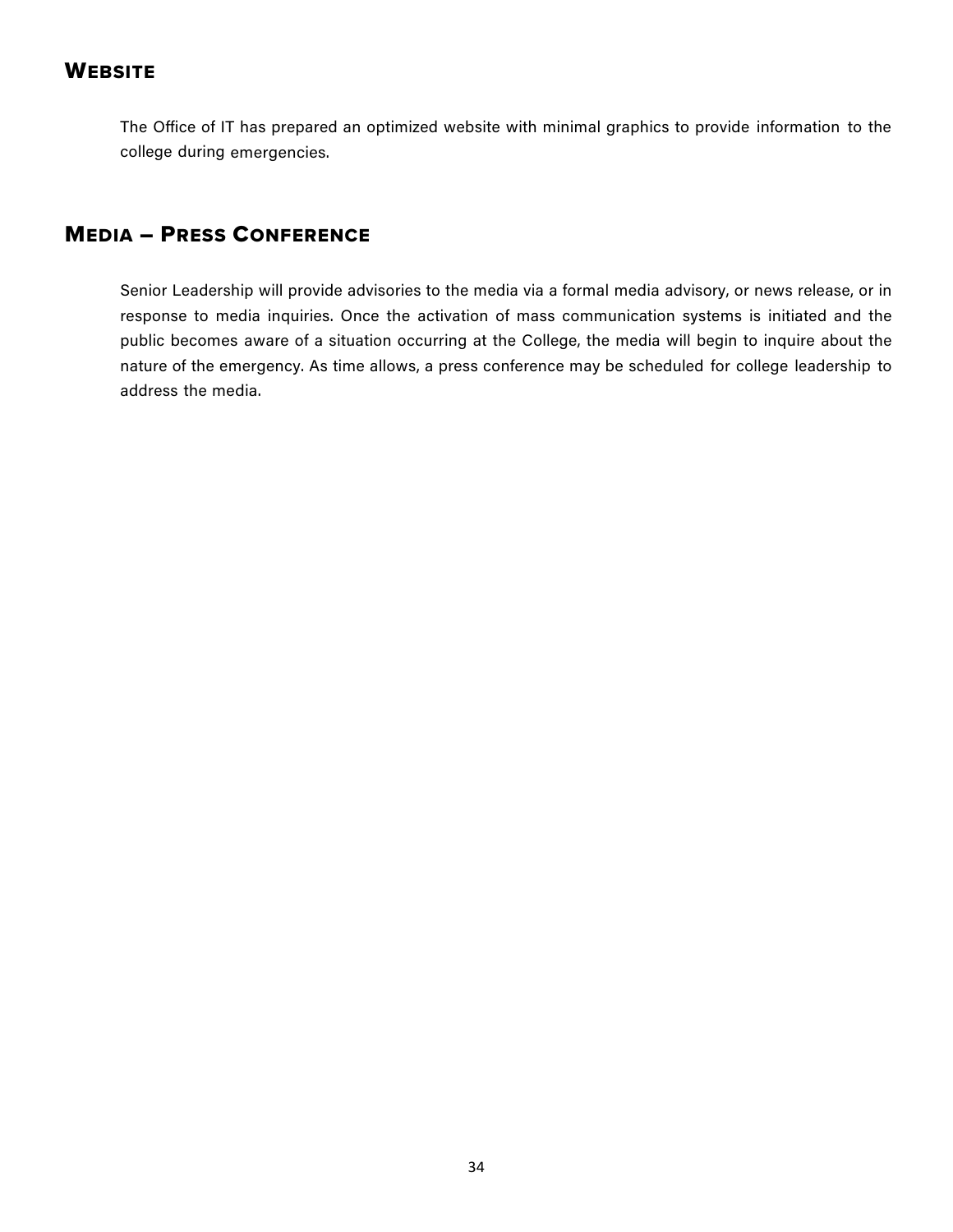# BEHAVIORAL POLICIES

#### **ACTIVITIES**

The Student Government Association is responsible for choosing and supporting most student events at Simmons. Popular annual events at Simmons include a festive barbecue, an open-mic dinner, and a graduation banquet. Simmons students participate in a variety of community service activities ranging from social advocacy, church ministry activites, and mentoring. All students are encouraged to join the student government association and help shape future activities.

# CODE OF CONDUCT

Students who enter the Simmons College of Kentucky community of scholarship are expected to maintain a high standard of ethical conduct compatible with biblical principles. Bearing in mind that the actions of a few can damage the hard-earned positive reputation of the many, we covenant to honor both our HBCU heritage and our Simmons Nation pride by respectfully upholding this code of conduct. Student use of intoxicating beverages or controlled substances on school premises will not be tolerated (exceptions only for legitimately prescribed medications). Public displays of drunkenness, use of prohibited substances, underage drinking, public disorderly conduct, public intoxication, or criminal conduct on or off campus will not be tolerated. The evidence of such or other infractions may lead to immediate expulsion.

A high standard of ethics is meant to pervade all segments of the life of this institution of higher learning for both its students and faculty, as we interact with each other in person and online. To this end, we expect all to be just in their dealings with others, the college, and the employees of the college. This includes, but is not limited to, honesty and integrity in study, courtesy in speech, the satisfying of all obligations to the College, financial and/or otherwise. Students who fail to conduct themselves in a high manner will be recommended to the Office of Student Affairs for counseling or disciplinary action. Repeated displays of poor conduct will result in expulsion from the College.

### WEAPONS POLICY

Deadly weapons are prohibited on any property owned, leased, operated, or controlled by Simmons College of Kentucky, including but not limited to the following: classrooms, laboratories, residence halls, clinics, office buildings, performance halls, museums, athletics and recreation facilities, parking lots and structures, and all outdoor areas of the college.

Any CO2 and/or spring propelled guns are also prohibited in on-campus housing. Anyone with weapons in his/her possession may be subject to serious action including dismissal from the university and criminal prosecution.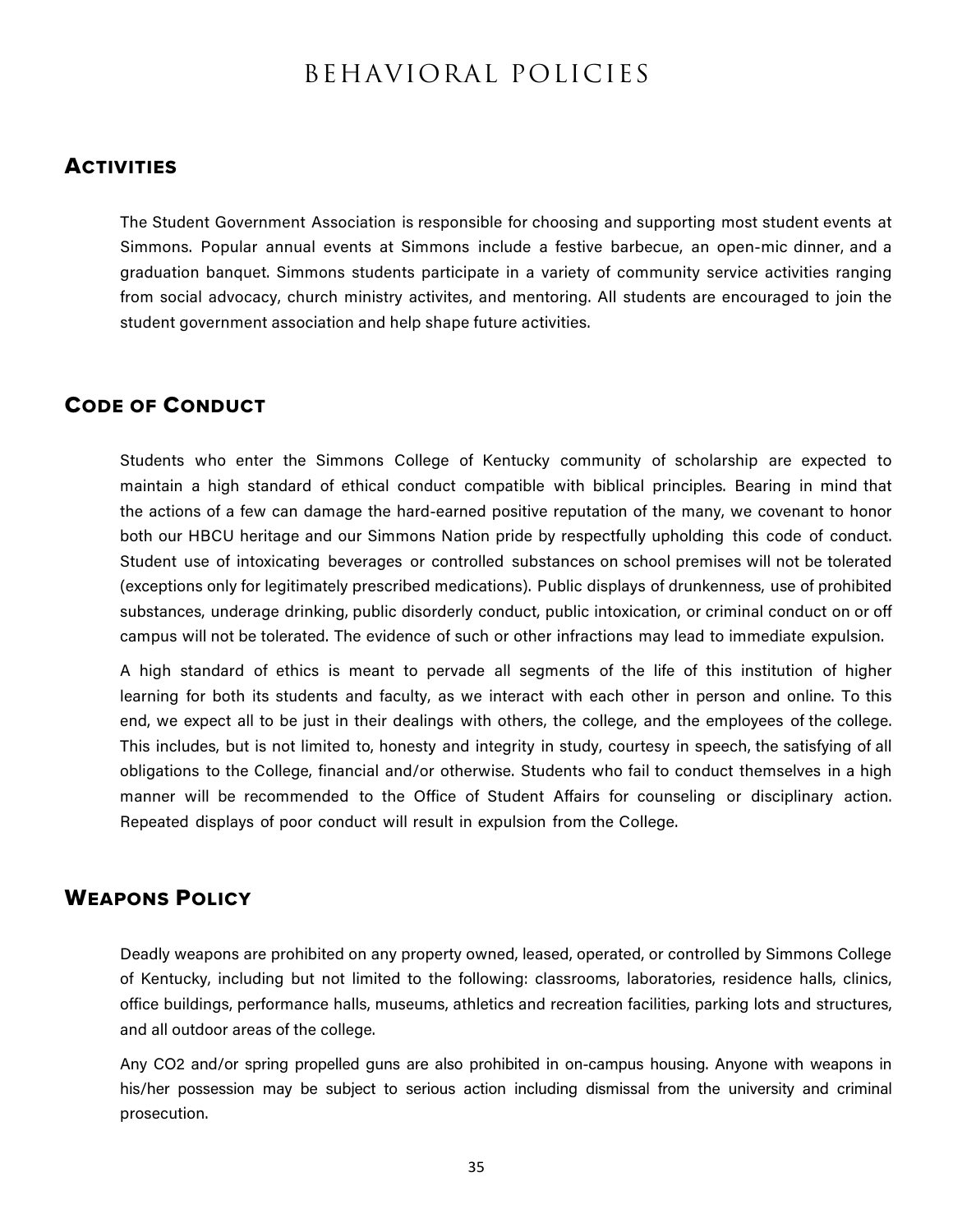# DRESS CODE

Simmons College of Kentucky does not specify a particular type, style or form of clothing, as long as the manner of dress is modest and reflects a moral character. Students are expected to dress appropriately for special events such as convocation services, banquets, graduation, career days, and the like. Students who lack resources to acquire appropriate clothing should contact the office of the Vice-president for Student Affairs, which will work with college leadership to help ameliorate the situation.

# POLICIES CONCERNING EQUITY, DIVERSITY, AND HARASSMENT

Simmons College of Kentucky endeavors to maintain a teaching and learning environment that promotes sensitivity to diverse individuals and groups. Behavioral patterns appropriate to the religious commitments of Simmons College of Kentucky are expected. Acts of racism, sexism, bigotry, harassment, and violence are not acceptable behaviors from either employees or students of Simmons College of Kentucky. Persons involved in such behaviors will be disciplined and may be asked to leave the institution. Any persons who believe they are the object of such behaviors should speak to division chairpersons, Vice Presidents, or supervisors. If satisfactory resolution is not found, grievance may be filed in the manner indicated in the Student Handbook (for students) or Employee Manual (for employees).

# SEXUAL HARASSMENT

Sexual harassment, for purposes of this policy, is defined as including unwelcome sexual advances, verbal or physical conduct with unwanted sexual implications such as sexual kidding, remarks about one's anatomy, patting, touching, display sexually suggestive visual material or requests for sexual favors.

Under no circumstances will the College allow such behaviors to continue. The College will not allow such behaviors to create a work or study atmosphere where workers or students are offended or intimidated.

Any persons enrolled or employed by Simmons College of Kentucky who believe that they have been victims of some form of harassment should bring these unacceptable behaviors to the attention of their immediate supervisor. If the complaint involves someone in the direct line of authority a report should be submitted to the Title IX Officer (who is also the HR Manager for employees). In all cases the College will promptly begin an impartial investigation.

Special care should be taken by all parties to such complaints, since relationships can be misinterpreted and/or abused by either party and can be damaging. The context of all such events must be examined and judged, since offensive behaviors can range from a friendly pat to explicit sexual statements and actions.

Simmons College of Kentucky will not permit retaliation against one who complains of sexual harassment. The College will maintain confidentiality of elements of the sexual harassment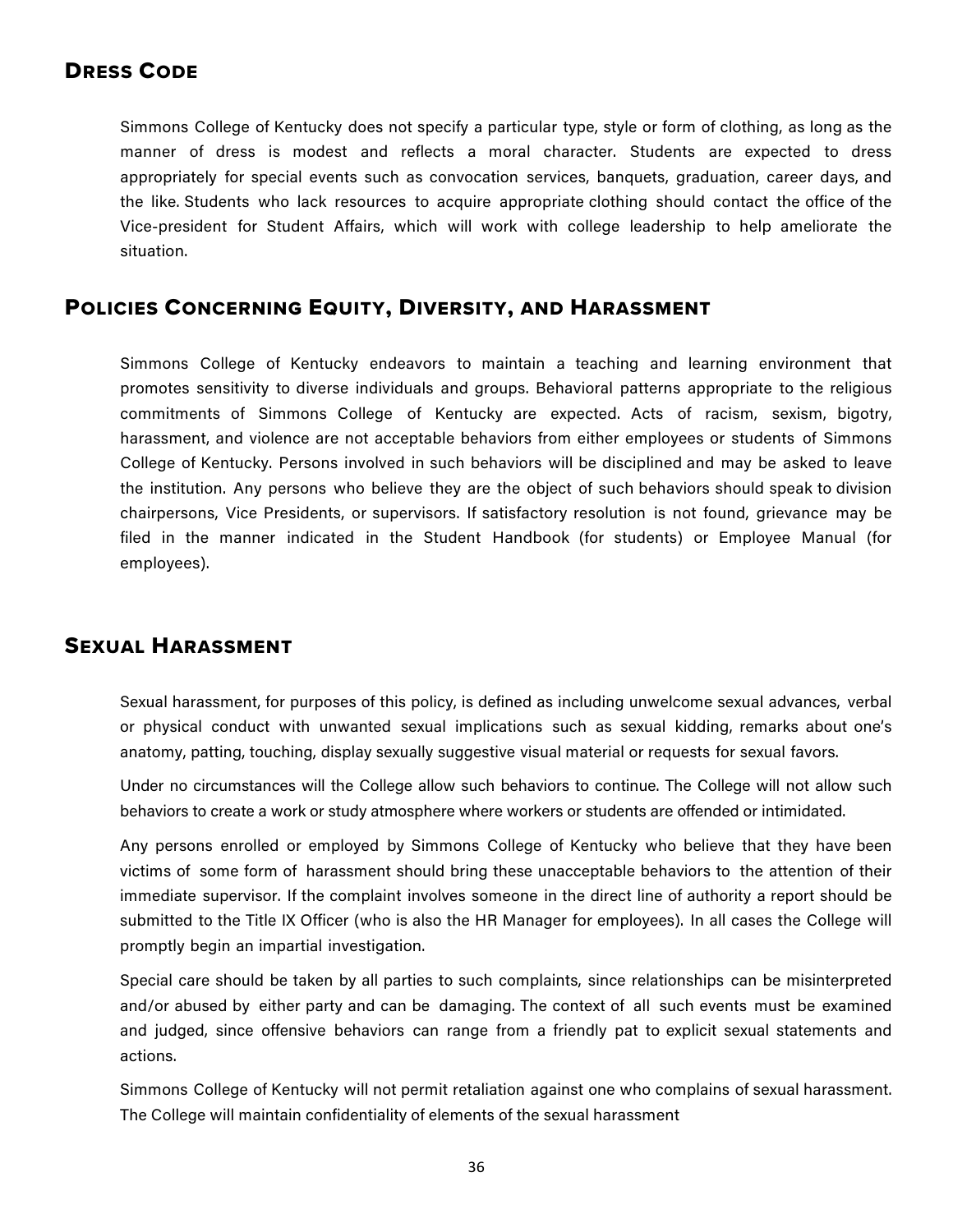investigation to the greatest extent possible. A finding of sexual harassment does not depend on finding that the complainant has been harmed in terms of loss of advancement, position, status, or grades. A finding that one has created a continuing offensive verbal, visual, or behavioral environment is adequate justification for a finding of harassment.

Sanctions and remedies will be vary according to the severity of the harassment offense and may include verbal and written reprimands, mediation, notice of placement on probation, suspension, and termination/expulsion. College sanctions do not preclude or include legal remedies that the parties may also have by operation of law. When the investigation is completed, persons found guilty of a pattern of continuing harassment activities, will be dismissed from employment or enrollment.

### SEXUAL ASSAULT VICTIMS' BILL OF RIGHTS

In accordance with Section 485 of the Higher Education of 1965, Simmons College of Kentucky has established in conjunction with its written Sexual Harassment Policy, a policy which provides that the following rights are accorded, by all campus officers, administrators, employees and students, to victims of campus related sexual assaults:

- 1. The right to have any and all sexual assaults against them treated with seriousness; and the right, as victims, to be treated with dignity; and the right from SCKY organizations, which assist such victims to be recognized.
- 2. The right to have sexual assaults against them investigated by SCKY Vice President for Student Affairs and the right to the full and prompt cooperation and assistance of personnel in notifying the proper authorities. This action shall be in addition to the disciplinary proceedings established by SCKY.
- 3. The right to be free from any kind of pressure from SCKY entity that victims (a) not report crimes committed against them to SCKY officials or to disciplinary officials for civil or criminal actions; or (b) report crimes as lesser offenses than the victims perceive them to be.
- 4. The right to be free from any kind of suggestion that sexual assault victims not report, or underreport, crimes committed on campus because:
	- a. victims are somehow "responsible" for the commission of crimes against them; b.

victims were contributively negligent or assumed the risk of being assaulted; or c. by

reporting crimes they would incur unwanted personal publicity.

5. In any campus disciplinary hearing, the accused and accusers have the right to have someone accompany them at the hearing, and both the accused and accuser have the right to be notified of the hearing outcome. The sanctions for the accused in cases of sexual assault will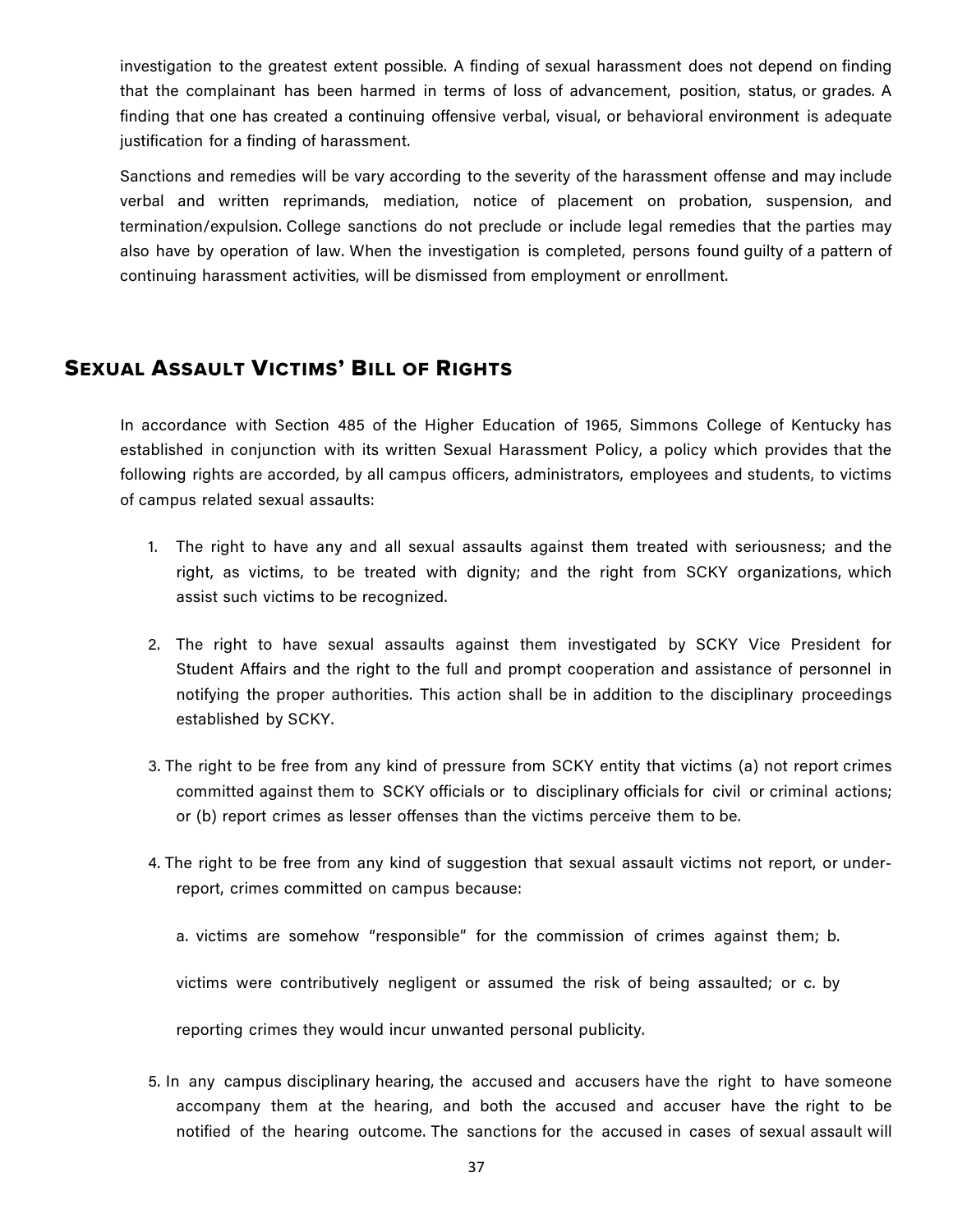be determined by the individual or body hearing the charges. Sanctions may include any sanction deemed appropriate in the Student Handbook or Faculty Handbook.

- 6. The right to full and prompt cooperation from SCKY personnel in obtaining, securing, and maintaining evidence (including medical examination) as may be necessary for proof of criminal sexual assault in subsequent legal proceedings.
- 7. The right to be made aware of and assisted in exercising any options as provided by State and Federal laws or regulations with regard to mandatory testing of sexual assault suspects for communicable diseases and with regard to notification to victims of the results of such testing.
- 8. The right to counseling from any mental health services previously established by SCKY, by other victim-service entities, or by services acquired by victims themselves.
- 9. After campus assaults have been reported, the victims of such crimes shall have the right to require that SCKY authorities take the necessary steps or actions reasonably feasible to prevent any unnecessary or unwanted contact with or proximity to reported assailants.
- 10. In addition, students, whether sexual assault victims or not, have a right to habitability (\*) in oncampus housing accommodations for which SCKY may receive any compensation, direct or indirect. Substantiated violations of the provisions shall be corrected by campus personnel with relocation of the complainant to acceptable, safe, and secure alternative housing as soon as possible, unless conditions warrant other immediate action by campus personnel. (\* Habitability shall be defined as an environment free from sexual or physical intimidation, or any other continuing disruptive behavior by persons sharing rooms or roommates' guests that is of such a serious nature as would prevent a reasonable person from attaining their educational goals.)
- 11. Other appropriate personnel will be contacted as needed by the individuals responding to the victim of the assault. Education and awareness programs will be conducted by appropriate campus personnel on the topics of sexual assault and victims' rights on a regular basis.
- 12. Simmons College of Kentucky hereby certifies that it complies with the requirement of Section 485.

# STUDENT GRIEVANCE POLICY

In the event of a incident, event, or complaint that is of such substance that a student desires to file a grievance, the student must first write out a comprehensive, detailed incident/grievance report. That report should consist of, at least, the grievance, the issue(s) and/or people involved, the desired action, date of incident, date of report, and signature of the student filing the grievance.

The report is to go directly to the Vice President for Student Affairs. In the event that the Vice President for Student Affairs is directly involved in the incident being grieved, the report may be submitted to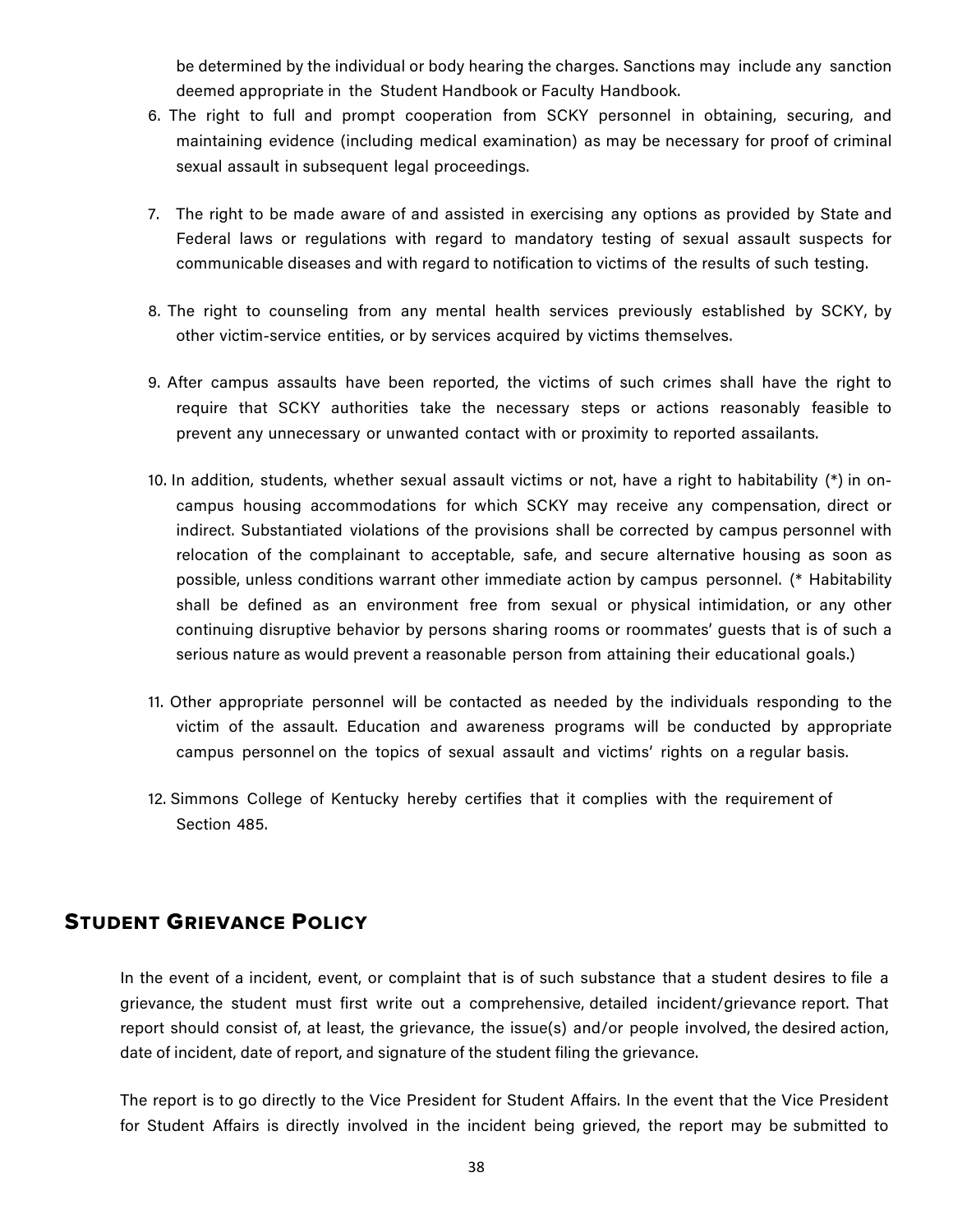the Provost. It will then be sent through the appropriate administrative departments until the grievance is brought to resolution. The Provost is normally the final arbiter in the grievance process.

# STUDENT'S RIGHT TO PRIVACY

The College complies with the Family Education Rights and Privacy Act of 1974 and as it appears in final form in June 1976. The law protects the rights of students to review their own records and to challenge any of the content of the record. Grade records are kept in the Records Office; discipline records are kept in the Office of the Vice President for Student Affairs, and financial records are kept in the Financial Aid and Accounting Office. Simmons students' personal records are kept in Academic Dean's Office. Students may request access to their records in these offices.

The law also protects students from the unlawful disclosure of information about their academic performance, personal campus discipline, or financial status. The law allows the disclosure of three classes of "directory information" as follows:

- a. Name, address, telephone number, dates of attendance, class, photography and religious affiliation.
- b. Previous institution(s) attended, major field of study, awards, honors, and degree(s) conferred including dates.
- c. Past and present participation in officially recognized sports and activities, physical factors (height and weight) of athletes, and date and place of birth.

A student may request in writing to the Records Office that one or all three categories of directory information be restricted from publication. In no case will grade, discipline, or financial information be disclosed except in those cases that are in keeping with the law.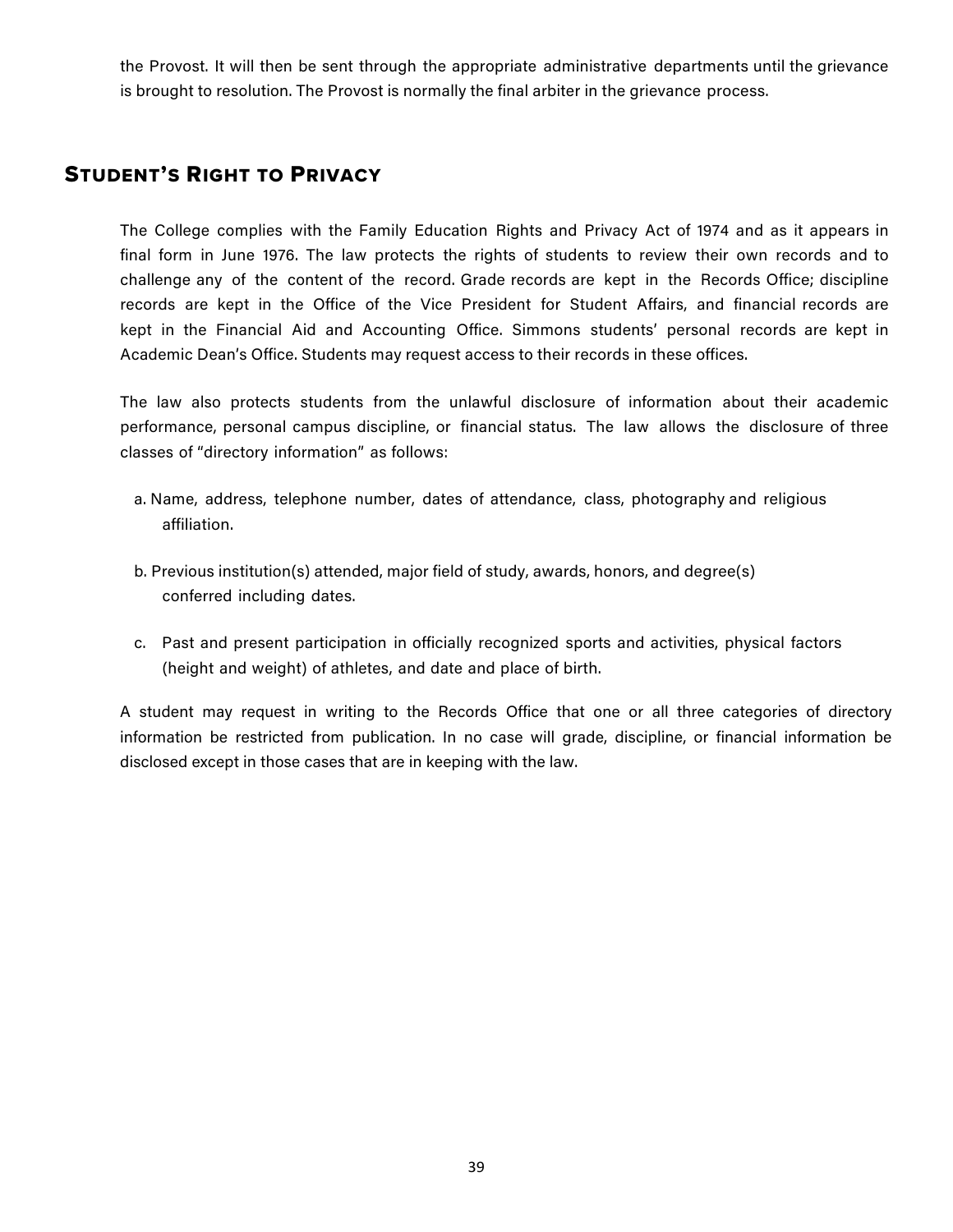# ACCEPTABLE USE OF TECHNOLOGY

#### **OVERVIEW**

Simmons' intentions for publishing an Acceptable Use Policy are not to impose restrictions that are contrary to the established culture of openness, trust and integrity, but to protect employees, students, partners and the college from illegal or damaging actions by individuals, either knowingly or unknowingly.

Internet/Intranet/Extranet-related systems, including but not limited to computer equipment, software, operating systems, storage media, network accounts providing electronic mail, WWW browsing, and FTP, are the property of Simmons College. These systems are to be used for business purposes in service the interests of the school, and of our students in the course of normal operations. Please review Human Resources policies for further details.

Effective security is a team effort involving the participation and support of every Simmons College employee, student, and affiliate who deals with information and/or information systems. It is the responsibility of every computer user to know these guidelines, and to conduct their activities accordingly.

# PURPOSE

The purpose of this policy is to outline the acceptable use of computer equipment at Simmons College. These rules are in place to protect the employee and Simmons College. Inappropriate use exposes Simmons College to risks including virus attacks, compromise of network systems and services, and legal issues.

#### **SCOPE**

This policy applies to students, employees, contractors, consultants, temporaries, volunteers, and other workers at Simmons College, including all personnel affiliated with third parties. This policy applies to all equipment that is owned or leased by Simmons College.

#### GENERAL USE AND OWNERSHIP

While Simmons College's network administration desires to provide a reasonable level of privacy, users should be aware that the data they create on the college systems remains the property of Simmons College and is subject to review and inspection. Because of the need to protect Simmons College, management cannot guarantee the confidentiality of information stored on any network device belonging to Simmons College.

**Because all communications on Simmons College's networks remains the property of the college,**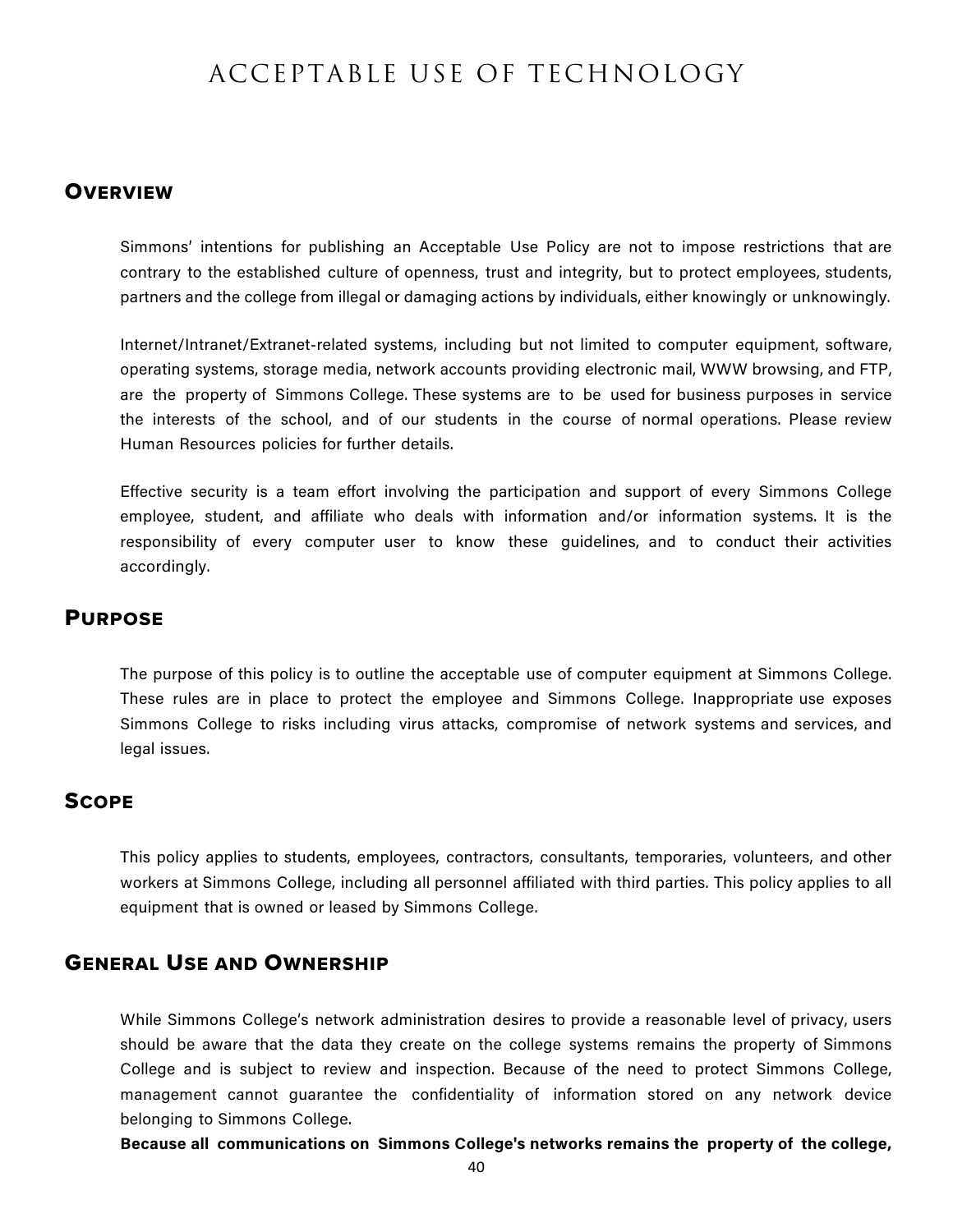**all employees and students should be aware that there is no guarantee of privacy in the use of Simmons electronic networks.** If students, employees, or other individuals choose to make occasional personal use of Simmons' network, those communications are subject to review. Simmons College reserves the right to audit networks, systems, and communications on a periodic basis to ensure compliance with this policy.

Employees are responsible for exercising good judgment regarding the reasonableness of personal use. Individual departments are responsible for creating guidelines concerning personal use of Internet/Intranet/Extranet systems. In the absence of such policies, employees should be guided by departmental policies on personal use, and if there is any uncertainty, employees should consult their supervisor or manager.

Simmons recommends that any information that users consider sensitive or vulnerable be encrypted. For security and network maintenance purposes, authorized individuals within Simmons College may monitor equipment, systems and network traffic at any time, per Simmons's Audit Policy as it now exists or may be amended.

#### SECURITY AND PROPRIETARY INFORMATION

The user interface for information contained on Internet/Intranet/Extranet-related systems should be classified as either confidential or not confidential, as defined by corporate confidentiality guidelines, details of which can be found in Human Resources policies. Examples of confidential information include but are not limited to: company private, corporate strategies, competitor sensitive, trade secrets, specifications, customer lists, and research data. Employees should take all necessary steps to prevent unauthorized access to this information.

Keep passwords secure and do not share accounts. Authorized users are responsible for the security of their passwords and accounts. System level passwords should be changed quarterly; user level passwords should be changed every six months. All PCs, laptops and workstations should be secured with a password-protected screensaver with automatic activation feature set at 10 minutes or less, or by logging-off (control-alt-delete for Win2K users) when the host will be unattended. Use encryption of information in compliance with Simmons's Acceptable Encryption Use policy. Because information contained on portable computers is especially vulnerable, special care should be exercised. Protect laptops in accordance with the "Laptop Security Tips".

Postings by employees from a Simmons College email address to newsgroups should contain a disclaimer stating that the opinions expressed are strictly their own and not necessarily those of Simmons College, unless posting is in the course of business duties.

All hosts used by the employee that are connected to Simmons College Internet/Intranet/Extranet, whether owned by the employee or Simmons College, shall be continually executing approved virusscanning software with a current virus database unless overridden by departmental or group policy. Employees must use extreme caution when opening e-mail attachments received from unknown senders, which may contain viruses, e-mail bombs, or Trojan horse code.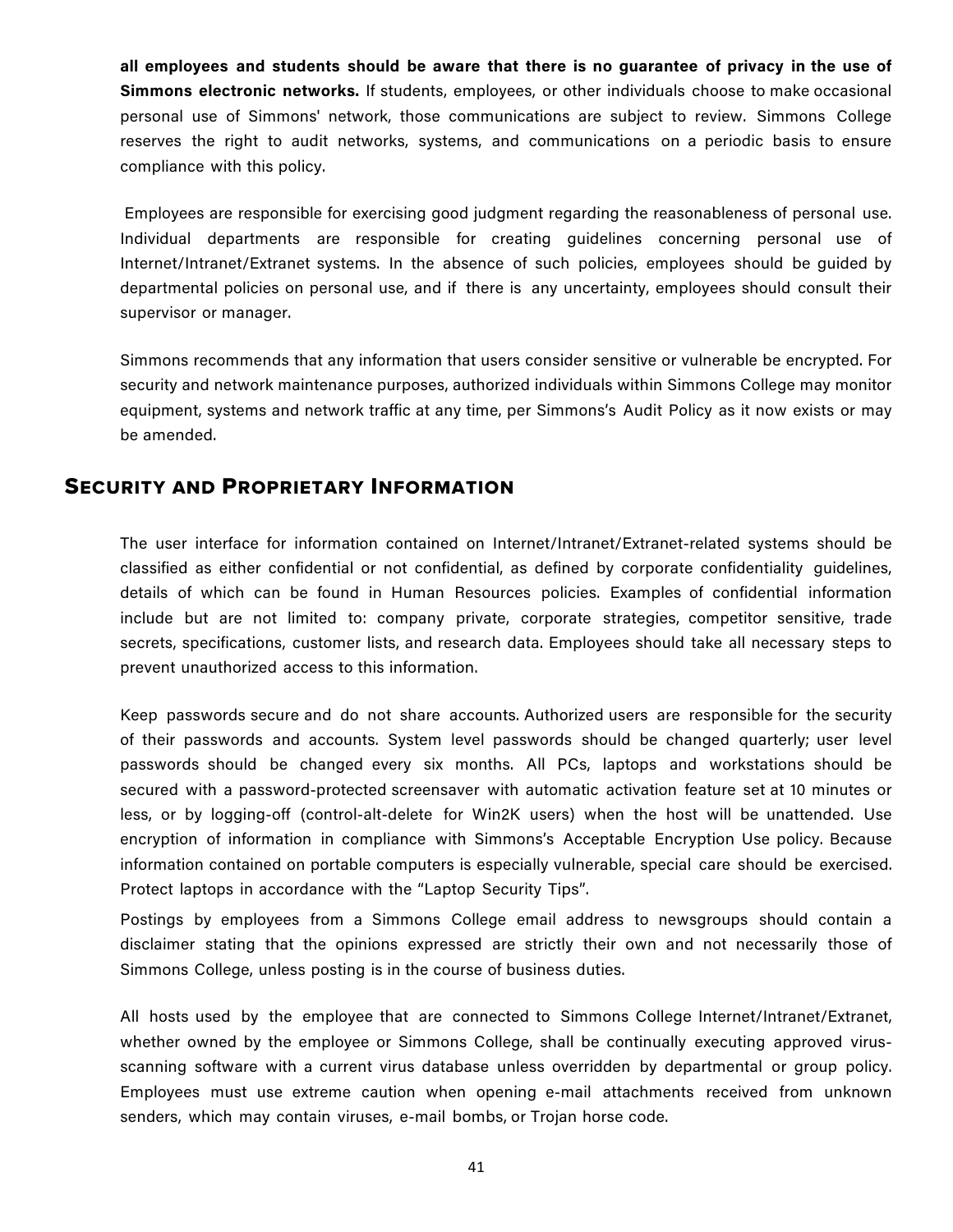# STUDENT EMAILS

Upon registration and continuing enrollment, students will be assigned a college email. Be sure to change your password as soon as you get your email so that information sent to you remains private. DO NOT GIVE OTHERS YOUR PASSWORD unless you have authorized that person to act on your behalf.

# UNACCEPTABLE USE

The following activities are, in general, prohibited. Employees may be exempted from these restrictions during the course of their legitimate job responsibilities (e.g., systems administration staff may have a need to disable the network access of a host if that host is disrupting production services). Under no circumstances is an employee of Simmons College authorized to engage in any activity that is illegal under local, state, federal or international law while utilizing Simmons College-owned resources. The lists below are by no means exhaustive, but attempt to provide a framework for activities, which fall into the category of unacceptable use

# PROHIBITED SYSTEM AND NETWORK ACTIVITIES

The following activities are strictly prohibited, with no exceptions:

- Violations of the rights of any person or company protected by copyright, trade secret, patent or other intellectual property, or similar laws or regulations, including, but not limited to, the installation or distribution of "pirated" or other software products that are not appropriately licensed for use by Simmons College.
- § Unauthorized copying of copyrighted material including, but not limited to, digitization and distribution of photographs from magazines, books or other copyrighted sources, copyrighted music, and the installation of any copyrighted software for with Simmons College or the end user does not have an active license is strictly prohibited.
- Exploring software, technical information, encryption software or technology, in violation of international or regional export control laws, is illegal. The appropriate management should be consulted prior to export of any material that is in question.
- Introduction of malicious programs into the network or server (e.g., viruses, worms, Trojan horses, e-mail bombs, etc.). Revealing your account password to others or allowing use of your account by others. This includes family and other household members when work is being done at home.
- Using a Simmons College computing asset to actively engage in procuring or transmitting material that is in violation of sexual harassment or hostile workplace laws in the user's local jurisdiction.
- § Making fraudulent offers of products, items, or services originating form and Simmons College account.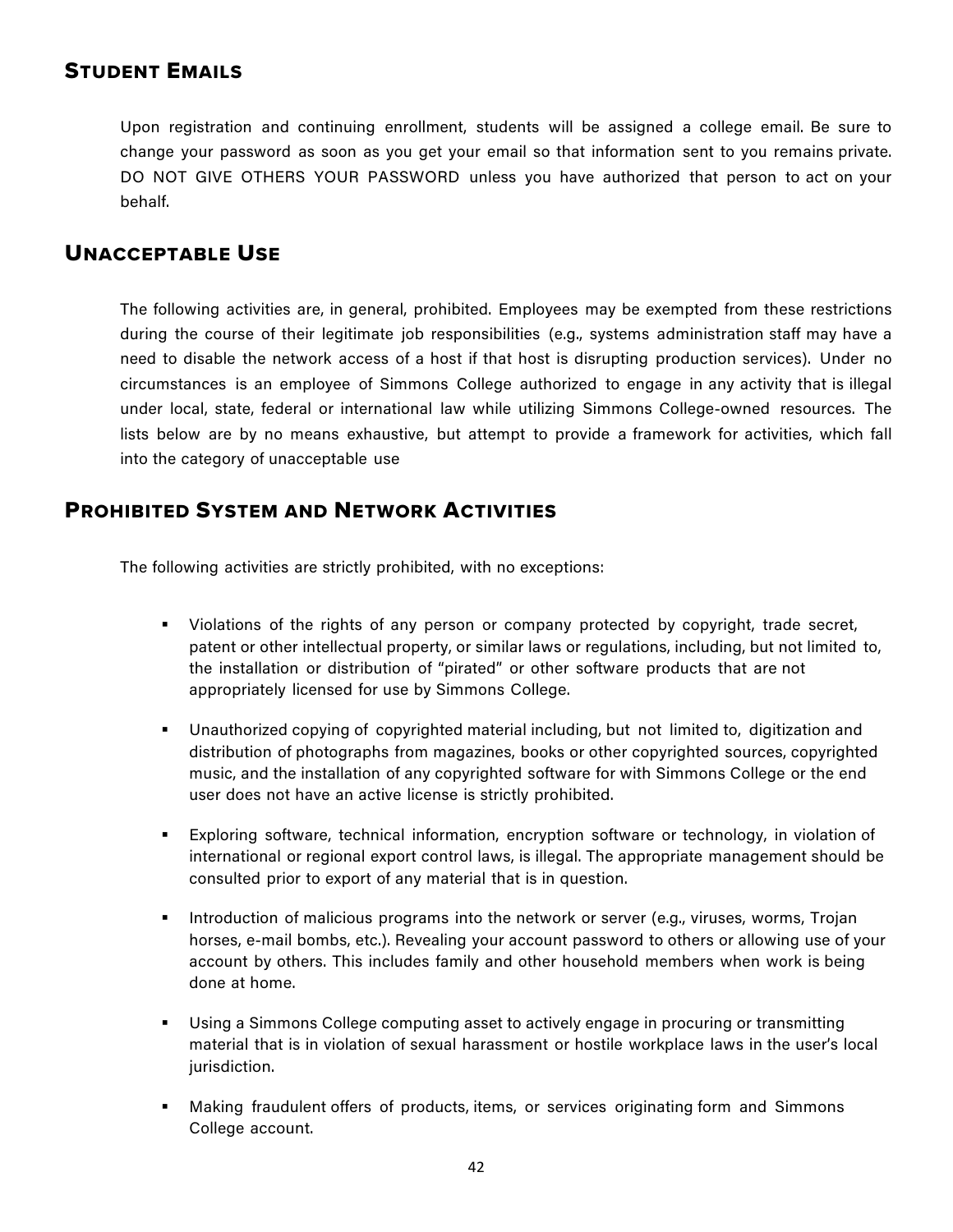- Making statements about warranty, expressly or implied, unless it is a part of normal job duties.
- § Effecting or securing breaches or disruptions of network communication. Security breaches include, but are not limited to, accessing data of which the employee is not an intended recipient or logging into a server or account that the employee is not expressly authorized to access, unless these duties are within the scope of regular duties. For purposes of this section, "disruption" includes, but is not limited to, network sniffing, pinged floods, packet spoofing, denial of service, and forged routing information for malicious purposes. Executing any form of network monitoring which will intercept data not intended for the employee's host, unless this activity is a part f the employee's normal job/duty.
- § Circumventing user authentication or security of any host, network or account.
- Interfering with or denying service to any user other than the employee's host (for example, denial of service attack).
- Using any program/script/command, or sending messages of any kind, with the intent to interfere with, or disable a user's terminal session, via any means, locally or via the Internet/Intranet/Extranet.
- § Providing information of a sensitive or confidential nature about Simmons College's financial data, administrative operations, employee information, student information, other sensitive matters, other than what is published through official college channels and posted on Simmons College web page.

# EMAIL AND COMMUNICATIONS ACTIVITIES

Sending unsolicited email messages, including the sending of "junk mail" or other advertising material to individuals who did not specifically request such material (email spam). Any form of harassment via email, telephone or paging, whether through language, frequency, or size of messages. Unauthorized use, or forging of email header information. Solicitation of email for any other email address, other than that of the poster's account, with the intent to harass or to collect replies. Creating or forwarding "chain letters", "Ponzi" or other "pyramid" schemes of any type. Use of unsolicited email originating from within Simmons College's network of other Internet/Intranet/Extranet service provides on behalf of, or to advertise, any service hosted by Simmons College or connected via Simmons College's network. Posting the same or similar non- business related messages to large numbers of Usenet newsgroups (newsgroup spam).

### **BLOGGING**

Blogging by employees, whether using Simmons College's property and systems or personal computer systems, is also subject to the terms and restrictions set forth in this Policy. Limited and occasional use of Simmons College's systems to engage in blogging is acceptable, provided that it is done in a professional and responsible manner, does not otherwise violate Simmons College's policy, is not detrimental to Simmons College's best interests, and does not interfere with an employee's regular work duties.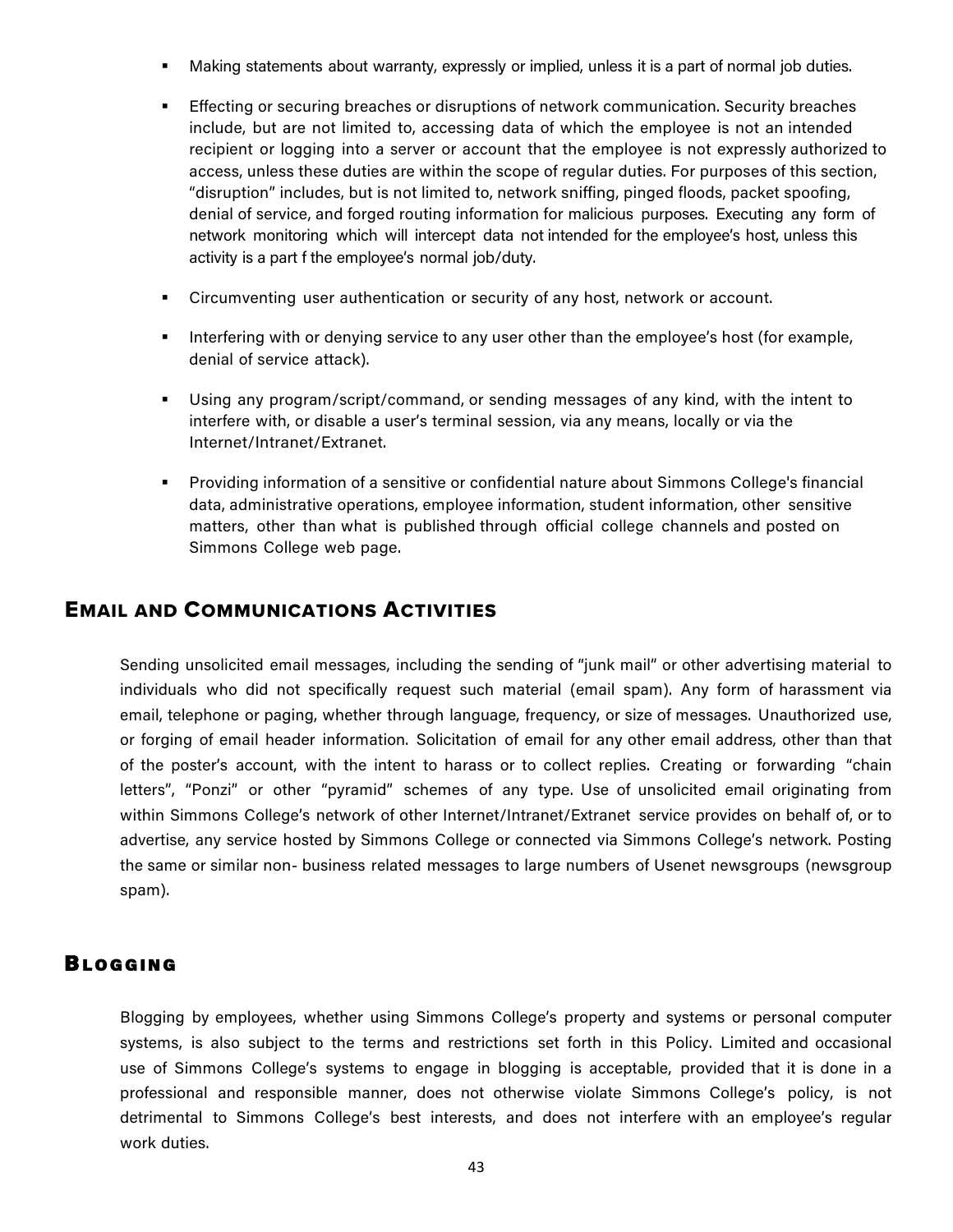Blogging from Simmons College's systems is also subject to monitoring. Simmons College's Confidential Information policy also applies to blogging. As such, employees are prohibited from revealing any company confidential or proprietary information, trade secrets or any other material covered by company's Confidential Information policy when engaged in blogging.

Employees shall not engage in any blogging that may harm or tarnish the image, reputation and/or goodwill of Simmons College and/or any of its employees.

Employees are also prohibited from making any discriminatory, disparaging, defamatory or harassing comments when blogging or otherwise engaging in any conduct prohibited by Simmons College's Non-Discrimination and Anti-Harassment policy. Employees may also not attribute personal statements, opinions or beliefs to Simmons College when engaged in blogging.

If an employee is expressing his or her beliefs and/or opinions in blogs, the employee may not, expressly or implicitly, represent themselves as an employee or representative of Simmons College. Employees assume any and all risk associated with blogging. Apart from following all laws pertaining to the handling and disclosure of copyrighted or export controlled materials, Simmons College's trademarks, logos and any other Simmons College intellectual property may also not be used in connection with any blogging activity.

#### ENFORCEM ENT

Any employee found to have violated this policy may be subject to disciplinary action, up to and including termination of employment, and may be further subject to civil sanctions as allowed by law.

#### **DEFINITIONS**

*Blogging*: Writing a blog. A blog (short for weblog) is a personal online journal that is frequently updated and intended for general public consumption.

*Spam*: Unauthorized and/or unsolicited electronic mass mailings.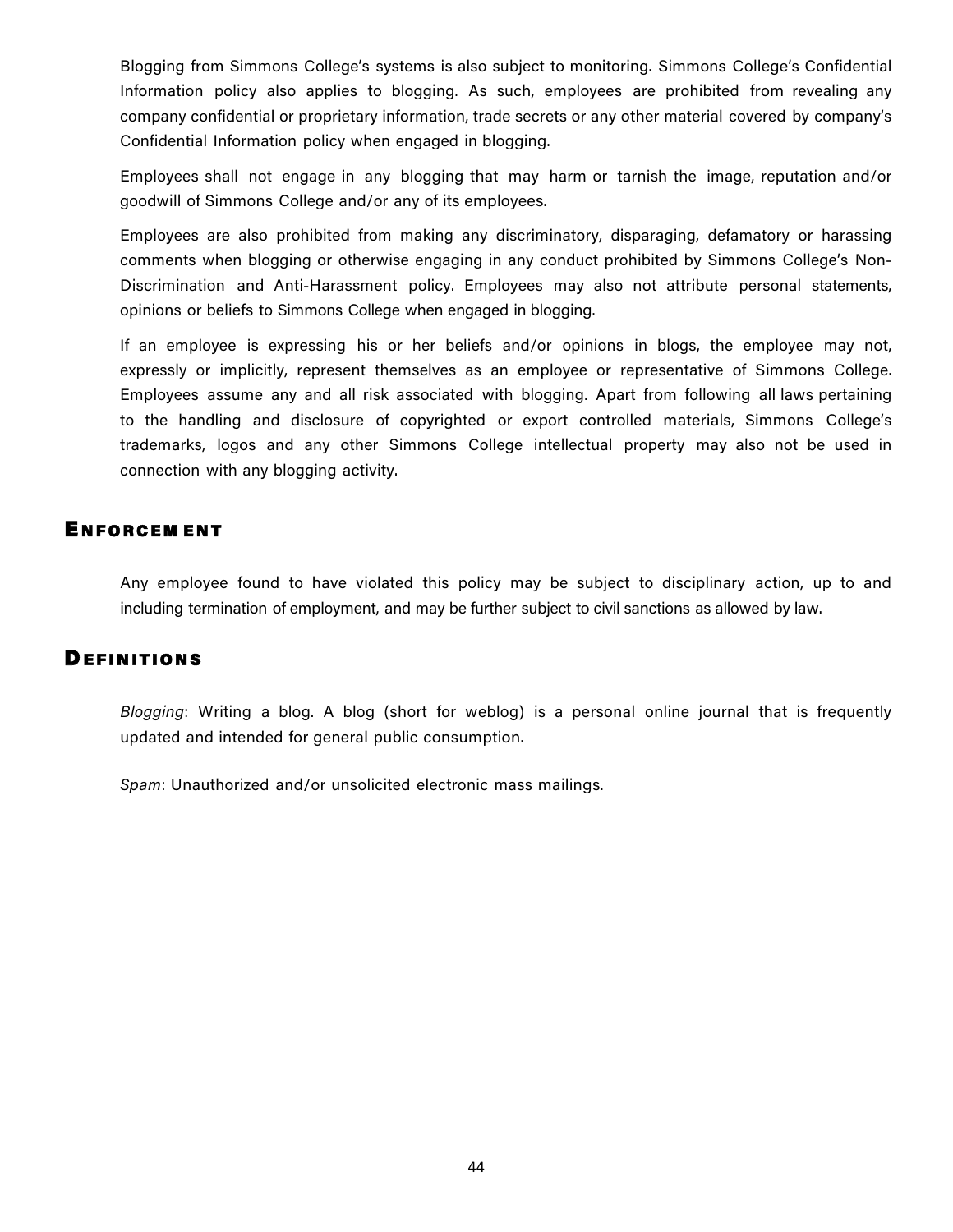# ACADEMIC POLICIES

# ACADEMIC CALENDAR

See the current calendar at www.simmonscollegeky.edu.

### CLASSIFICATION OF STUDENTS

Any student enrolled in twelve (12) semester hours or more is classified as a full-time student. Any student enrolled in less than twelve (12) semester hours is classified as a part-time student. The maximum number of semester hours for which a freshman can enroll is seventeen (17). The maximum course load for an upper-class student is 18 semester hours. (Some exceptions may be granted with the written permission from the Vice President for Academic Affairs or the appropriate designee.)

# CLASSIFICATION ACCORDING TO SEMESTER HOURS EARNED

Freshman 0-29

Sophomore 30-59

Junior 60-89

Senior 90+

# CATALOG JURISDICTION

Students dropping out of Simmons College of Kentucky at any time during their college career for a period of one year or more shall be considered to be under the jurisdiction of the current catalog in use at the time of their return. The academic rules and programs in this catalog are effective for all students who enter Simmons College of Kentucky during the **Fall 2018** semester for no more than six consecutive years from the time of initial matriculation. If a student has not completed a degree program within this time frame, he or she will be under the jurisdiction of the **then current** catalog.

Students are subject to the rules published in the current Student Handbook and Academic Catalog each semester they attend. Should there be a conflict of policy, the policy of the Student Handbook supersedes that of the Catalog. No academic program changes will be made in the Student Handbook.

Any student in good academic standing may choose in writing and with the approval of the Vice-President for Academic Affairs to adopt the academic rules, degree programs, and jurisdiction of a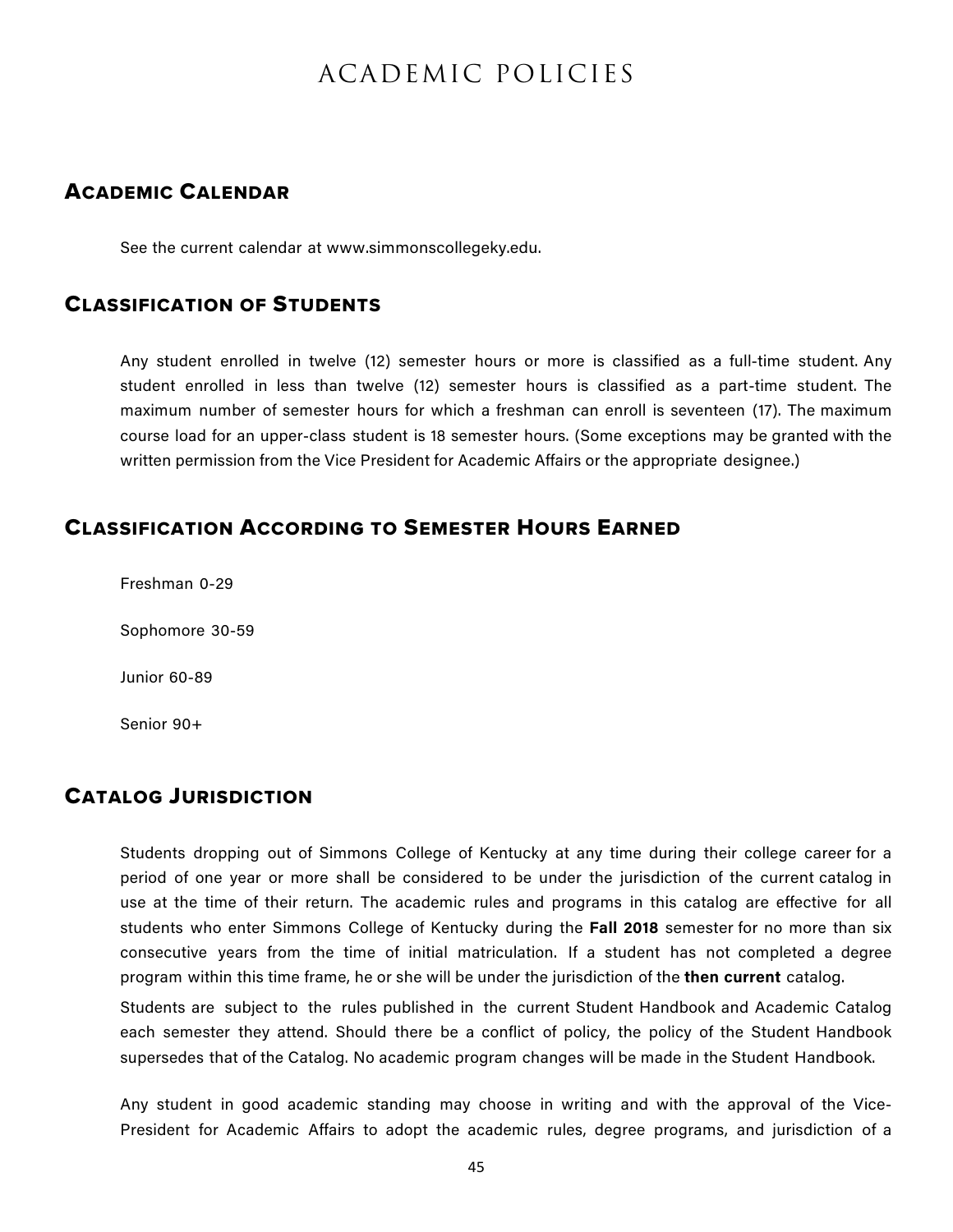catalog in current publication after the Fall 2018 catalog. This request must be made during the academic year of the catalog in question. Any exceptions to the above policy must be obtained by the student in writing from the Vice-President for Academic Affairs.

#### **CONVOCATIONS**

Convocations are held monthly throughout the semester. They will convene as called by the President, Provost, or any Vice President. All students are required to attend convocations. Convocations are intended to strengthen our individual spiritual journeys and application of Christian principles in our current world.

# CLASS ATTENDANCE

Regular attendance and punctuality in all classes are expected. One cannot learn and benefit from college coursework without being present. Students who are not dedicated to attending class on time have no business pretending to go to college.

Each faculty member is responsible for establishing specific attendance rules for each particular class. Students are expected to comply with each instructor's attendance policies. Attendance policies must be explained in the class syllabus.

The college monitors attendance only to the extent required for awarding federal financial aid, but otherwise, it has no mandatory attendance policy.

Each instructor's attendance policy should address the number of unexcused absences; make- up work required, regardless of the reason for the absence; whether and how grades are lowered as a result of the absence, particularly if students do not complete make-up work assignments; extenuating circumstances that may dictate some deviation from this policy; whether to allow tardy students to enter the class after it has begun; whether being tardy a number of times equals an absence.

# **COURSE SYLLABI**

All professors will provide all students enrolled in their course with a course syllabus at the beginning of the semester. This syllabus represents an agreement between the instructor and the students. The student's continued enrollment in the course constitutes acceptance of the requirements of the syllabus.

A professor may revise the syllabus appropriately and reasonably throughout the semester so long as such revisions are in writing and fair notice is given. Students are responsible for complying with those revisions.

Students will refer to the syllabus throughout the semester for information on class attendance policies, grading, assignments, and deadlines.

Since course syllabi are often used by educational institutions in determining transfer credits, students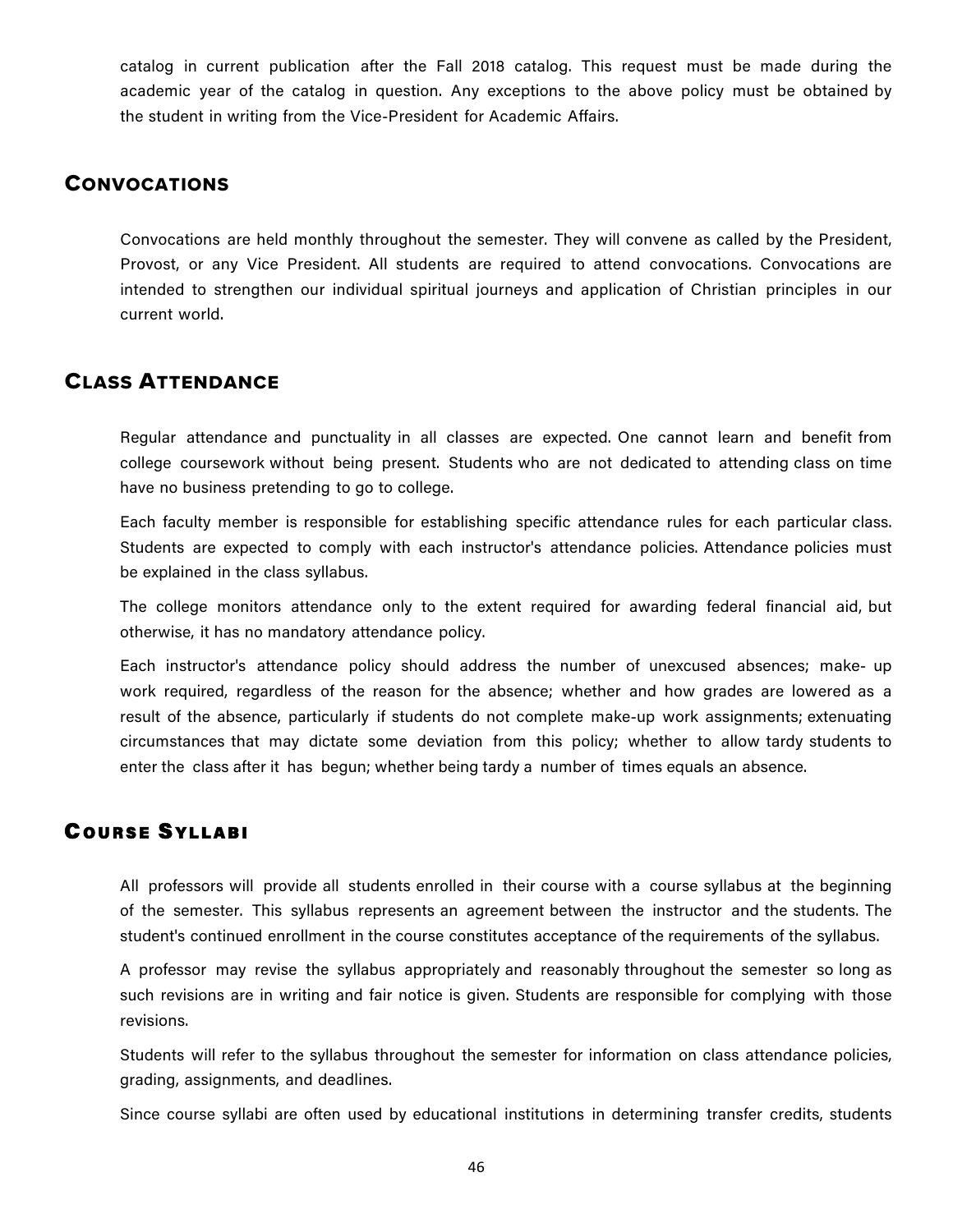are strongly advised to keep their course syllabi on file after the completion of each course.

# CLASSROOM ENVIRONMENT

Simmons College of Kentucky is a Christian liberal arts college that upholds high standards of personal and professional conduct. This includes a classroom that promotes a positive learning environment and a professional instructional climate. Students are encouraged to conduct themselves in a professional manner with respect for the rights of both students and faculty. The College or its representatives reserve the right to act in situations where student behavior violates established policy or detracts from the ability of students or faculty to function effectively in the classroom. Such action may include disciplinary procedures issued by the faculty or may lead to suspension from the program.

# GRADING AND EVALUATION

The minimum passing mark in any class is a grade of D. When percentage equivalents are used as a basis for assigning letter grades, the following will prevail:

**A = 100-90**

**B = 89-80**

**C = 79-70**

**D = 69-60**

#### **F = 59 or below**

The unit of credit is a semester hour. The 4 point system is used to compute grade point standing. The quality point value per credit hour for each letter grade is as follows:

**A=4 B=3 C=2 D=1 F = 0 (no credit)** 

# GRADING FOR WRITTEN WORK

Students in all courses at Simmons College of Kentucky are expected to submit written work without misspellings or grammatical errors. While the focus of assessing written work in most classes is upon content, spelling and grammar performance will be reflected in the final grade for written assignment. Research papers and essay formats should follow the recent editions (within the last two years) of the Publication Manual of the American Psychological Association (APA) or at the instructor's option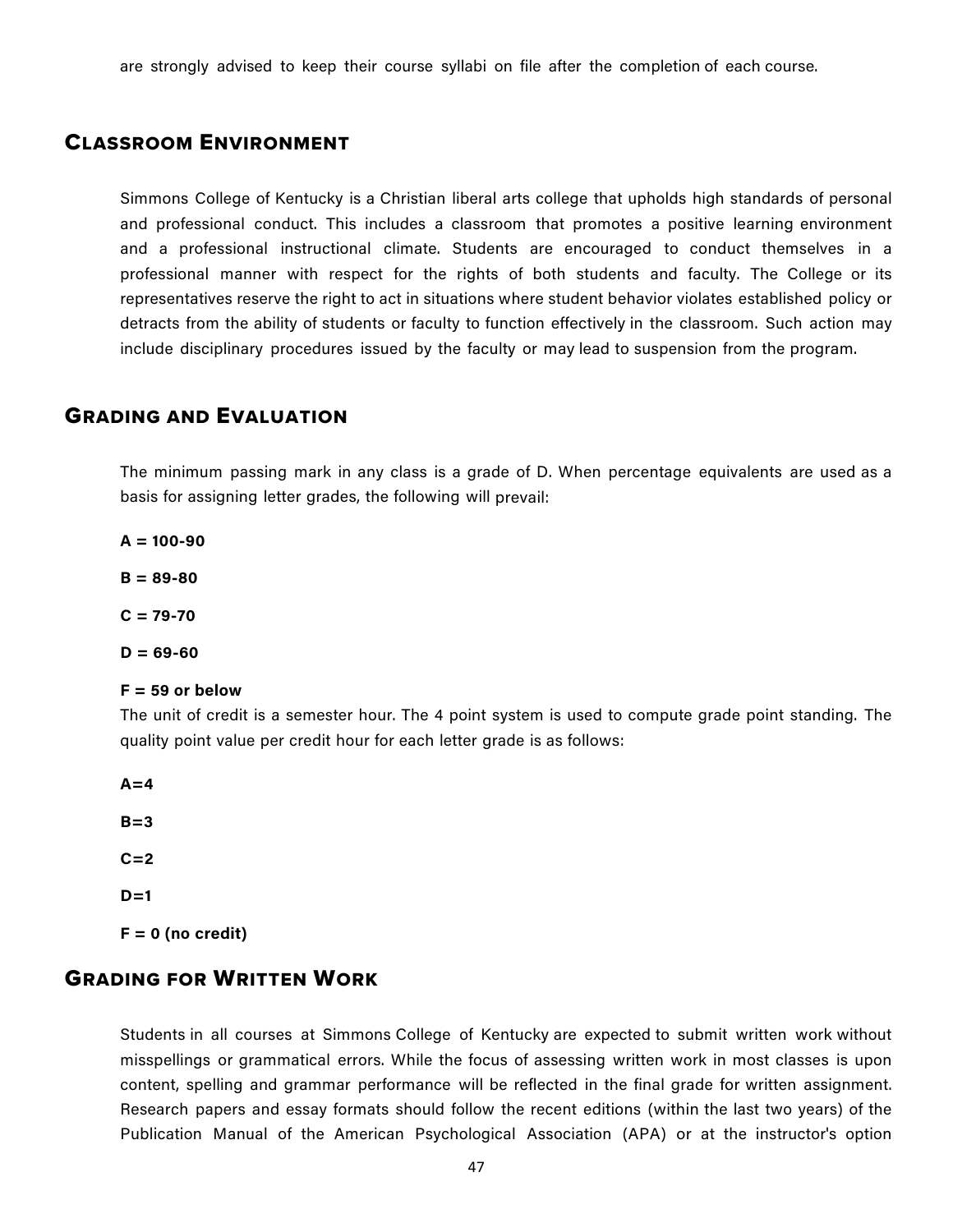another standardized manual such as the Modern Language Association (MLA) or Chicago Manual of Style (CMS).

#### FINAL EXAMINATIONS

Examinations may be taken only at the hour scheduled for each particular course in the regular examination schedule. Students who are unavoidably prevented from taking final examinations at the appointed times must report to the Academic Affairs Office and may receive permission through the Vice-President for Academic Affairs to take a make up examination.

# GRADE CHALLENGES

A student may submit two kinds of challenge to a grade. A student's bringing to the attention of the instructor a clerical error in entering a grade on the student's record is not a "challenge" in the sense used here, and the policies and procedures for "grade challenge" do not apply.

1. A student may challenge their final grade in a course on the grounds that:

- a. The methods or criteria for evaluating academic performance as stated by the instructor at the beginning of the course were not actually applied in determining the final grade, and/or
- b. The instructor applied predetermined criteria unfairly: the evaluation of academic performance so exceed the reasonable limits of the instructor's discretion as not to be acceptable to the instructor's peers.
- 2. A student may challenge a final grade on a grade component of a course on the ground that the instructor made the grade unjustly low as a penalty for alleged violation of academic integrity.
	- 3. Policies Regarding a Grade Challenge
	- a. Procedures for challenging a grade should meet the ordinary criteria of due process.
	- b. The student who challenges a grade bears the full burden of proving that there are sufficient grounds for changing a grade.
- 4. Procedures for Challenging a Grade
	- a. Discussion with and Explanation to the instructor.
		- i. A student who is considering a grade challenge must discuss the grade with the instructor before the end of the following regular semester (Spring Semester and Summer Session challenges must be made before the end of the Fall Semester). This instructor is expected to discuss the grading with the student. Only if the instructor is neither at the college nor accessible by normal means of communication (telephone or email) during the following regular semester after the grade was issued, may the student proceed to challenge the grade without explaining the matter to the instructor. The instructor should document the discussion with the student and their determination of whether the grade would be changed or not. Copies of that documentation should be forwarded to the Vice President for Academic Affairs and the Registrar.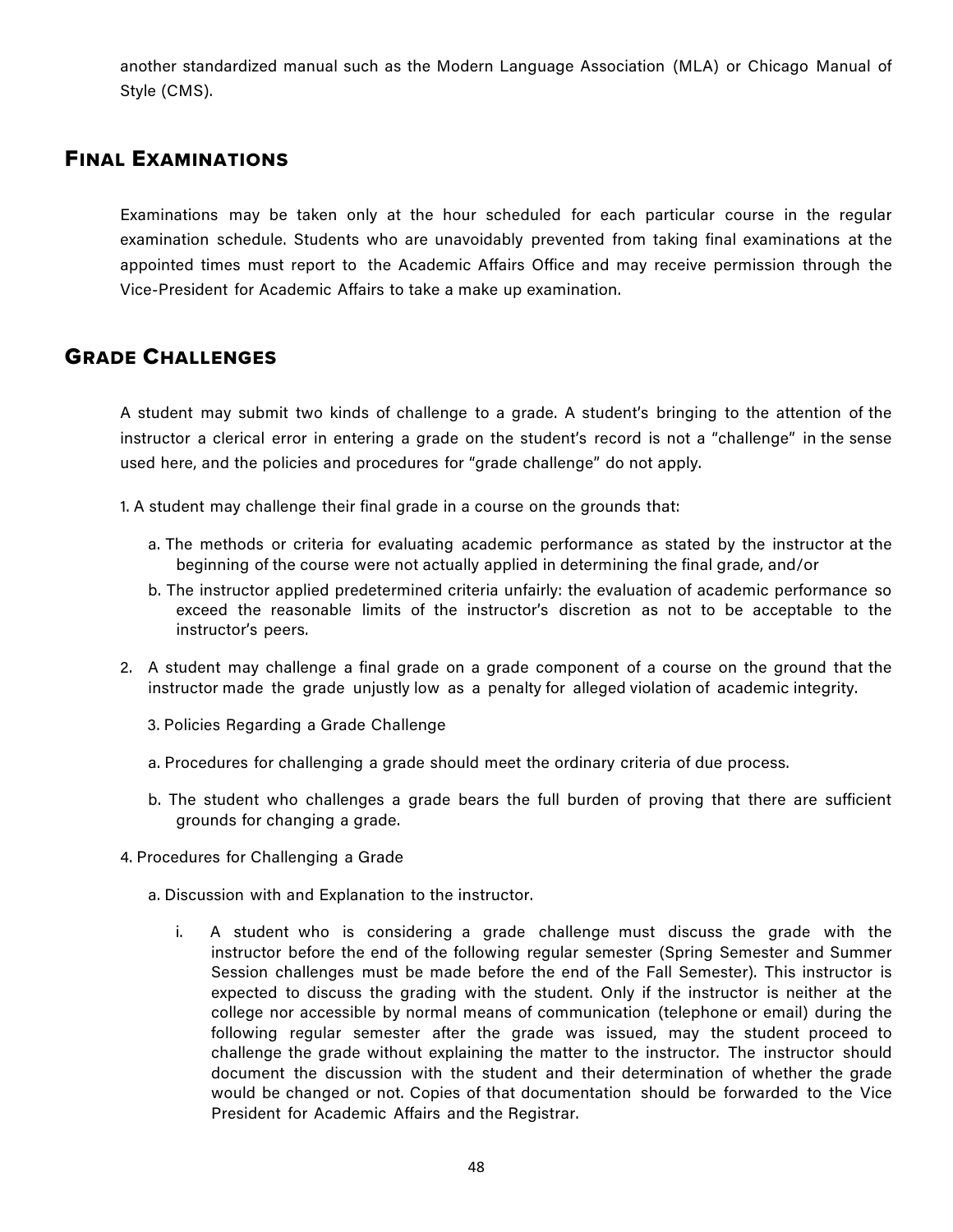- ii. The instructor may, on his or her own authority, change the grade that is questioned. This should be done only in unusual circumstances. The instructor should submit the change of grade form to the Registrar for recording and submit to the Vice President a copy of it alone with a written explanation for the grade change.
- b. Submission of written challenge.
	- i. After discussing the challenge with the instructor, the student may challenge a grade by submitting a written statement before the end of the following regular semester, giving in detail the reasons for the challenge. By the end of the semester, the student must submit two copies of the written challenge statement: one to the chair of the department in which the course was offered and one to the Vice President for Academic Affairs.
	- ii. The Vice President for Academic Affairs will meet with the student to outline the review process. After meeting with the Vice President, should the student desired continue review of the grade challenge, the Vice President will forward one copy of the grade challenge to the Grade Challenge Review Board and one copy to the instructor. The Grade Challenge Review Board will also request any documentation from the Vice President regarding the outcome of the student's discussion with the instructor regarding the grade challenge or the resolution of an alleged violation of academic integrity.
- c. Procedures for Review
	- i. Grade challenges will be heard by the college Grade Challenge Review Board.
	- ii. Annually, at the end of the spring semester, the faculty senate will insure that the names of four faculty members from the Student Programs and Admissions Committee (SPA Committee) have been forwarded to the Records Office. The Grade Challenge Review Board will be comprised of three faculty members, selected from the pool of faculty designated to serve on the SPA Committee. No member of the Grade Challenge Review Board hearing a given case can be the instructor whose grade is being challenged.
	- iii. The Grade Challenge Review Board will select its own chair and determine its own procedures for handling student grade challenges. The review procedures will meet the ordinary criteria of due process.
	- iv. Decisions of the Grade Challenge Review Board are to be determined by a majority vote.
	- v. Normally, within two weeks after accepting the student's challenge, the Grade Challenge Review Board is to reach one of the three following decisions:
		- 1) Challenge affirmed and settled by consent. The Grade Challenge Review Board devises conciliation mutually acceptable to the student and the instructor who gave the grade. Should the acceptable conciliation involve a change of grade, the instructor will submit a change of grade card to the dean of the college in which the course was taught.
		- 2) Challenge affirmed and the Grade Challenge Review Board recommends a change of grade to the Vice President for Academic Affairs, who will notify the instructor in which the course was taught.
		- 3) Challenge denied; original grade stands.
	- vi. The decision recommended by the Grade Challenge Review Board is to be communicated in writing by the Board chair directly to the Vice President for Academic Affairs, who will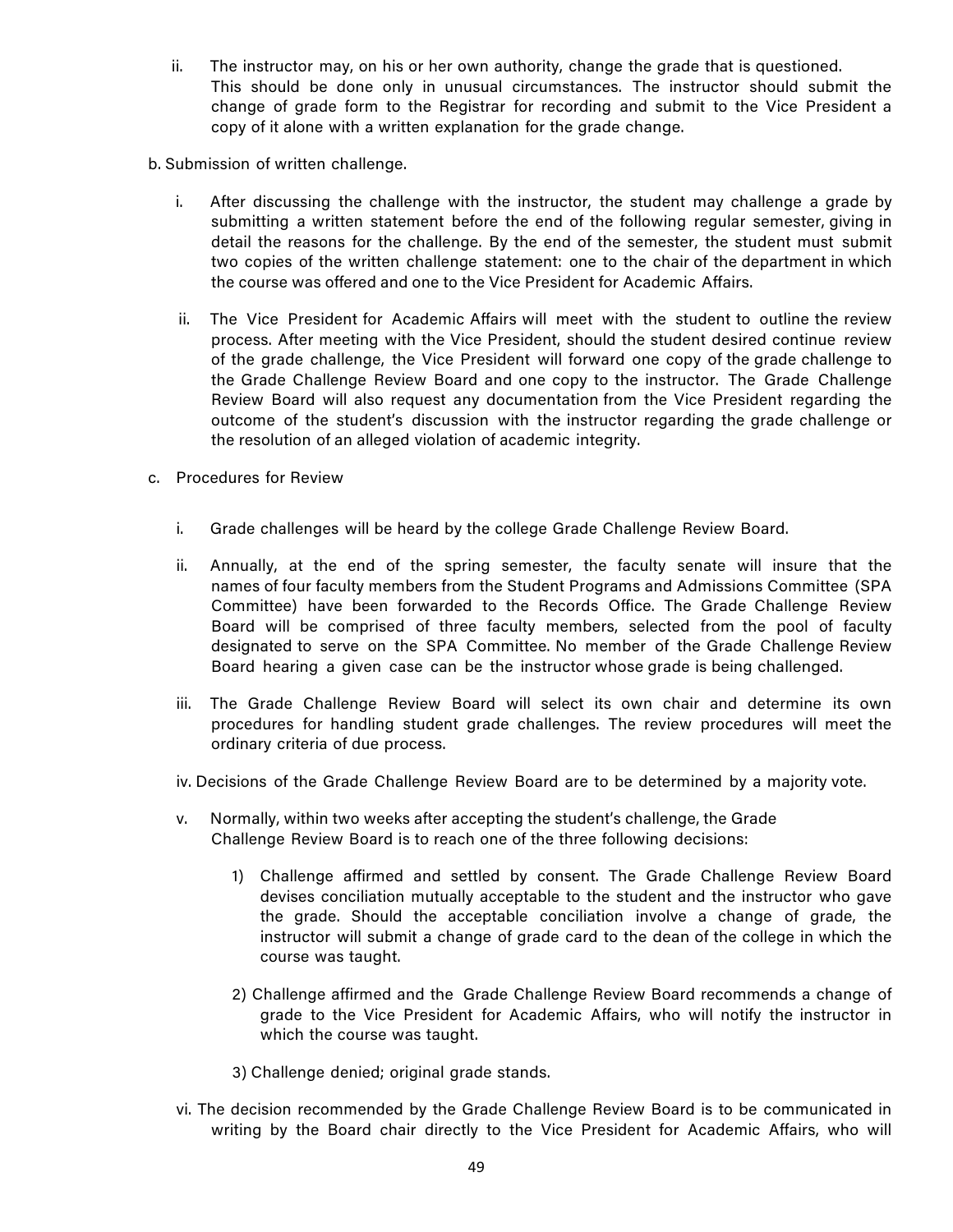implement the recommendation by notifying the department chair, the instructor, and the student.

Decisions by the Grade Challenge Review Board on academic grade challenges are final and binding on all parties. These policies and procedures will be reviewed during the Spring semester every third year by the Faculty Senate, in the expectation that necessary and desirable revisions will be proposed to the Vice President for Academic Affairs.

# ACADEMIC HONESTY AND PLAGIARISM

Students are expected to exhibit honesty in the classroom, in homework, in papers submitted to the instructor, in quizzes or tests, and in all other aspects of their dealings with Simmons College. Any deviation from ordinary standards such as the permitted use of notes for an examination or an "open book" test should be stated clearly by the instructor.

Cheating includes, but is not limited to, submitting work for academic evaluation that is not the student's own, copying answers from another student during an examination, using prepared notes or materials during an examination that are not previously authorized for use during examinations, other misrepresentations of academic achievement submitted for evaluation and a grade, and plagiarism.

Plagiarism in research writing is considered cheating. Plagiarism is defined as "the act of using another person's ideas or expressions in writing without acknowledging the source. . . to repeat as your own someone else's sentences, more or less verbatim."

A student discovered to have cheated and charged with cheating, including plagiarism, during his or her college matriculation, is subject to sanctions.

The current policy adopted by the faculty senate is as follows:

Where the facts show that students committed plagiarism by careless research and citation methods and merely failed to credit sources they were otherwise allowed to cite, for the first offence, students will be referred to the Student Learning Center, where they will be briefed on plagiarism and instructed on how to take a test or an online tutorial (such as https://www.indiana.edu/~academy/firstPrinciples/certificationTests/index.html) to obtain certification of their understanding of plagiarism.

Students who do not receive certification within three weeks of their offense will be assigned an F for the course. Those receiving the certification will be allowed to continue in the course and any penalty shall be at the discretion of the professor. Once certification is received and shared with the professor, the professor will notify the office of Academic Affairs of the infraction and the certification. It shall be the responsibility of the office of Academic Affairs to maintain a list of students who have been required to complete this certified training.

# SUBSEQUENT OFFENSES AFTER RECEIVING CERTIFICATION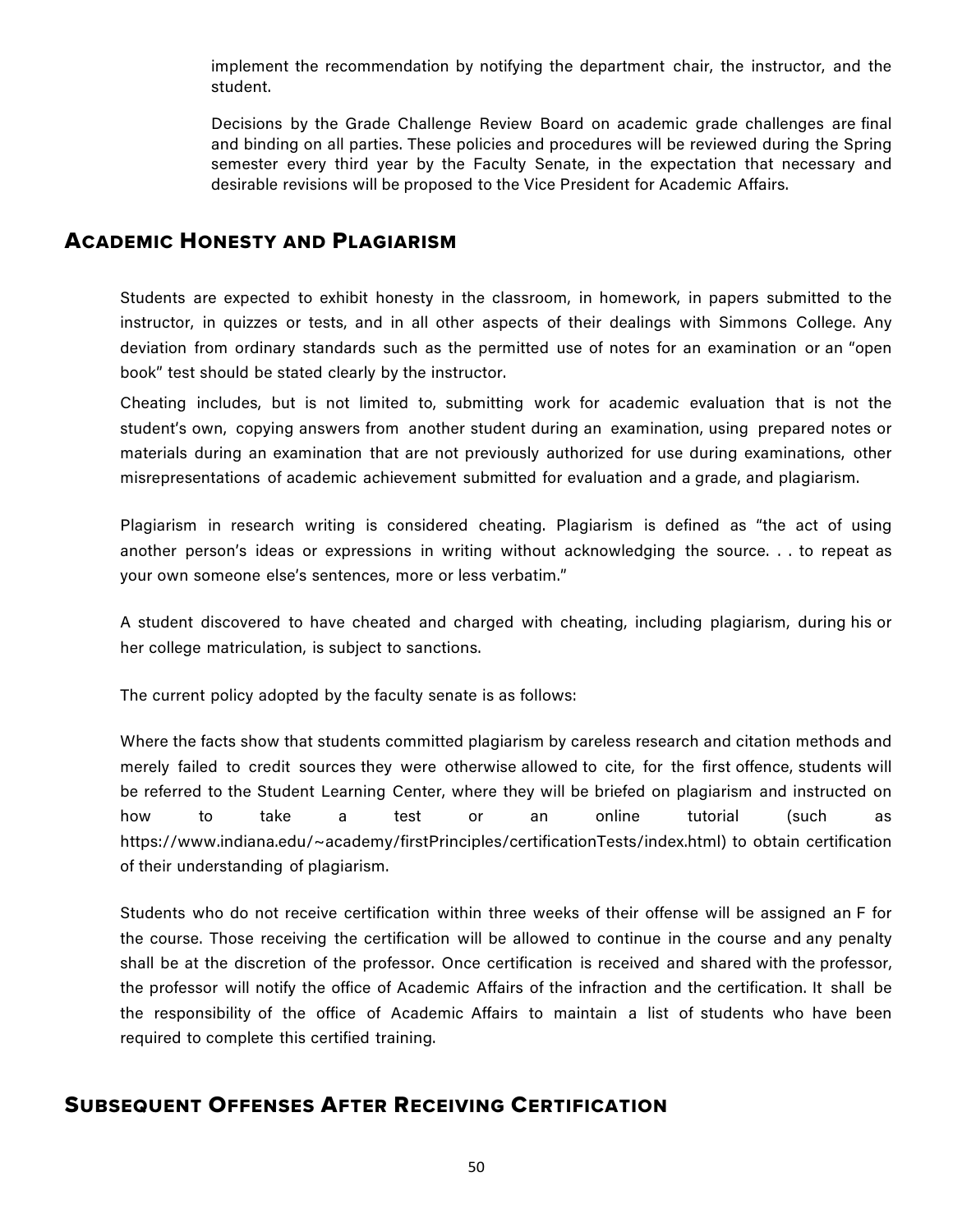1. First offense: Student fails the assignment and Academic Affairs is notified.

- 2. Second offense (which can be a second offense in the original course or a first offense in any course during their academic career at Simmons), student fails the assignment and is required to meet with the VP for Academic Affairs.
- 3. Third offense, student fails the course.
- 4. Fourth offense, student fails the course and a disciplinary hearing is held to determine whether student should be expelled.
- 5. If a student is not expelled after the fourth offense, and a fifth offense occurs, a recommendation to dismiss the student will be sent to the Faculty Senate.

Because cheating cumulatively leads to dismissal, faculty are required to report each observed case to the Vice President for Academic Affairs as noted above. Final decisions to expel a student will also involve the Vice President for Student Affairs.

Unquestionable evidence must be in hand before any action will be taken to confront and accuse a student of cheating, and faculty members must provide the details of the situation to the administration before confronting the student with the alleged violation.

# INCOMPLETE COURSE WORK

Incompletes are only granted when a student can demonstrate sufficient cause for not completing regularly scheduled course work during the regular semester or session in which it is scheduled. The student seeking an incomplete must submit a written request to both the Academic Dean and the instructor(s) stating specifically the reasons for the request. The request must be submitted prior to the official last day of classes. (See academic calendar.) All incomplete work must be submitted five (5) weeks or twenty-five (25) working days after the last day of classes. Any incomplete course work after the twenty-fifth day automatically becomes a failing grade (F.)

### CHANGES IN REGISTRATION

No classes may be added after the late registration period has passed. During the drop/add period, students may drop or add classes (within the limits otherwise noted herein) at their sole discretion. After the drop/add period has passed, students desiring withdrawal from a course must complete a Withdrawal Request form and submit it to the office with the signature of the instructor. The request must be submitted at or before 4 p.m. on the date designated as the last day to withdraw for the semester. (See Academic Calendar.) Failure to complete and submit the request form to the office before the designated date and time will result in an automatic failing grade "Withdrew Failing" (WF). The grade, Withdrew Passing (WP) will only be assigned when a student has properly and officially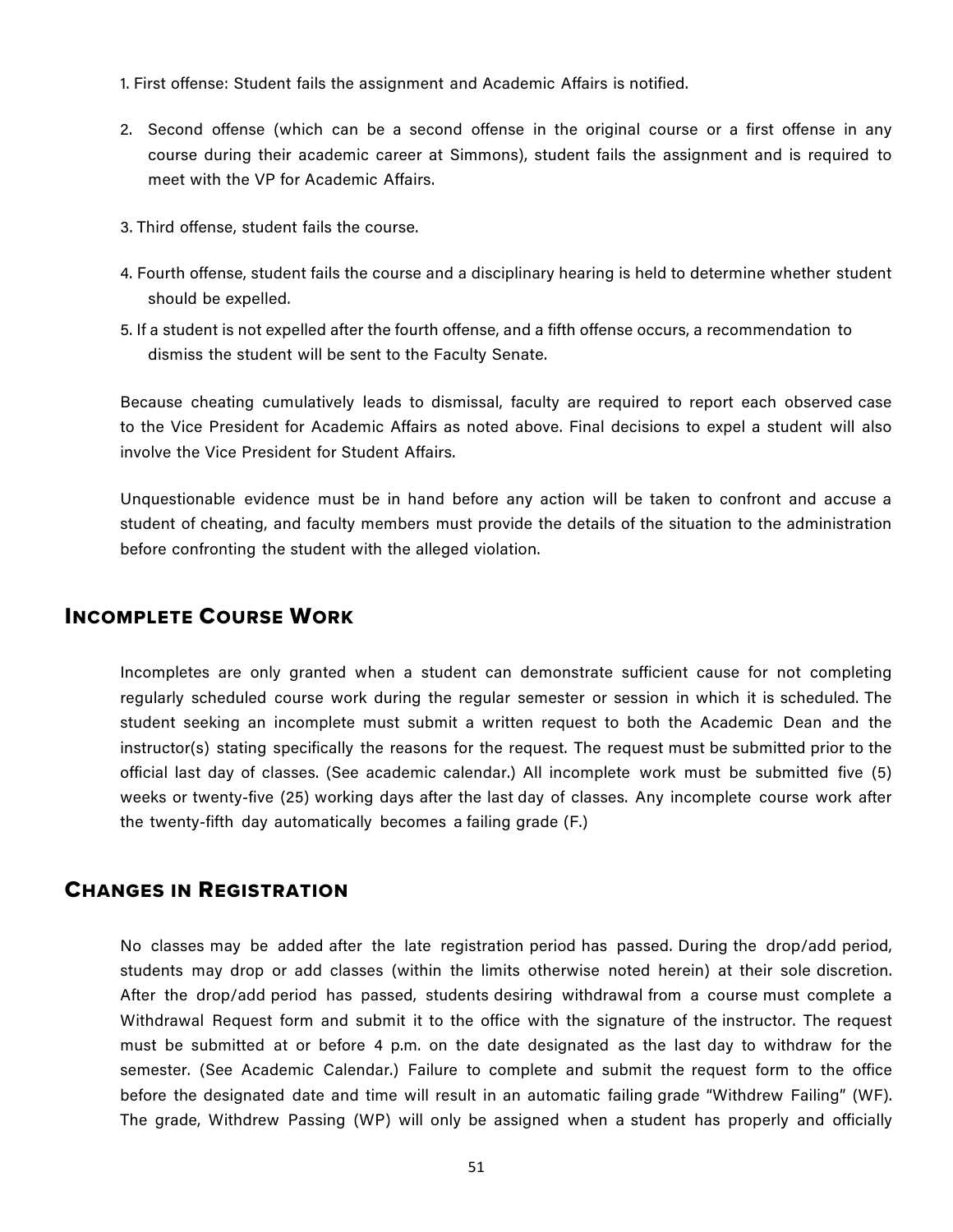filed a request for withdrawal from the course. Students must pay for any class for which they withdrew after the drop/add period.

### WITHDRAWAL FROM CLASS/COLLEGE

When students find it necessary to withdraw from a class or the college before the routine completion of the semester, they should discuss the matter with their advisor and take official action before withdrawing. Withdrawal cannot be finalized until two prerequisites are first met.

First, financial obligations must be met or suitable arrangements made with the Financial Aid office and Business Office. Second, the student must go to the Registrar's Office and fill out a Course Withdrawal Form for each registered class. The Course Withdrawal Form must be returned to the Office of Academic Affairs and the Financial Aid Office. By doing this, students may be able to avoid a failing grade on their academic record.

**Note: Students must initiate a withdrawal.** This is not the responsibility of the college. If a student does not officially withdraw from college or drop a class or classes, the student will be financially liable for the class or classes. Withdrawal after the last day of withdrawal published in the academic calendar will only be permitted for extreme situations and must be approved by the Academic Affairs Office. There are no exceptions to this policy. Students must pay in full for all classes from which they withdraw after the drop/add period. Withdrawal may also have severe consequences for students' future financial aid.

# WITHDRAWAL PROCEDURE

- 1. A student choosing to withdraw from the college after the commencement of classes is to provide a written notice to the Registrar. The notice must include the expected last date of attendance and be signed and dated by the student.
- 2. If special circumstances arise, a student may request, in writing, a leave of absence, which should include the date the student anticipates the leave beginning and ending. The withdrawal date will be the date the student is scheduled to return to Simmons College of Kentucky from the leave of absence but fails to do so.
- 3. A student may be determined to be withdrawn from the course if the student misses five (5) consecutive instructional days and all of the days are unexcused. 4. All refund requests must be submitted within 45 days of the determination of the withdrawal date.

### ACADEMIC STANDING

The academic standing of students is determined by their cumulative grade point average. To achieve and remain in good standing, all students must have a cumulative grade point average of at least 2.00. Any student whose cumulative grade point average falls below 2.00 will be placed on academic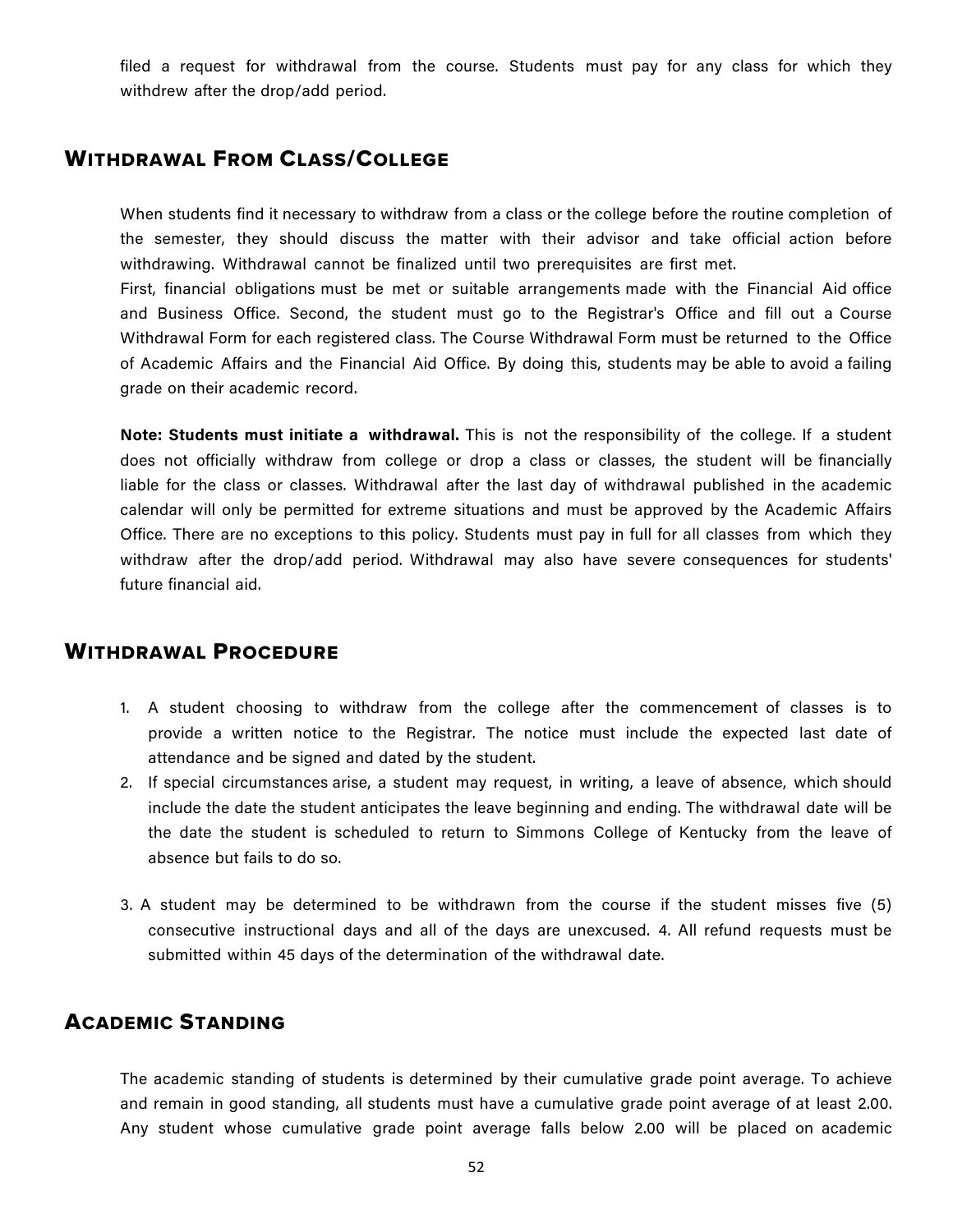probation. Students placed on probation will continue on probation until their cumulative grade point average has been raised to at least 2.00.

Students on academic probation will be limited to a maximum of twelve (12) semester hours enrollment per semester until they improve their academic standing. Students who remain on academic probation for three consecutive semesters and do not raise their cumulative average

by the conclusion of the third semester to at least 2.00 will be suspended. Student placed on academic suspension may return following the lapse of one complete semester.

# REPEAT OPTIONS

Each student enrolled in an educational program at Simmons College of Kentucky will be allowed three (3) repeat options. A repeat option is an aid to the student who, in the event of some difficulty in a course, does not achieve a passing or satisfactory grade. If a student does not achieve a satisfactory grade in a class, the student may exercise her repeat option in order to improve the grade. If a student receives a failing grade in a core course, the student must repeat the failed course. Repeat options must be approved by the Vice-President for Academic Affairs.

# ACADEMIC PROGRESS

Students are expected to conform to the academic standards of Simmons College of Kentucky and make progress towards the completion of one of the academic programs listed in this catalog.

Students who do not demonstrate adequate progress may be recommended by the faculty to be placed on academic probation, until the student's academic performance improves regardless of GPA. Students are expected to make continual progress towards an academic program listed in this catalog. Students are given three (3) years to complete an Associates degree, and five (5) years to complete a Bachelor's degree. Additional time requirements may apply to specific degree programs. Failure to finish programs within these specified times may result in removal from these programs.

# LEAVE POLICY

Students must move through their program at an acceptable speed and complete an annual evaluation with their Academic Advisor. Students who do not make satisfactory progress are allowed one semester to get back on track. With a written recommendation appropriate physician and with the approval of the Office of Academic Affairs, a student who must interrupt study temporarily because of physical or psychological illness may be granted a medical leave of absence for one term of one academic year. Students who are granted a medical leave in the course of a term will have their tuition adjusted according to the refund policy. Before returning to register for the next semester, students on medical leave must secure written permission from an appropriate physician and must follow the school's procedure for readmission.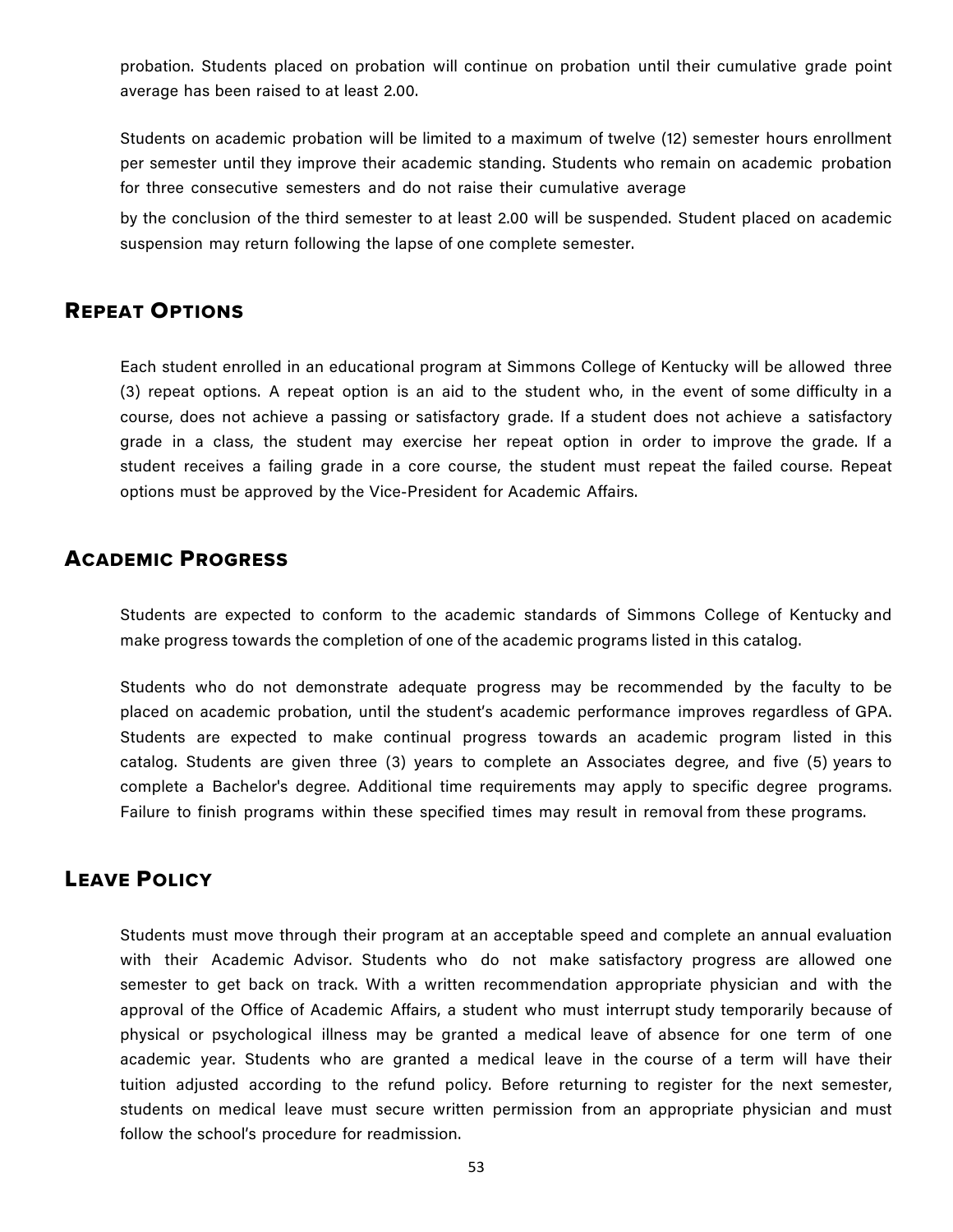### **TERMINATION**

A student's relationship with the school may be terminated for the following reasons:

- 1. Failure to maintain a satisfactory academic record
- 2. Behavior that violates generally acknowledged cannons and standards of scholarship or professional practice.
- 3. Behavior that is disruptive to the educational process.

Note: ANY STUDENT WHOSE BEHAVIOR POSES A SERIOUS THREAT TO LIFE OR PROPERTY MAY BE IMMEDIATLEY BANNED FROM THE CAMPUS AND PROHIBITED FROM RETURNING UNTIL THE DISCIPLINARY COMMITTEE CAN MEET AND REVIEW THE SITUATION.

Disciplinary action is initiated by the Discipline Committee. The concerned student has a right to appear before the committee. The decision to terminate the relationship of a student with the school is made by the Faculty Senate on recommendation of the Discipline Committee. The committee may also impose lesser penalties such as reprimand or probation. The Faculty Senate reserves the right to withhold a degree from a candidate where there is compelling evidence of serious moral misconduct, or while disciplinary actions or criminal proceedings are pending.

# OFFICIAL TRANSCRIPTS

Each student is entitled to one unofficial transcript of his/her work, provided all financial accounts with the college are paid in full. Official transcripts are issued upon receipt of fifteen dollars (\$15.00) per transcript, or the then current transcript fee. These are issued only on the basis of written authorization by the student. (Only a students' final grade is entered on the permanent record.) The student's permanent records are maintained in the Registrar's office in the division of Student Affairs.

# GRADUATION REQUIREMENTS

Each student must fulfill the following requirements in order to graduate:

- 1. Successful completion of course work with a minimum cumulative GPA of 2.0
- 2. Completion of six (6) community service program credits
- 3. Demonstrated ethical character and worldview as defined in the Student Handbook
- 4. Approved by a vote of the Faculty Senate for graduation.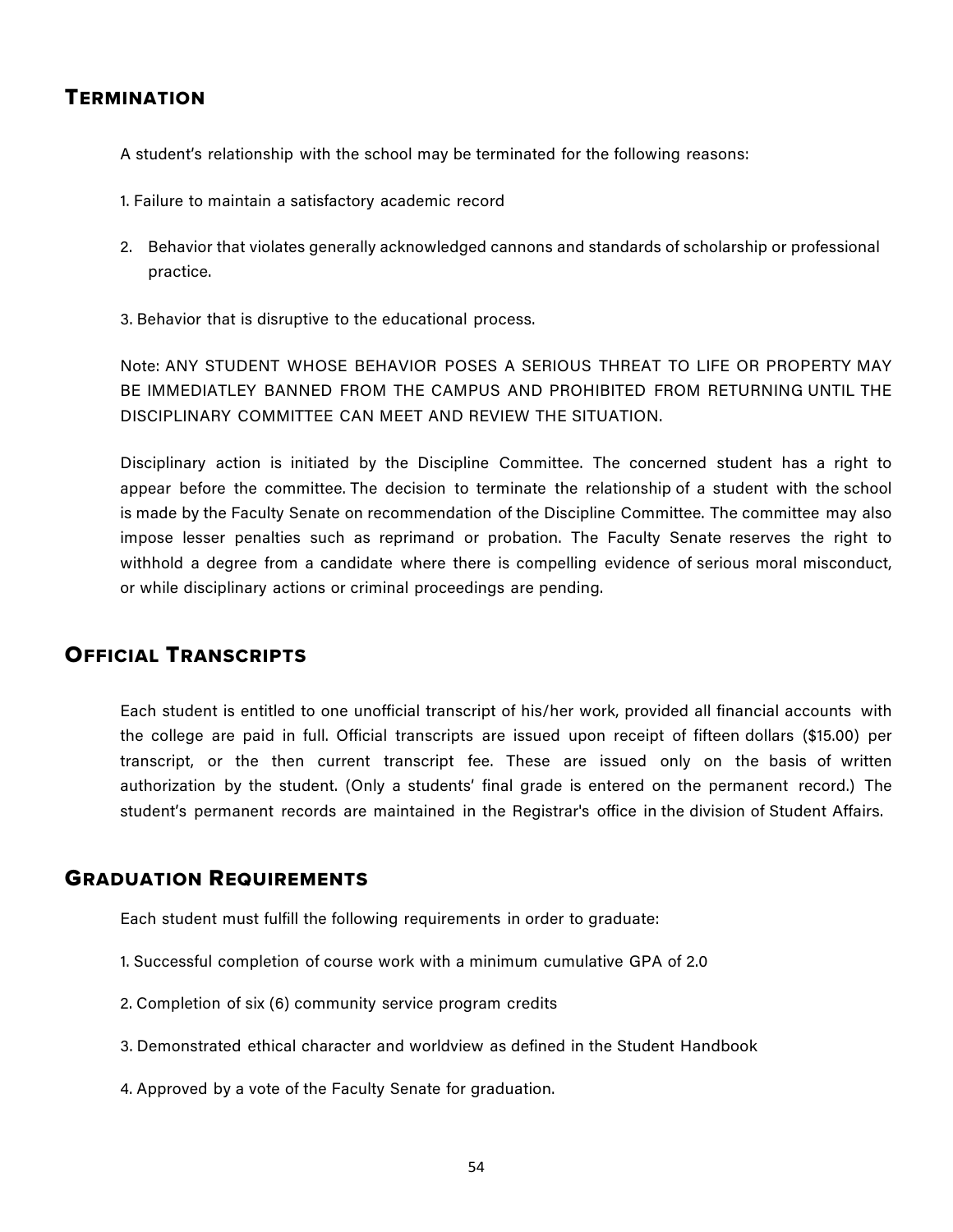# STATEMENT ON ACADEMIC RIGOR

#### **100-LEVEL COURSES**

100-level courses are foundational and assume that the student has little to no knowledge of the subject matter. The focus is on the introduction to terms, concepts, techniques and ways of thinking/learning within discipline, typically in the context of a relatively broad survey of topics.

READING: Most instructors of 100-level courses assign readings from textbooks (if a suitable text is available) as well as from a range of supplementary readings that may include both primary and secondary source material. Weekly assignments consist typically of approximately 100 pages divided among texts, secondary readings, and primary source materials.

STUDENT WRITING: At least 8-10 pages (standard font, double-spaced, with references), excluding exams.

EXAMS: Typically a midterm and a final exam.

PARTICIPATION: It is recommended that section participation count at least 10% toward the final grade.

#### **200 LEVEL COURSES**

200-level courses continue with introduction to terms and concepts within the discipline, although typically within a more narrowly defined topic. The learner has been exposed to related topics but not necessarily to the specifics of the subject matter.

READING: Most instructors of 200-level courses combine textbooks with supplemental primary, and secondary readings. As with the 100 level, about 100 pages are typically assigned weekly.

WRITING: Typically 8-15 pages (standard font, double-spaced, with references), excluding exams. EXAMS: Typically a midterm and final exam

PARTICIPATION: Should the course be structured to allow for student participation, it should make up part of the grade.

#### **300-LEVEL COURSES**

300 level classes facilitate the development of specialized terms, concepts, techniques, and approaches pertaining to a narrowly defined topic within the discipline. The learner has advanced to in-depth familiarity with basic terms, concepts, techniques, and approaches of the discipline.

READING: Weekly assignments typically include at least 120 pages divided between primary source readings and scholarly treatments.

WRITING: Student papers should develop well-supported arguments on the basis of research in primary sources and on the interpretation of texts. Most courses require a paper or papers totaling at least 10-15 pages.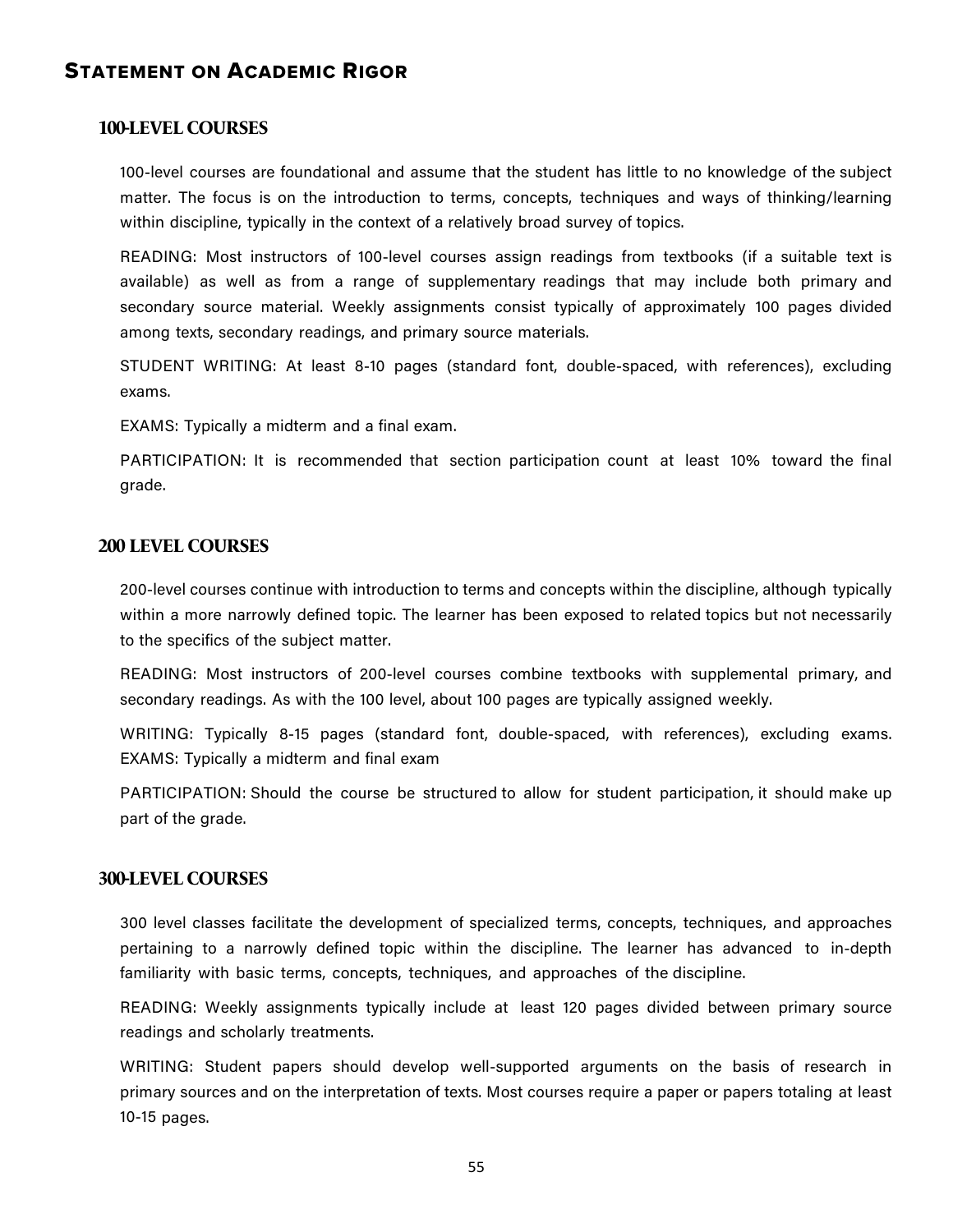EXAMS: Typically a midterm and final exam. PARTICIPATION: Should count at least 10% of grade.

#### **400-LEVEL COURSES**

400 level classes are advanced and involve critical analysis of the most current terms, concepts, techniques and approaches shaping the discipline. The learner has become proficient in critical thinking and the ability to solve problem

WRITING: Typically a research paper of at least 10-20 pages.

READING: Weekly assignments are typically at least 120 pages divided between secondary and primary sources.

EXAMS: Typically, a midterm and a final. PARTICIPATION: Minimum 10% of grade.

#### **500-LEVEL COURSES**

500 level classes are pre-graduate level and involve the fairly independent initiation of effort toward proposing and solving problems, creating new scholarship, and/or producing a new intellectual product. This level makes use of seminars and critical student dialogue with the professor largely as mentor/facilitator. There is a high degree of interest in self-education and self-direction within the discipline.

WRITING: Usually a research paper or papers of at least 20-25 pages.

READING: Weekly assignments are typically 130-150 pages divided between tertiary, secondary and primary scholarly resources.

EXAMS: Taught in seminar fashion, students are evaluated based on writing, reflection, qualitative contributions and group projects.

PARTICIPATION: The seminar style weights participation much higher. Minimum of 30% of grade.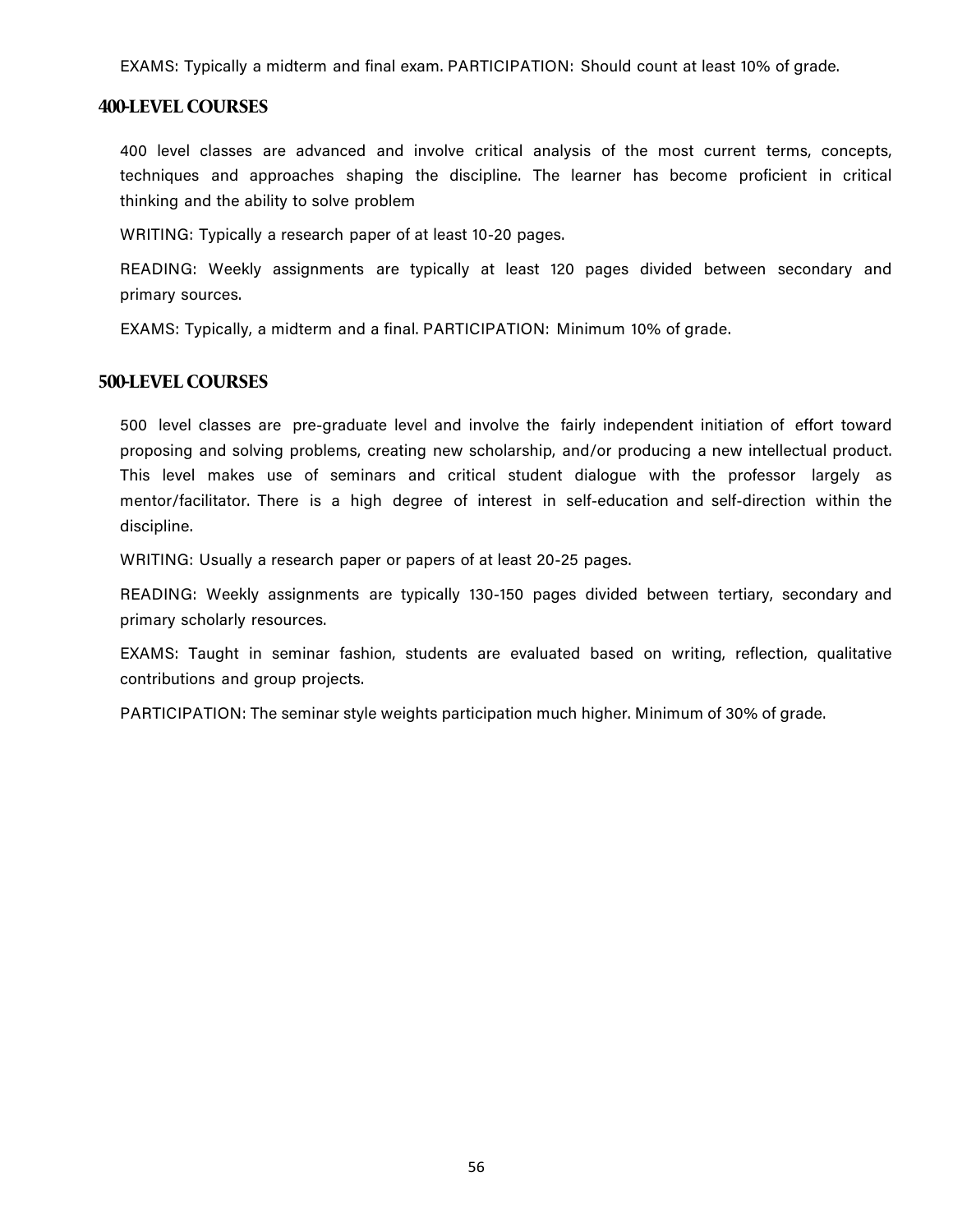# SP EC I A L A SSI ST A N C E

# HELP US HELP YOU!

If you are seeking accommodations for a disability, here are the steps you should follow:

- 1. Contact the Vice President for Student Affairs. Please introduce yourself, let us know what services you will need, and let us get to know you. Let us know who will be sending your documentation, and when we can expect it. Since it may take as many as six weeks for us to provide some type of accommodations, please contact us as soon as possible.
- 2. Have your documentation of your disability sent from you doctor, psychologists, or other medical professional who provides your care for your disability. If you have received accommodations at another school within the last three years, you may have the disability office there send your documentation. If you are served by Vocational Rehabilitation, your caseworker there may be able to send your documentation. Contact information is shown below.

In order for us to serve your needs best, please be sure your documentation includes the following:

a. A diagnosis of the disability.

- b. A summary of how the disability will affect your performance in an academic setting, including effects of medication that may impact your performance.
- c. A description of the accommodations needed to help you be successful in college work.
- 3. Contact the Vice President for Student Affairs each new term. To inform us of your new schedule and the accommodations you will need in this term. Important: if your accommodations include books on tape, special physical facilities, adaptive equipment, or the hiring of note takers, please contact us early as these types of accommodations may take time to arrange.

Throughout the course of each semester, please keep in touch with us to let us know how you are doing, and inform us immediately if you need additional assistance.

Please remember that your disability information is CONFIDENTIAL. We will inform the appropriate faculty or campus personnel of the accommodations you require, but we do not disclose the nature of your disability. In some cases, you may find that sharing this information with your instructors may help them understand you better, but that choice is up to you.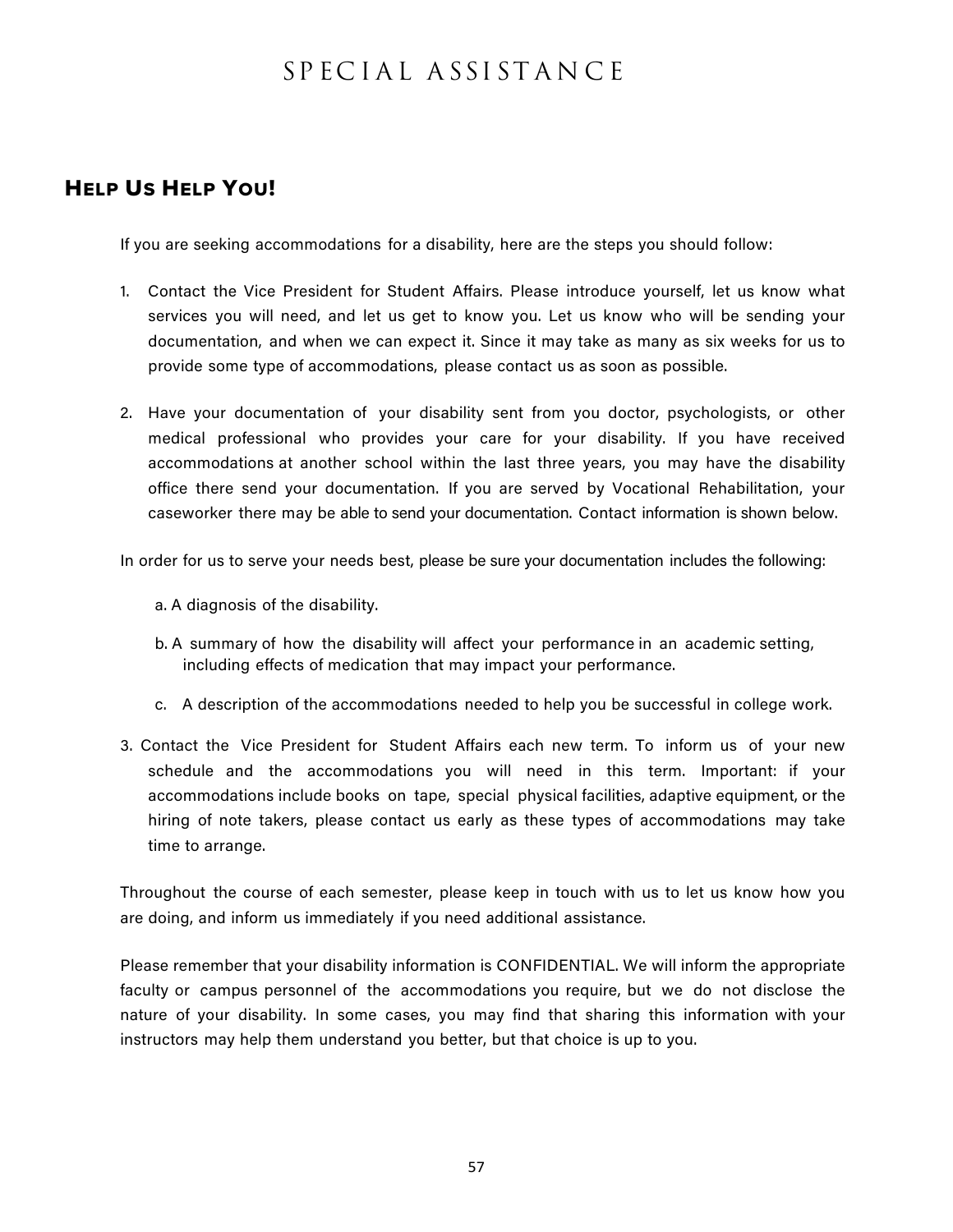# GUIDELINES FOR STUDENTS WITH PERMANENT DISABILITIES

In order to allow time for necessary arrangements before classes convene, students must submit notifications of disability at least six (6) weeks prior to the beginning of classes in the academic term the student wishes to attend. Students with any condition that may put the Simmons College students, faculty or staffs' safety at risk are required to disclose their condition to the Vice President for Student Affairs at least four weeks prior to the beginning of classes in the academic term the student wishes to attend. Documentation should be submitted to Dr. Christine Cosby-Gaither, Vice President for Student Affairs, Parrish Hall (502) 776-1443 ext. 127. An additional copy will be retained by the Registrar's Office in the student file.

#### **PHYSICAL DISABILITIES**

Students wishing to receive special accommodations, including testing accommodations, must provide documentation from a physician or qualified psychologists specifying the nature of the disability or disabilities. They must also provide documents from qualified specialists prescribing all appropriate accommodations. This information should be as current as possible. Simmons College of Kentucky reserves the right to request updated verification of disability and necessary accommodations.

#### **LEARNING DISABILITIES (LD)**

Students must provide supporting diagnostic test results from a licensed psychologist or certified specialist in learning disabilities. This evaluation must detail the specific learning disability or disabilities. All needed accommodation should be detailed. This information should be as current as possible, but not more than five years old. Simmons College of Kentucky will evaluate, but may reject, documentation over five years old.

#### **PSYCHIATRIC DISABILITIES**

Students with any condition that may put the Simmons College students, faculty or staffs' safety at risk are required to disclose their condition to the Vice President for Student Affairs at least four weeks prior to the beginning of classes in the academic term the student wishes to attend. Students should provide documentation from a licensed professional qualified to diagnose and treat psychological disorders. The documentation should include a diagnosis, the treatment, the prognosis, and the date of the prognosis. Documentation should describe how the psychiatric condition functionally interferes with or impacts the student's ability to participate in an educational setting, and should give suggestions of the academic accommodation that may be appropriate in an educational setting.

#### **AUXILIARY AIDS**

Appropriate aids will be selected only after consultation with the student who will use them.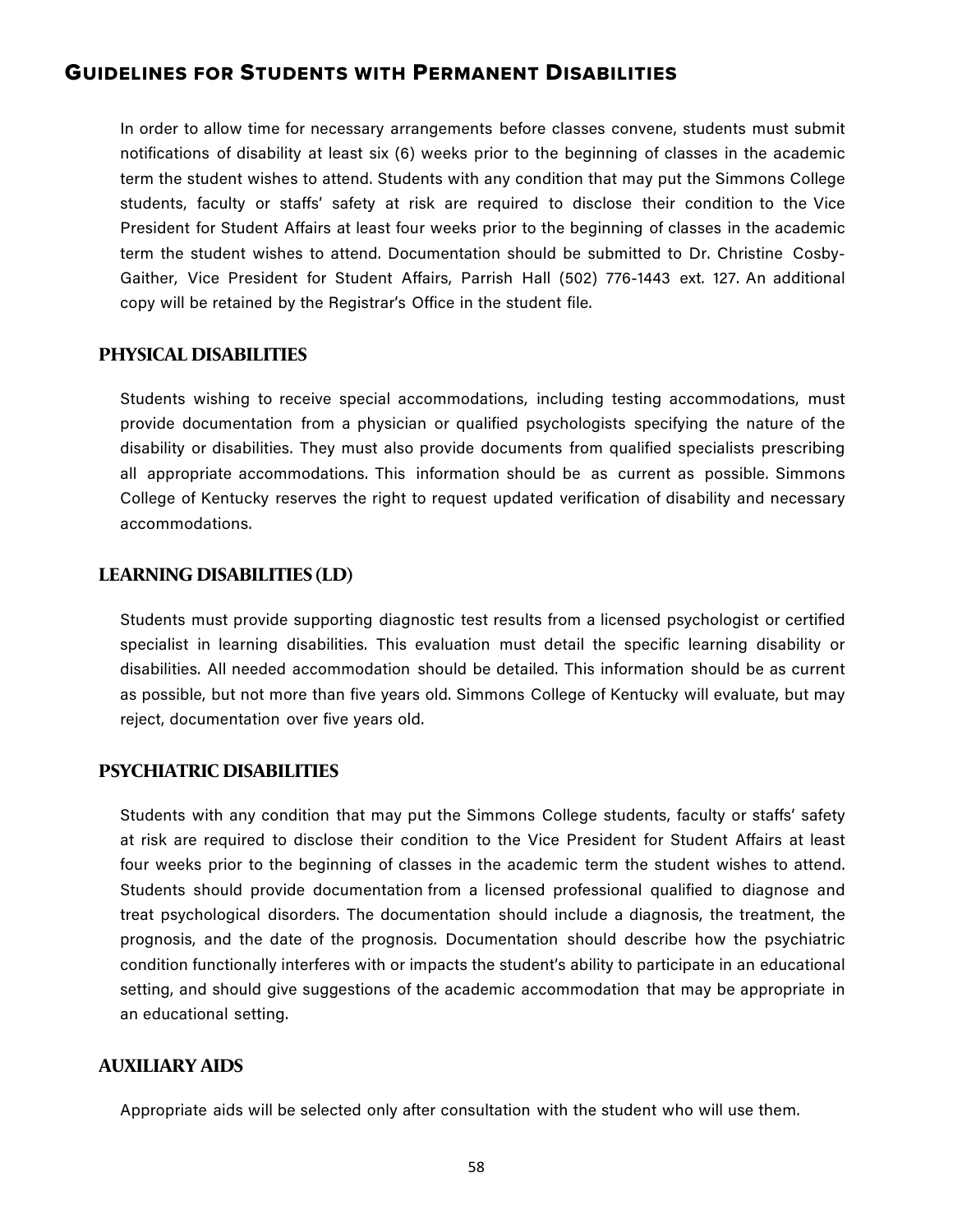# GUIDELINES FOR STUDENTS WITH TEMPORARY DISABILITIES

In case of temporary disabilities, every effort will be made to provide reasonable accommodations for the duration of any disability. To insure prompt and appropriate action, the Vice President for Student Affairs should be notified immediately of the arrangements believed to be necessary to accommodate a given temporary disability. Documentation should be submitted to Dr. Christine Cosby-Gaither, Vice President for Student Affairs, Parrish Hall (502) 776-1443 ext. 127. An additional copy will be retained by the Registrar's Office in the student's file.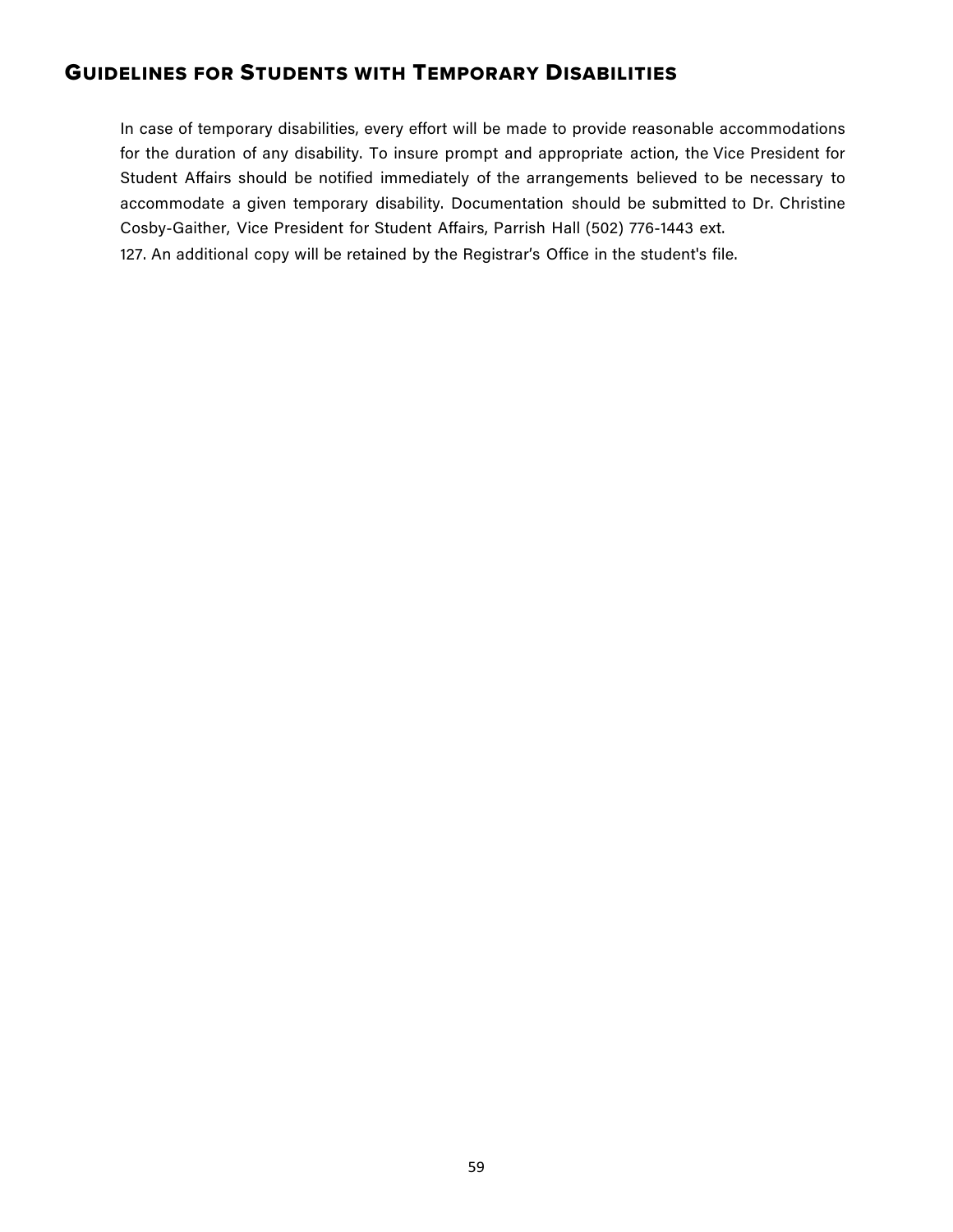# **FACULTY**

The faculty of Simmons College of Kentucky are committed to providing a quality and unique educational experience for all students. The faculty hold degrees from a wide range of educational institutions and represent diverse perspectives. Over ninety percent (90%) of full- time faculty of Simmons College of Kentucky possess or are candidates for a graduate degree in the area in which they teach. Most full-time faculty hold earned doctoral degrees.

# FACULTY PERFORMANCE EVALUATIONS

Timely and relevant feedback is recognized as an important element in the enhancement of learning and instruction. With this in mind, the administrative staff of Simmons College has provided a variety of measures to provide feedback to instructors.

#### END-OF-COURSE SURVEYS

At the end of each semester, students rate the instructor on a number of attributes and functions. At the end of each semester, students anonymously rate their instructors on a number of attributes and functions. Students are invited to make narrative comments regarding their assessment of each instructor's strengths and encouraged to suggest ways that class instruction could be improved.

These forms are tabulated by the staff and the results are mailed or electronically communicated to the instructor, without disclosing the identity of the students who made the ratings and comments, (unless a student expressly put his name on the assessment form).

### FACULTY DEVELOPMENT

The Provost, the Vice-President for Academic Affairs, and the Department Chairs from time to time set faculty development activities, policies, and procedures to promote excellence in teaching and learning. These activities include peer mentoring, classroom visits by administrators, department chairs, or peers, mandatory attendance at training workshops, and one-on-one coaching.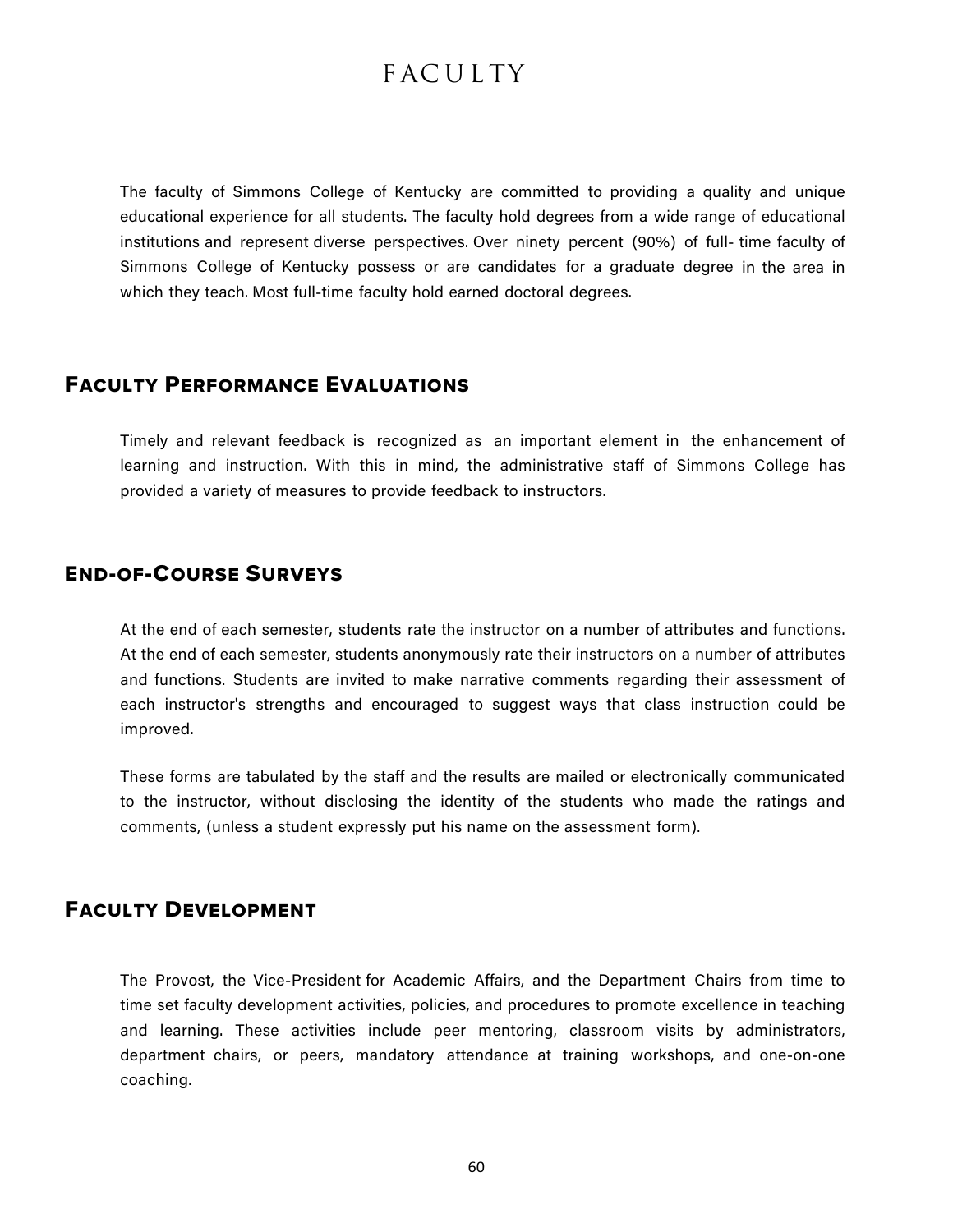# SI M M O N S ST A FF

#### **EXECUTIVE LEADERSHIP TEAM**

#### **Kevin W. Cosby, President and Chief Executive Officer**

B.A. - Eastern Kentucky University, Richmond, KY M. Div. - Southern Baptist Theological Seminary D. Min. - United Theological Seminary, Dayton, OH

#### **Barbara Young, Provost, Director of Title III Program**

B.A., M.A., J.D. - University of Louisville Ed.D. - Indiana University Bloomington

#### **Caldwell, Chris, Vice-President for Academic Affairs and Chair, Religious Studies**

B.A. – English, Rhodes College, Memphis, TN M. Div. – Southern Baptist Theological Seminary, Louisville, KY Ph.D. – Religion, Baylor University, Waco, TX

#### **Cosby-Gaither, Christine, Vice-President for Student Affairs**

B.S. - Psychology - Northern Kentucky University M.A. - Business Communication - Spalding University, Louisville Ed.D. - Leadership Education - Spalding University, Louisville

#### **Smith, Frank, Executive Vice-President and Special Assistant to the President**

B.A. – Bible and General Communications, Freed-Hardeman University, Henderson, TN M.S. – Management, Indiana Wesleyan University, Louisville, KY

#### **Jobst, Kenneth, Vice-President for Assessment and Advancement**

B.S. - Family Studies, Purdue University, West Lafayette, IN M.Div. - Pastoral Ministry, Asbury Theological Seminary, Wilmore D.Min - Advanced Practice, Louisville Presbyterian Theological Seminary

#### **FACULTY AND ACADEMIC LEADERSHIP**

**Abell, Ritta**, Chair Cross-cultural Communications

B.A. - Speech and Theatre, Morehead State University, Morehead, KY M.A. - Communication, Morehead State University, Morehead, KY Ph.D. - Interpersonal Communication, University of Kentucky, Lexington, KY